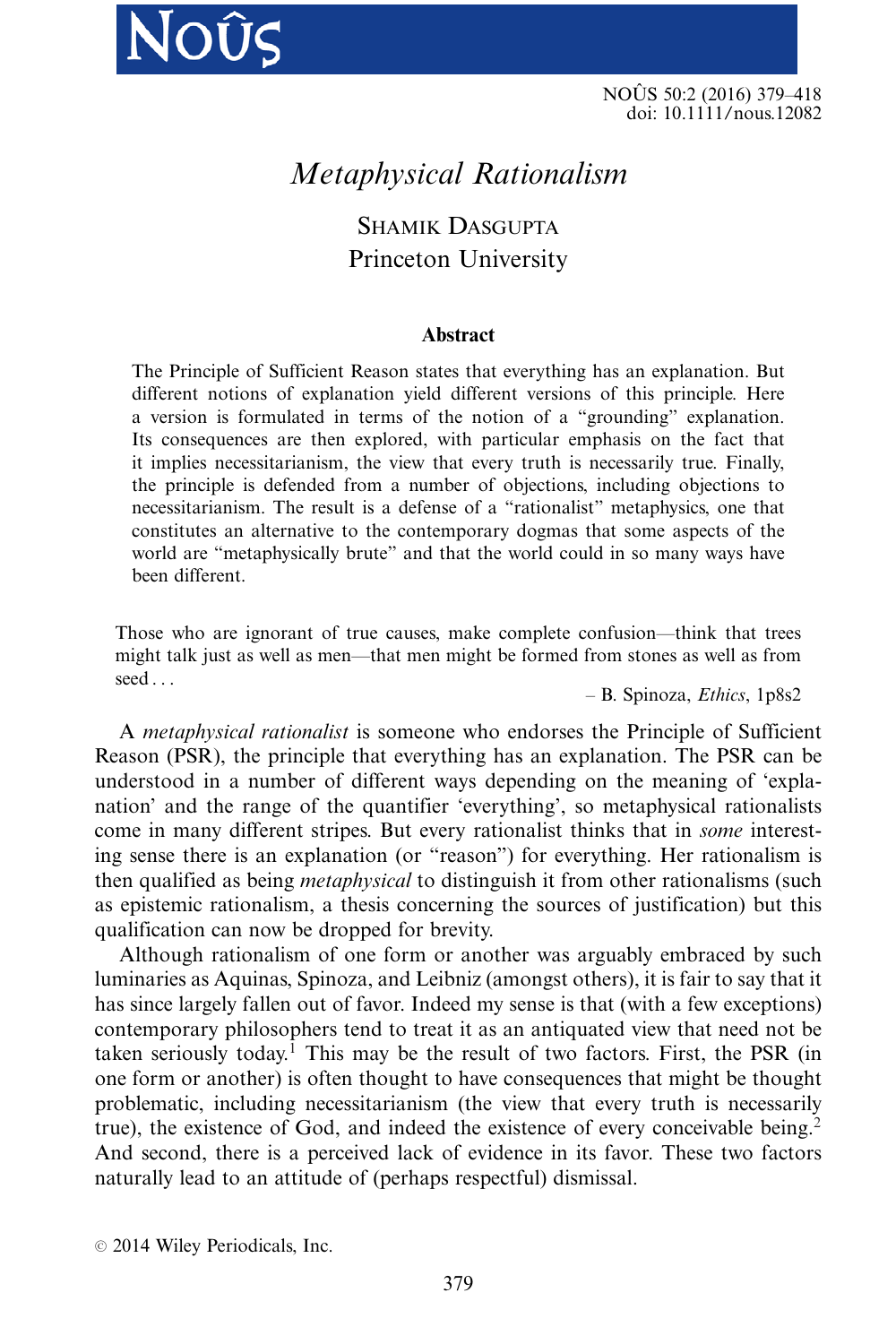This attitude may be justified when it comes to some versions of the PSR. But I believe that there is a version that does not deserve it. One way that this version differs from others is that it is concerned with one particular mode of explanation, what is nowadays referred to as *metaphysical* or *grounding* explanation. I will argue that this version avoids the problematic consequences just mentioned. It does not imply the existence of God or every conceivable being. It does imply necessitarianism of a certain kind, but I will argue that this kind of necessitarianism is not problematic.

But is there any evidence in its favor? If there is, I confess that I have none to offer. But is this a reason to dismiss it? It is *if* rejecting the PSR is the default view, if the burden of proof is on the rationalist to establish her position but not on her opponent to establish hers. This might be true of versions of the PSR that concern *causal* explanation: absent strong evidence in their favor we should probably reject them. But there is an important difference between causal and metaphysical explanation that means that when it comes to the version I want to discuss there is no default view: there is a burden on both those who accept it *and* those who reject it to offer evidence for their view, so that absent evidence one way or the other we should remain agnostic. Since I do not know of much evidence either way, I conclude that the contemporary anti-rationalist bias is unwarranted.

I stress that I will not try to demonstrate that this version of the PSR is true. My aim is just to formulate it (sections 1–5), explore its consequences (sections 6–11), and then argue that the contemporary bias against it is unwarranted (sections 12–16). Still, this is a valuable exercise if only because the version of the PSR I develop is the antithesis to a metaphysical picture that is something of a contemporary dogma. This dogma has two components: that some aspects of the world are "metaphysically brute" or "arbitrary", and that the world could in so many ways have been different (we will see how these are connected). David Lewis' doctrine of Humean Supervenience is the zenith (or nadir) of this dogma, but it is found to some degree in most contemporary metaphysics. The rationalist view defended here is an alternative picture. I believe that it resembles a Spinozistic view, but I am no scholar so I will develop it in contemporary terms without rooting it in history. Whether this rationalist alternative is true is a question for another time: here my aim is just to show that *there is* a respectable alternative. Even if we ultimately decide to stick with dogma, we will at least better know our opponent.

## **1 Metaphysical Explanations**

Our first task is to formulate the version of the PSR that I have in mind (sections 1– 5). I said that the PSR can be understood in a number of different ways depending on the meaning of 'explanation' and the domain of the quantifier 'everything'. Let us start with the notion of explanation. Some versions of the PSR might focus on *causal* explanation, perhaps stating that everything has a causal explanation.3 Other versions might focus on *teleological* explanation, perhaps stating that everything has a purpose. Yet another version interprets the 'reason' in 'Principle of Sufficient Reason' to be a practical reason and then states that God had a practical reason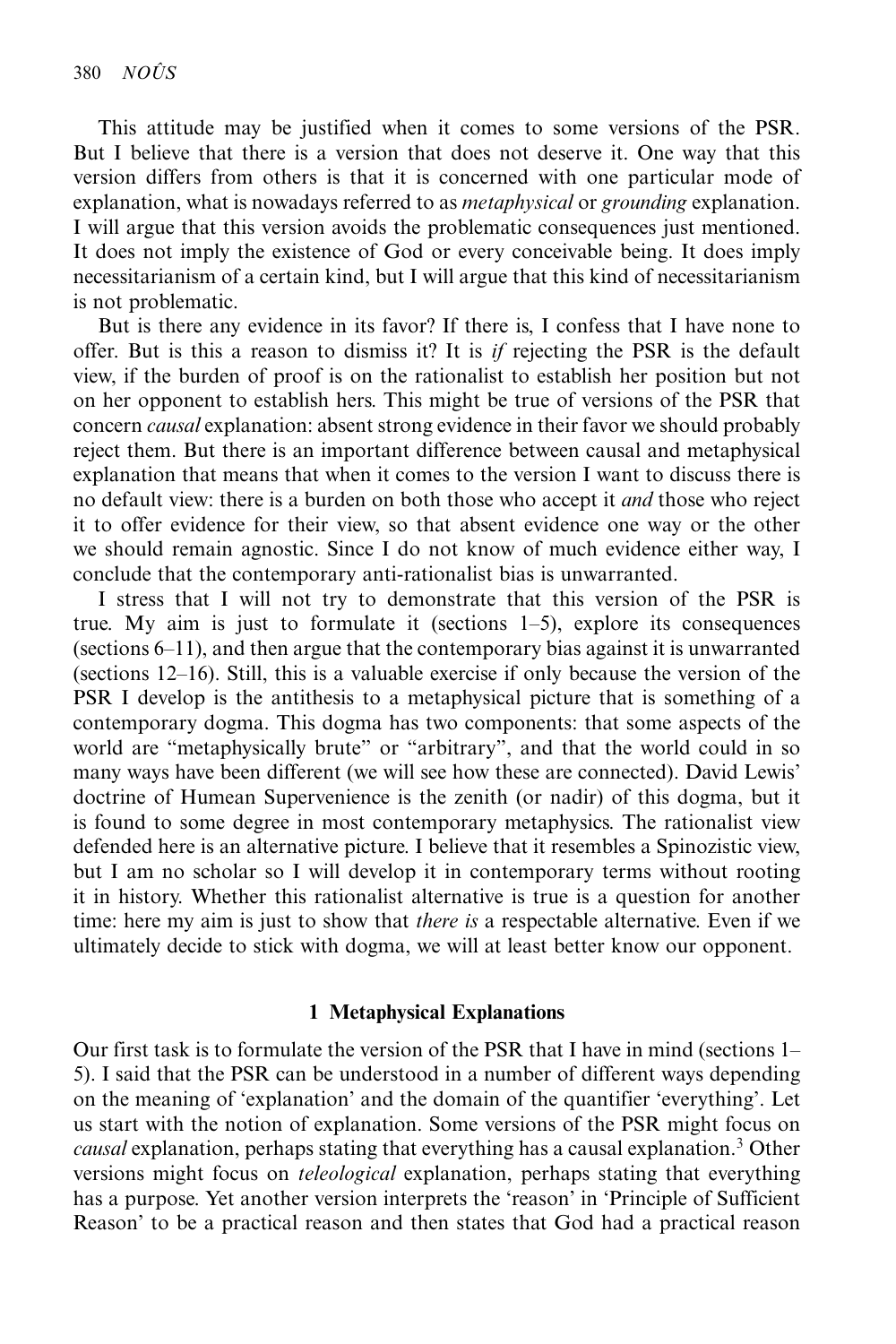to create the world exactly as she did (this principle might have been what Leibniz had in mind). $4$ 

I will not discuss any of these versions of the principle. The version to be discussed here specifically concerns the notion of *grounding* explanation—otherwise known as *metaphysical* or *constitutive* explanation—that has been much discussed in recent metaphysics. To illustrate, imagine that you are at a philosophy conference, and imagine that you are asked to explain why a conference is occurring. To *causally* explain it, you might describe a sequence of events that led to the conference: someone sent invitations, others wrote papers and booked flights, etc. But another kind of explanation would try to say what it is about the event that makes it count as a conference in the first place. Regardless of what caused the conference, someone looking for this second explanation suspects that it is not a brute fact that the event is a conference; rather, there must be something about the event *in virtue of which* it counts as being a conference. Perhaps the answer has to do with how various people are acting, e.g. that some are giving talks, others are asking questions, etc. An explanation of this second kind is what I mean by a *grounding* explanation of why a conference is occurring.<sup>5</sup>

Some other standard examples of grounding explanations include the idea that a set exists *because* its members exist, and that there is a table here *because* some particles are arranged here in a certain way. Others have clarified this mode of explanation further and have argued that it is central to philosophy.<sup>6</sup> For example, on their view the physicalist idea that mental states "arise out of" or are "determined by" physical states should be understood as a thesis about grounds, i.e. about what grounds mentation; and the naturalist idea that natural facts can "account for" normative facts should be understood as a thesis about what grounds the normative. One might of course question whether the word 'ground' (so used) corresponds to anything real, just as one might raise the analogous Humean question about 'cause'. But that issue is beyond the scope of this paper. Here I take the notion for granted and ask what kind of PSR can be formulated in its terms.<sup>7</sup>

Two clarifications will help. First, what is the logical form of a grounding explanation? We often express explanations with the word 'because': a conference is occurring *because* people are acting in various ways. So on one view the logical form of a grounding explanation is

 $φ$  because  $Γ$ 

where  $\phi$  is a sentence,  $\Gamma$  is a list of sentences, and 'because' is read in the metaphysical sense just illustrated.<sup>8</sup> Informally, the sentences in  $\Gamma$  describe those features of the world that explain why  $\phi$ . An alternative approach is to treat ground as a relation between facts, in which case the logical form of a grounding explanation becomes

the Xs ground Y

where Y is a singular variable and 'the  $Xs$ ' is a plural variable, both ranging over facts.<sup>9</sup> This second approach leads to easier prose, so I will use it here. But strictly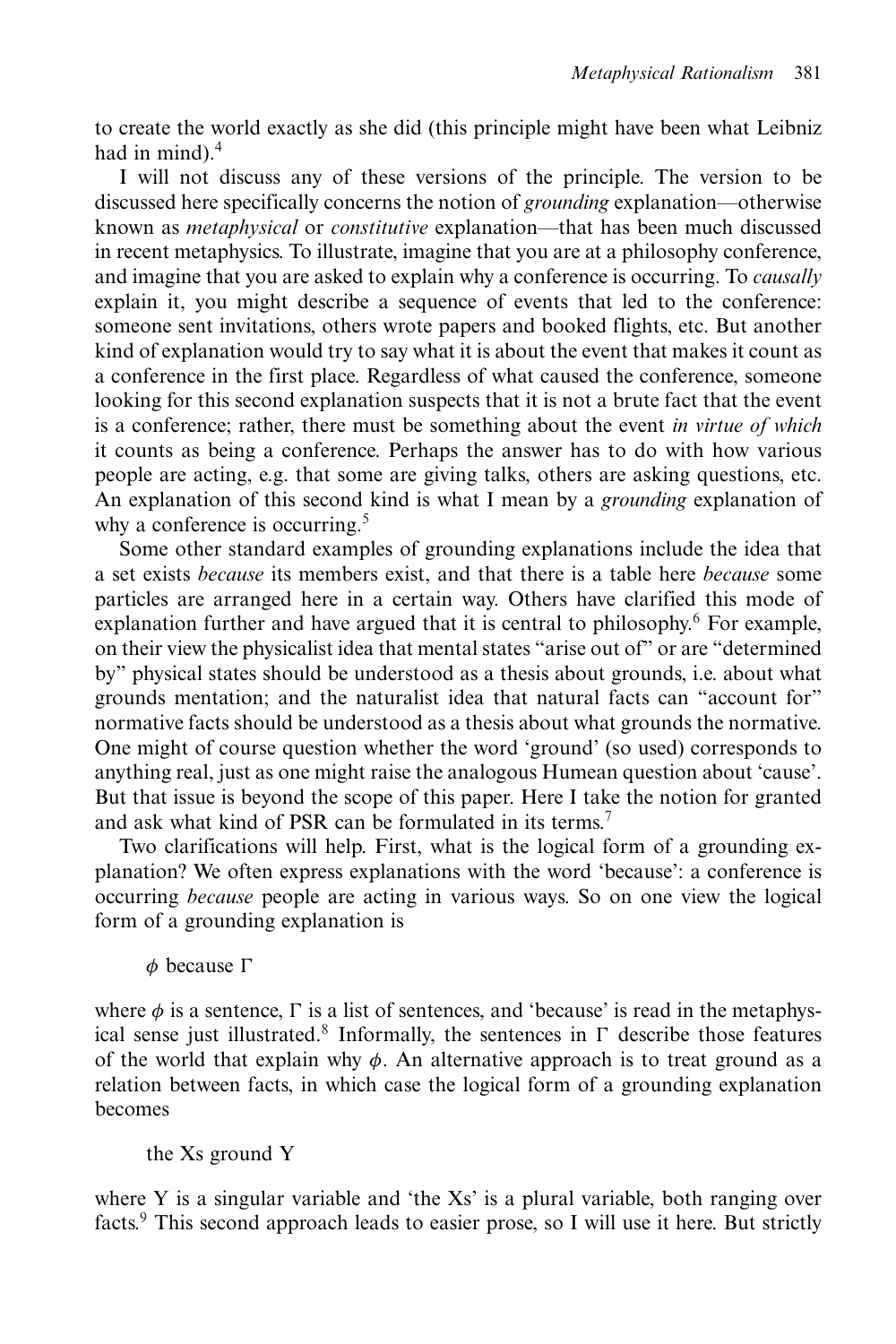speaking I think of ground as a sentential operator, so my reference to facts in what follows is merely a convenient shorthand.

Second, I will assume that ground is transitive in the following sense: if the Xs ground Y and if Y along with the Y<sup>\*</sup>s ground Z, then the Xs along with the Y<sup>\*</sup>s ground Z. This is not beyond dispute.<sup>10</sup> Still, the issue is not important for our purposes: if you deny that ground is transitive you can take me to be discussing the transitive closure of your notion.

#### **2 On Innocence and Experience**

Assuming that the notion of ground is intelligible, what kind of PSR can be formulated in it terms? One version is that every fact has a ground, but that is not what I want to discuss. I am instead interested in the principle that everything has a special *kind* of ground. What is this special kind?

Grounding explanations start with why-questions. Suppose I ask why (in the metaphysical sense) there is a mountain here and you say that it is because some particles are arranged thus and so. And suppose that what you said is true. Have you answered my question? Certainly there is *a* sense in which you have explained why there is a mountain here. But of course the question then arises as to why those particles are arranged thus and so in the first place. Suppose you now tell me that there is no explanation, that this is just a brute fact. Then in another sense you have not explained why there is a mountain here after all. For you have not explained why the world is one that gives rise to a mountain rather than one in which the particles are arranged differently and give rise (say) to an ocean instead. That is, if the arrangement of particles itself has no explanation it remains unexplained why the world turned out like *this* (gesturing at the mountain and the particles). In that sense my original question of why there is a mountain here remains unanswered. Put figuratively, it has not been explained why, out of all the logically or metaphysically possible ways that things *could* have turned out, it turned out to contain a mountain here.

This is the kind of situation that the rationalist I have in mind rules out. The problem is not so much that there is an ungrounded fact about *the arrangement of the particles*. The problem is rather that because of this the original fact *of the mountain's being here* has not been explained in the way that the rationalist wants. The desire for this special kind of explanation stems from a childlike curiosity in which one looks at the surrounding mountains and oceans and thinks 'Good grief, how come it all turned out like *this*?' Being told that it is because some particles are arranged thus and so does not (even if true) answer the question. This childlike curiosity is easily lost with experience, when what once filled us with awe begins to seem mundane, but the rationalist takes this child's question seriously and expects an answer. $11$ 

What would answer the child's question as to why there is a mountain here? Suppose we said that the mountain's existence is grounded in the arrangement of particles, which itself is grounded in some physical field, which in turn is grounded in something else... and so on without end. Would citing some non-terminating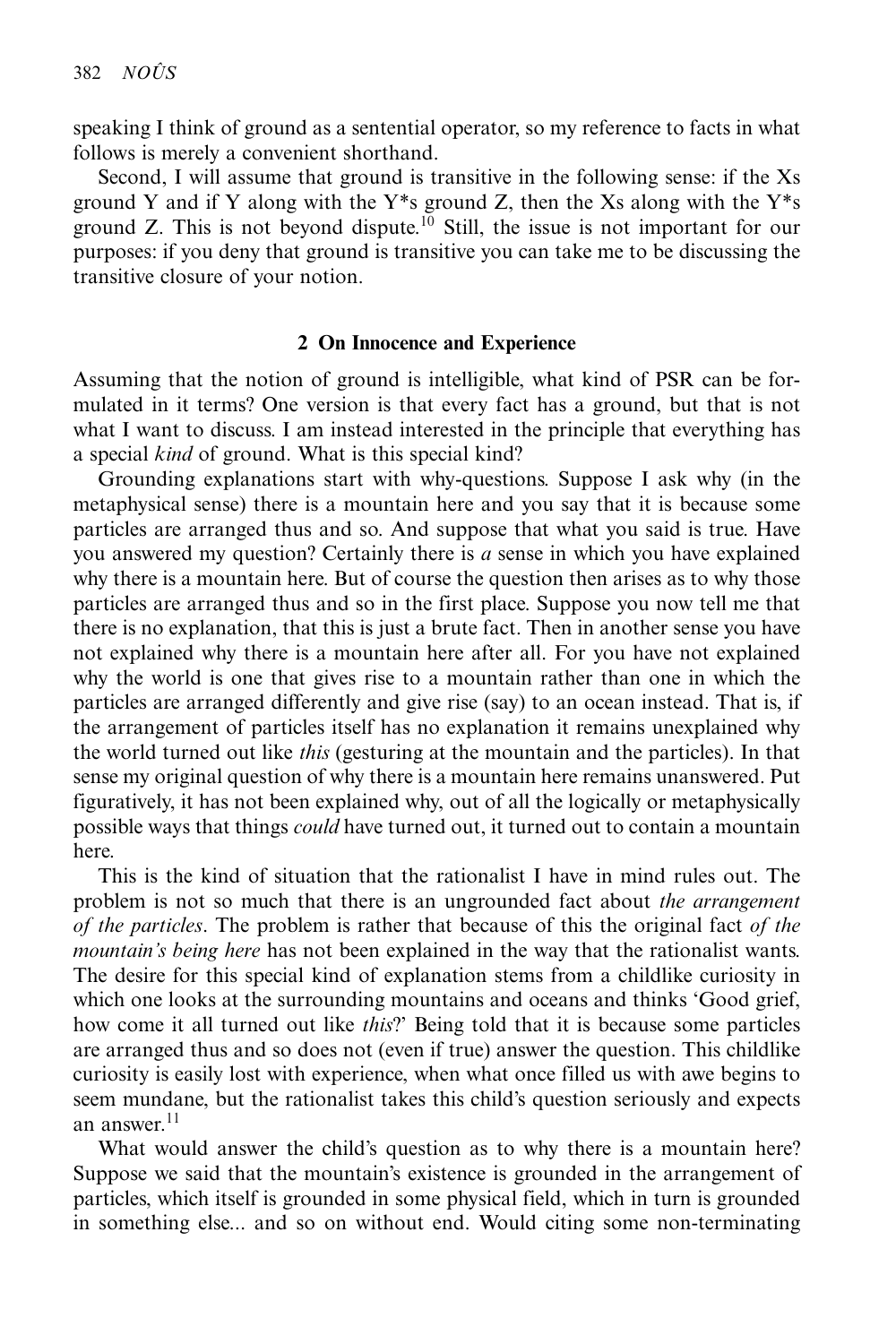descending chain of grounds like this answer her question? I think not. For her question is not answered at the first step when one describes the particle arrangements, since (as we have seen) she will just complain 'Yes, but why is the world like *that*?' But the same goes for any step in the chain. So all we have in a nonterminating descending chain is infinitely many bad answers. And infinitely many bad answers do not constitute a good answer. For the child may legitimately gesture at the mountain and the particles and the fields and all the subterranean material in the descending chain and ask why it all turned out like *that*, i.e. arranged in such a way as to give rise to a mountain. $12$ 

Nor would the child's question be answered if we said that the mountain's existence is grounded in a "self-explanatory" fact, i.e. a fact that grounds itself. For one thing, it is doubtful that the proposed explanation is possible: it is dubious whether a fact can explain itself *in the very same sense* that an arrangement of particles might explain the presence of a mountain.<sup>13</sup> But even if there could be a self-explanatory fact, the situation would just be a kind of non-terminating descending chain and so would not constitute an answer to the child's question for the above reason.

A natural thought is that to answer the child's question one must (at a minimum) explain why there *had* to be a mountain here. Anything less than this (the thought is) will result in the child wondering why the world happened to turn out the way it did. So one might think that to answer the child's question of why F obtains one must state some *necessary* facts that ground F. But even this might not suffice. For suppose the question then arises as to why those necessary facts obtain, and suppose one is told that there is no answer, that they are just brute. Then the child will complain that it has still not been explained why the world turned out (indeed *had* to turn out) to be like *this*, a world that gives rise to mountains. If the original explanation in terms of contingent particle arrangements did not answer the child's question, moving to necessary facts does not necessarily help.<sup>14</sup>

What then would a satisfactory explanation look like? The previous explanations fell short because whenever they grounded the mountain's existence in some underlying facts (contingent or necessary) the question always arose as to why those underlying facts obtain. Insofar as this further question arises the child has the unsatisfied feeling that it has still not been explained why the world turned out to contain a mountain here. But this unsatisfied feeling will not arise if the mountain's existence is explained in terms of facts for which this further question of why they obtain does not even arise in the first place. Roughly speaking, then, let us call a fact *substantive* if it is "apt for being grounded", if the question of what grounds it can legitimately be raised and admits of a sensible answer (an answer that either states its ground or else states that it has none). In contrast, a fact is *autonomous* if it is not apt for being grounded in the first place, if the question of why it obtains does not legitimately arise. If we explain the mountain's existence in terms of autonomous facts then the question as to why those underlying autonomous facts obtain does not even arise, and so there is no further question as to why the world turned out like *this*, i.e. set up in such a way as to produce mountains. The child's question of why there is a mountain here will then be answered after all.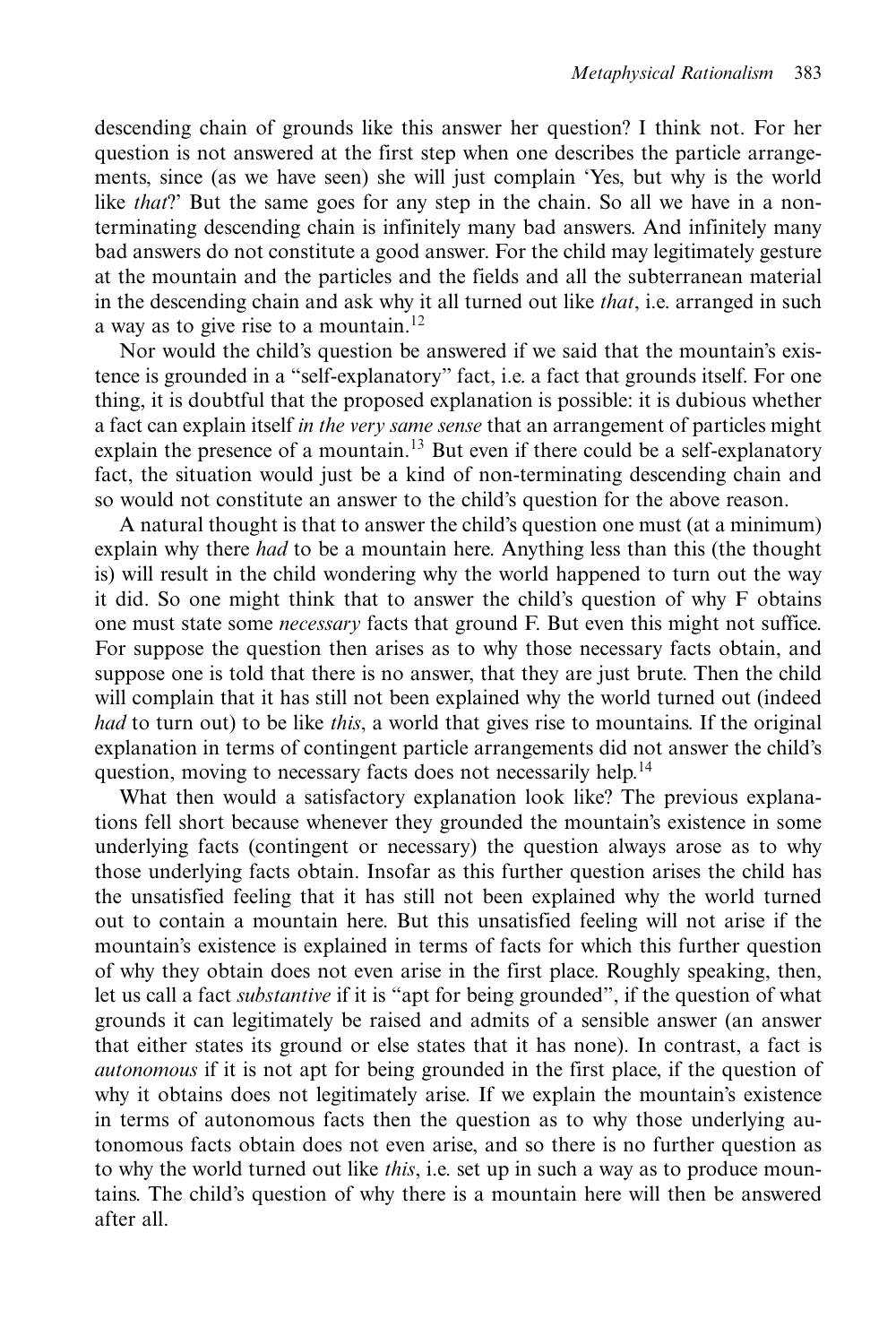This is not to say that there always is an answer to the child's question. My claim so far is just that there is a way of asking 'Why P?' that we seem to understand and that is properly answered only by appeal to autonomous facts. The version of the PSR I will defend is that there is indeed always an answer to these child's questions, or more precisely *that every substantive fact has an autonomous ground*. But we will assess the view later; for now I am just establishing what the view is.

#### **3 Autonomy**

What is this notion of *autonomy*? I said that a fact is autonomous if it is not "apt for being grounded", but what does this amount to? I will not try to give an explicit definition (partly because I suspect that there is none) and will instead take it as a primitive notion. But where one philosopher sees a useful primitive, another will claim to find it unintelligible. So let me say something to illuminate the notion. I will not defend the intelligibility of the notion from all objections, for my primary aim in this paper is to take these notions (of ground and autonomy) for granted and ask what kind of PSR can be formulated with them. Still, since autonomy is less well known than ground, let me clarify it in some detail, starting with a general characterization and then turning to examples.

The basic idea is reasonably familiar in the case of causal explanation. Consider facts about how various particles are arranged. Some particle arrangements (we may assume) have a causal explanation. The arrangement that constitutes my laptop in its current state might be an example. Other particle arrangements may not. If I ask what causally explains why a certain group of particles were arranged in a certain way and if the denoted arrangement happens to have been the initial condition of our universe, then the appropriate answer would be that there is no explanation, that it is a causally brute fact about the world's initial state. But all particle arrangements are "apt for causal explanation": the question of what causally explains how they came to be arranged like that can legitimately be raised even if the answer is in some cases 'nothing'.

Consider by contrast the fact that  $1+2=3$ . Like the initial condition, this lacks a causal explanation. But there is a difference. If someone asked you what causally explains why 1 and 2 came to equal 3, you would not just say 'nothing'; you would start talking about the notion of causation and the nature of abstract objects in an attempt to show that the question should not have been raised in the first place. The particle arrangement that happened to be the initial condition lacks a causal explanation even though it is a good question why those particles came to be arranged like that. The mathematical fact by contrast lacks one because it is not "apt for being causally explained" in the first place.

The result is a three-fold distinction. There are those facts that are apt for causal explanation but lack one—e.g. the initial conditions. And there are those that are apt for causal explanation and have one—e.g. the current arrangement of particles that constitute my laptop. And then there are those that are not apt for causal explanation in the first place—e.g. facts of pure arithmetic. My thought is that an analogous three-fold distinction can be drawn in the case of grounding explanations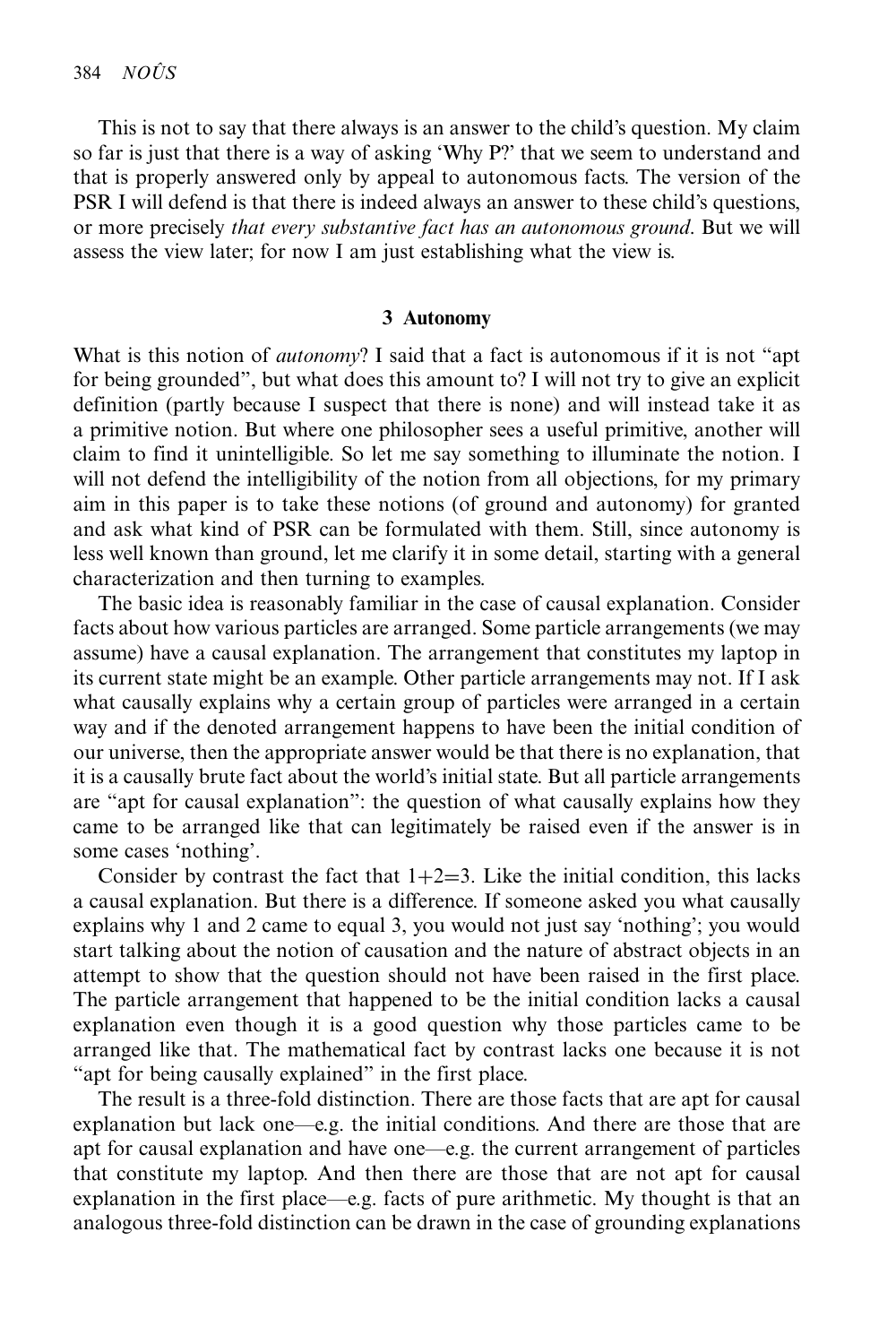too. There are those facts that are apt for having a ground but lack one. These are the so-called "fundamental" or "brute" facts. And there are those that are apt for having a ground and have one. These are the so-called "derivative" facts. And finally there are those that are not apt for having a ground in the first place. These are what I call "autonomous".

That is one route into the notion of autonomy, but a second analogy is also suggestive. Suppose one is doing axiomatic set theory. One starts with a language containing the binary predicate of set-membership and one states some axioms governing it and proves some theorems. It is then useful to expand the language and introduce by stipulation a new word:

**Definition:** *x* is a *subset* of  $y \equiv_{df} q \text{ any member of } x$  is a member of *y*.

One can then express various claims about subsets, for example

**Proposition**: Every set has at least one subset.

and attempt to prove them from the axioms and the definitions. The question of whether the Proposition has a proof is clearly a good question regardless of whether it actually has one. Indeed this kind of question is the bread and butter of set theory. The same applies to the axioms of the system: the question of whether one of them is provable from the rest is a good question that can lead to remarkable advances even if the answer is 'no'—just think of the attempt to prove Euclid's fifth postulate!

But the same is not true of the definition itself: it is clearly *not* a good question whether we can prove the definition from the axioms. If your homework buddy asked whether you can prove the above definition you would take her to be confused about its status *as a definition*. You would not just say 'no'; you would start talking about the role of the definition—that its function is to introduce by stipulation a new term to our language, and so on—so that your buddy comes to see that the request for a proof is in some sense illegitimate. As we might put it, the definition is not "apt for being proved". There may be other good questions to ask of the definition, such as whether it is useful or corresponds to some prior concept. But how it might be proved from the set-theoretic axioms is not one of them.<sup>15</sup>

So as in the case of causation we recognize a three-fold distinction. There are those truths that are apt for proof but lack one (if your derivation system is complete then these are just the axioms). Then there are those truths that are apt for proof and have one. And finally there are the definitions that are not apt for proof in the first place.

My suggestion is that autonomous facts stand to ground as definitions stand to proof. What are some examples of autonomous facts? The analogy with proof is suggestive. For a stipulative definition states *what a term means*, and the worldly analogue is a statement of *what something is*, a statement of its "real definition". Kit Fine (1994) also called this a statement of its "nature" or "essence", and I will follow him here. For example, when we ask in the seminar room 'What is knowledge?' and consider the answer that knowledge is true and justified belief, we are considering a claim about *what knowledge is*, about the essence or definition of knowledge. And when we ask in a chemistry lab 'What is water?' and consider the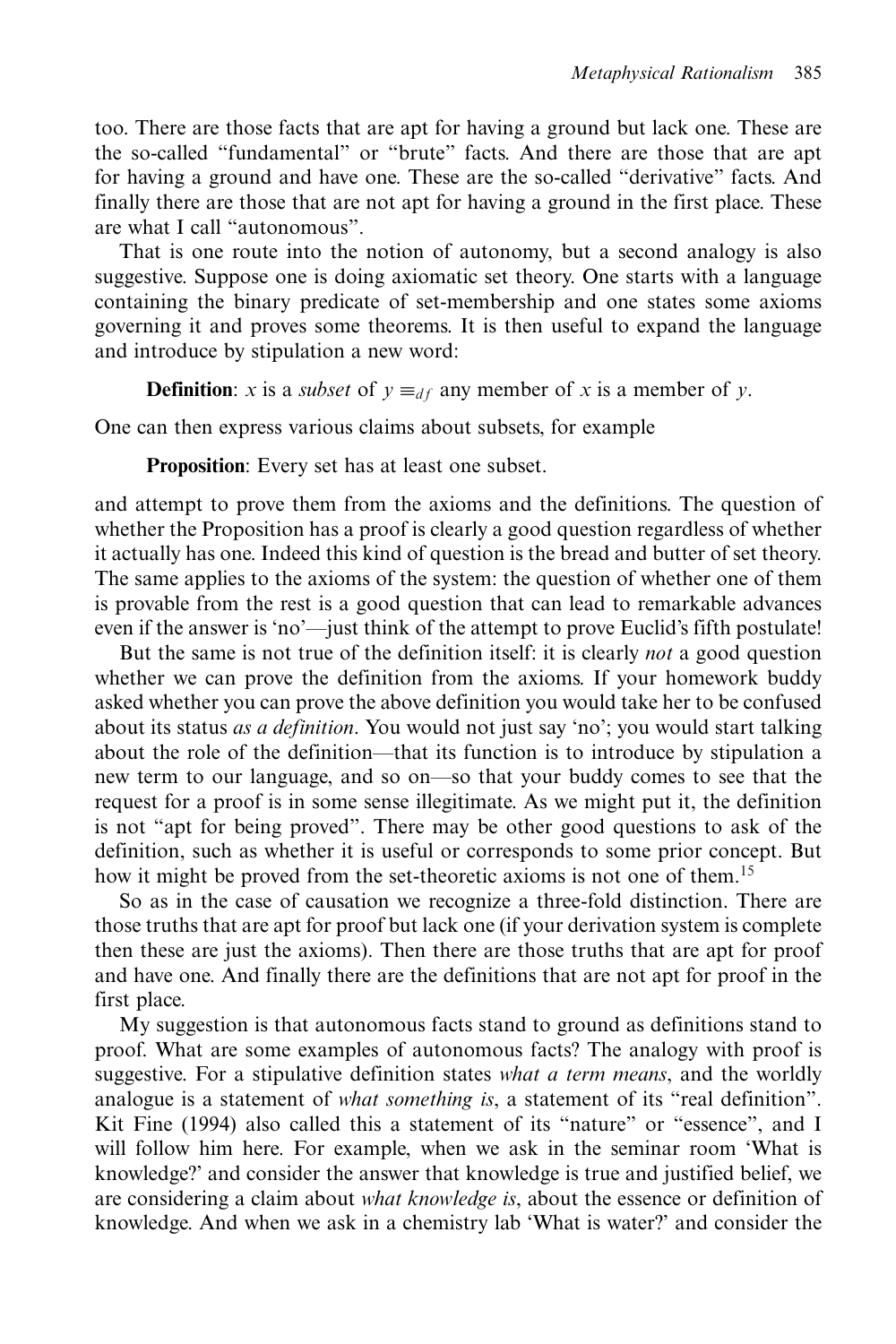answer that water is composed of H2O we are again considering a claim about *what water is*, about its essence. These particular essentialist claims are just toy examples and may not be true, but we understand them reasonably well. Following Fine, I take the logical form of these claims to be

It is essential to x that  $\phi$ .

where *x* is an item of any ontological category and  $\phi$  is a sentence.<sup>16</sup> I will take this to be synonymous with saying that it is in the nature of x that  $\phi$ , or—to emphasize that this is *definitional* of *x*—that it is part of *what* x is that  $\phi$ . Note that it may only be *part* of what *x* is that  $\phi$ , so we should not presume that  $\phi$  uniquely specifies *x*. Nor should we presume that there is a collection of such  $\phi$  that does uniquely specify *x*. It might be that the only essentialist statement of what canary yellow is, is that it is a determinate shade of yellow. This is why the term 'essence' is perhaps more natural than 'real definition', since the latter suggests that one can state what *x* is in a way that uniquely specifies it.

So essentialist truths are the worldly analogue of nominal definitions. And they do appear to stand to ground as nominal definitions do to proof: the question of what grounds them strikes us as illegitimate in something like the way that the question of how one might prove a definition does. For suppose (just to take a toy example) that it is essential to knowledge that someone knows only if she truly and justifiably believes. And suppose someone asks what explains this (in the metaphysical sense). In virtue of what (the question is) is it part of *what knowledge is* that someone knows only if she truly and justifiably believes? It is difficult to know how to respond. One is tempted to say that this is *just what knowledge is*...but of course this is what we were asked to explain! In saying this one is most naturally heard not as trying to explain this fact about knowledge in any serious sense but rather as deflecting the demand for explanation.

Or suppose that it is essential to water that it is a substance composed of  $H_2O$ , and suppose someone asks what explains this (in the metaphysical sense). The question is not why we should believe it or how 'water' came to refer to what it does; there are good answers to both of those questions. The question is rather: In virtue of what is it part of *what water is* that it is composed of  $H_2O$ ? It is again hard to know what to say other than that is *just what water is*! And in saying this one is again most naturally heard as sidestepping the question rather than giving it a serious answer.

Compare these essentialist facts to (say) the fact that some particles are arranged thus-and-so. This might (for all we know) be grounded in the undulations of a quantum wave-function in a massively high-dimensional Hilbert space.17 Or it might be a brute, ungrounded fact about the world. But either way we consider it a perfectly good and legitimate question why they are so arranged, even if the answer turns out to be 'no reason'.

So we can distinguish brute facts from essentialist facts. Both are groundless, but there is a difference. The former are apt for being grounded; it is just that they lack a ground. By contrast, the latter are not apt for being grounded in the first place, in roughly the same sense that arithmetic facts are not apt for causal explanation and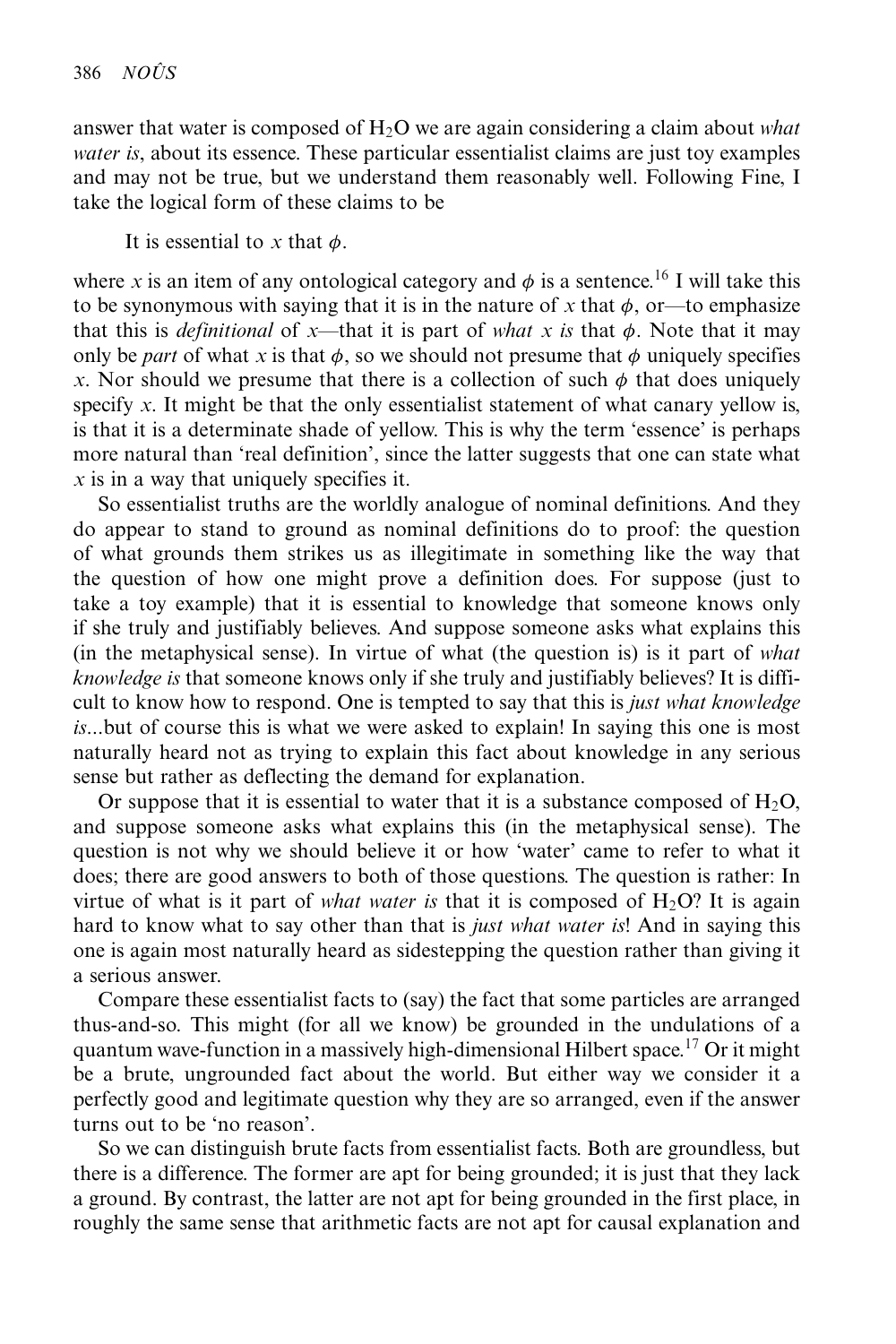that definitions are not apt for proof. I am using 'autonomous' to label the latter category, and 'brute' or 'fundamental' to mark the former. Thus the brute facts play an analogous role vis-a-vis metaphysical explanation as the initial conditions play `  $vis-\hat{a}-vis$  causal explanation and the axioms play vis- $\hat{a}-vis$  proof. The autonomous facts play a different role, one more analogous to the role that definitions play in proof. $18$ 

The difference between brute and autonomous facts can be further illuminated by the concept of *arbitrariness*. If particle positions are brute, then they are in an obvious sense arbitrary: there is no rhyme or reason why a given particle is located where it is, it is a just a brute fact that it is there.<sup>19</sup> In contrast, even if essentialist facts are groundless, they are not arbitrary in the same sense. There is nothing arbitrary about the fact that water is essentially a substance composed of  $H_2O$ : this is, after all, what water *is*!

The claim (to be clear) is not that it is autonomous that water is composed of  $H<sub>2</sub>O$ . For that may be grounded in the fact that that is part of what water is. More generally one might endorse what Rosen (2010) called Essential Grounding:

If it is essential to *x* that  $\phi$ , then  $\phi$  because it is essential to *x* that  $\phi$ .

So the "essentialist fact" claimed to be autonomous is not the fact *that* φ but rather the fact *that it is essential to x that* φ.

In each case—of ground, causation, and proof—I have argued that certain facts are "not apt for" ground or causal explanation or proof (respectively). I have done this by pointing out that we respond to certain questions in a distinctive way (e.g. that we respond not by answering them but by pointing out that they should not have been asked in the first place). This has led at times to me glossing the notion in epistemic or cognitive terms, for example in terms of certain questions "not making sense" or being "illegitimate". But the notion of autonomy is not *defined* in epistemic or cognitive terms. Our distinctive response to these questions is evidence that we find the notion intelligible, but is not necessarily that in terms of which the notion is to be defined.20

In particular, the notion of autonomy should be distinguished from the notion of a truth that we are happy to accept as brute. Many contemporary metaphysicians are happy to accept a theory on which *particle positions* are brute, but not a theory on which *counterfactuals* are brute. But still, it does not follow that facts about particle positions are autonomous: as mentioned above, the question of why they obtain is legitimate and might (for all we know) have an answer in terms of a multi-dimensional wave-function, even if we ultimately settle on the view that they are brute.

That concludes my characterization of autonomy. I believe that the notion is of great theoretical utility regardless of its role in the PSR, and that its utility further motivates the idea that it is an intelligible notion in good standing, but that is a long story that there is no space to tell here.<sup>21</sup> In any case, my aim is not to defend the intelligibility of the notion from all objections, and the characterization above is clear enough to work with. So I will assume that notion is intelligible for the sake of argument.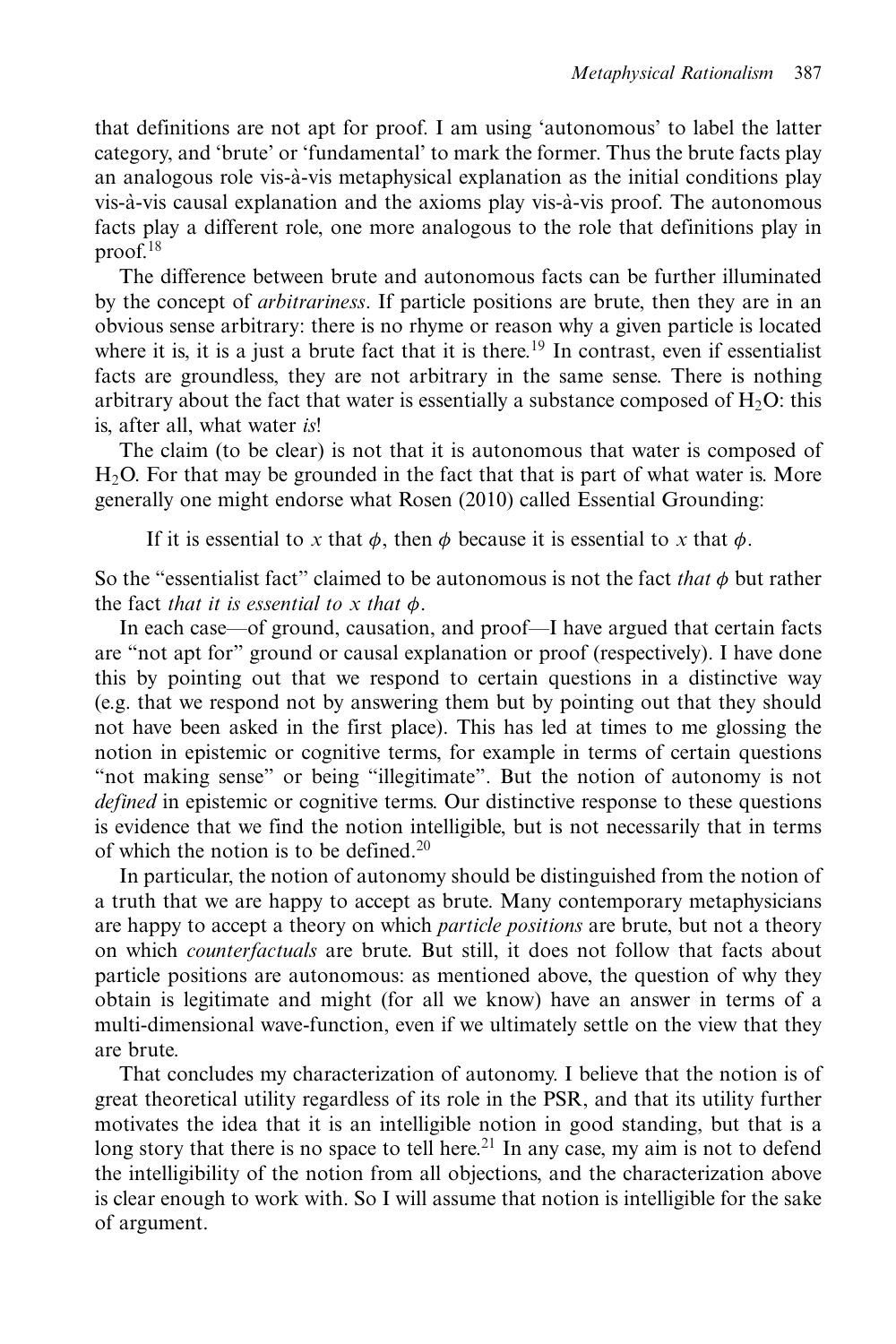# **4 Essence and Autonomy**

Earlier I said that essentialist truths are autonomous. My version of the PSR—that every substantive fact has an autonomous ground—does not depend on this claim and is neutral on which facts are autonomous. But it will help to have examples of autonomous facts in hand as we go along, so I will assume that essentialist truths are autonomous as a working hypothesis. While it is beyond the scope of this paper to mount a complete defense of this assumption, it might help to set aside some objections here.<sup>22</sup>

Suppose that it is essential to water that it is composed of  $H_2O$ . Then our assumption is that the request for a grounding explanation—an explanation of what makes it the case that this is *what water is*—is misguided in something like the same sense that a request for a proof of a definition is. This is not to deny that there are interesting questions nearby. The questions of why 'water' refers to what it does and why we should believe that water is composed of  $H_2O$  are both great questions. Our assumption is just that the question of what grounds the essentialist fact is not.

Note that by an essentialist fact I mean a statement of what something is *in its most core respects*. Following Fine we can then extend this notion in a number of ways. We can (for example) chain essences together to get *mediated* essences. If it is essential to knowledge that knowledge is true and justified belief, and if it is essential to truth that truth corresponds to the facts, then it is *mediately* essential to knowledge that knowledge is justified belief that corresponds to the facts. It is implausible that mediated essences are autonomous. For if it is mediately essential to knowledge that knowledge is justified belief that corresponds to the facts, then that is presumably *because* of the two statements of (core) essence mentioned above. So when considering putative counterexamples to my assumption that essentialist facts are autonomous it is important to make sure that they concern the core notion of essence, a statement of what something is in its most core respects, and not some extended notion.<sup>23</sup>

One might object to my assumption by pointing out that ingenious philosophers have proposed general theories about essentialist truths, for example that something is an essentialist truth *in virtue of* its being a necessary truth of some sort. If essentialist truths are autonomous then the attempt to give this kind of theory is deeply confused in something like the way that attempting to prove a definition is. And even if these theories are false (the objection is) they are surely not confused in that way. $24$ 

But if there is a confusion here then I believe that it is easily explicable. It arises from the following picture: one starts with the idea that there are two ways to have a property—an essential way and an accidental way—and one then takes the essentialist facts about something to be facts concerning which properties it has in the essential way. On this picture the essentialist facts are facts concerning which properties are had in that way *by a given domain of things*. And such facts then appear to be substantive: surely we can ask why (in the metaphysical sense) the given object has that property in the essential way. But this picture is deeply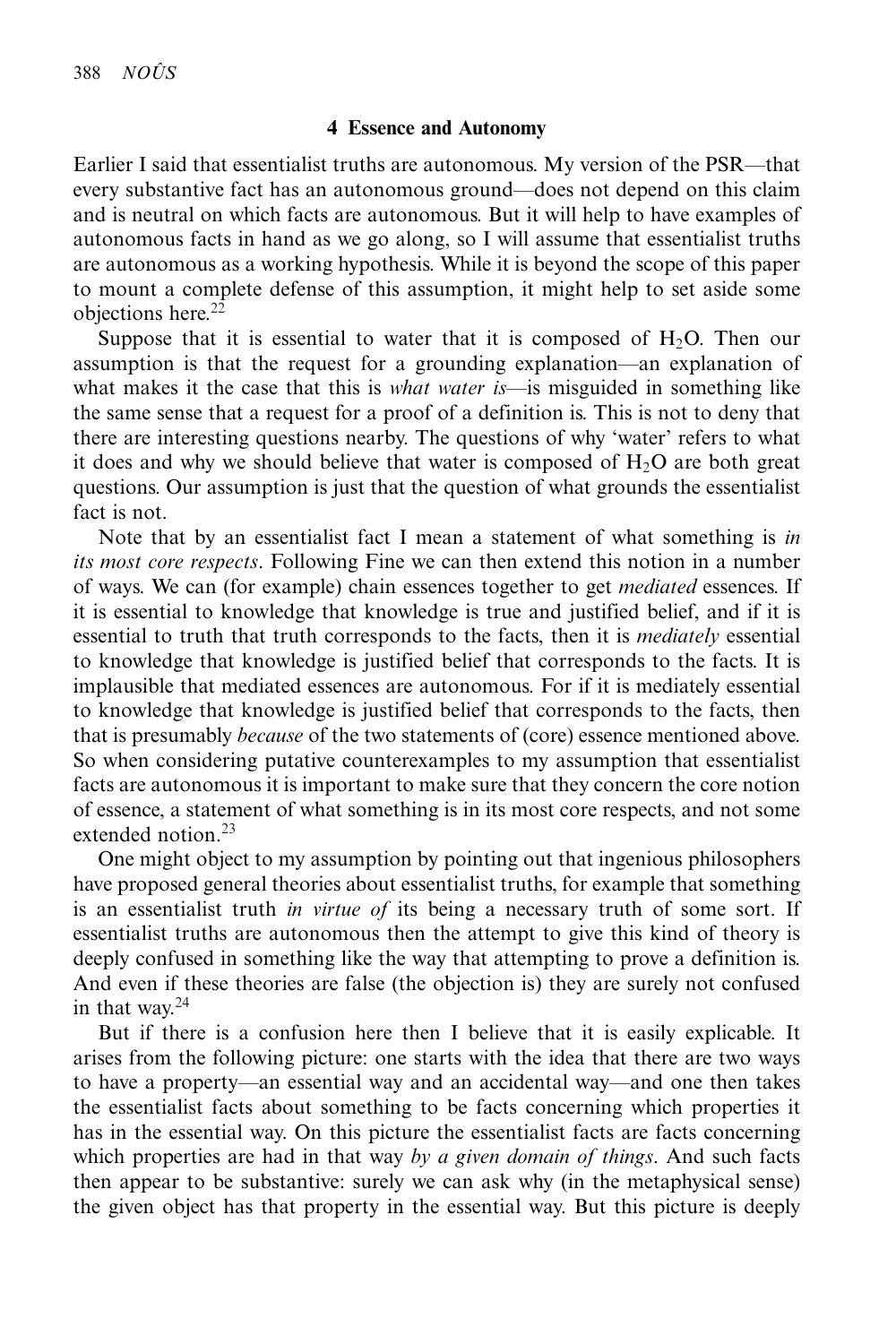misleading: on my conception the essentialist facts concern *what those things are* in the first place. It is not that there is some independently given domain and the essentialist facts are certain facts about what properties they have. It is rather that the essentialist facts specify *what the domain is* in the first place. It is *those* kinds of facts that strike me as autonomous.<sup>25</sup>

So my diagnosis is that those who have been tempted to provide grounds for essentialist facts have been in the grip of the picture just described. Insofar as we all mean the same thing by 'essence' I claim that the picture is deeply misleading, albeit understandable. But it is also possible that the word 'essence' has been used by others to mean something different, in which case the above picture may be accurate of their notion and there may be no disagreement.

Of course one might now question the intelligibility of the term 'essence' as I am using it. But that is a big issue that is beyond the scope of this paper. As with the notion of ground, the aim of this paper is to take this notion of essence for granted and ask what kind of rationalist view can be formulated in its terms.

Perhaps the most pressing problem with the idea that essentialist facts are autonomous arises when we think of the similarities in essence amongst things of the same kind. Suppose one holds that it is essential to {Socrates} that it contain Socrates as a member. Presumably one will also think that it is essential to {Aristotle} to contain Aristotle as a member. Why this striking pattern? One might suggest that it is because each essentialist fact has a common ground: they are each grounded (at least in part) in the fact that it is essential to the set-membership relation that it is essential to any set that it has the members it has.

Here I must of course disagree. But I need not deny that the pattern exists or say that it is entirely random. For the above fact about the essence of set-membership and the fact that {Socrates} and {Aristotle} are sets *imply* that {Socrates} essentially contains Socrates and that {Aristotle} essentially contains Aristotle. So there is a relation of implication here, though not one of ground. The resulting picture is not unreasonable. Suppose I want to tell you what something is. Once I tell you that it is a set, it follows (from the nature of set-membership) that I must then tell you what its members are. But each statement of what the thing is—that it is a set, that it contains these members—is autonomous.

This is by no means the end of the issue. But I believe that my working hypothesis that all essentialist facts are autonomous is defendable.<sup>26</sup>

What about the converse, that all autonomous facts are essentialist facts? I have even less to say about this here. Indeed the resolution to this question will likely depend on very broad-ranging considerations. Suppose one follows Agustín Rayo (2013) in recognizing a distinctive 'just is' operator that is used to say things like 'For the number of dinosaurs to be zero *just is* for there to be no dinosaurs'. And suppose one distinguishes these facts from essentialist facts. Then one might well think that such facts are also autonomous. So the issue depends on very general questions concerning what kinds of metaphysical tools one recognizes and there is clearly no way to settle it here. Other candidates for autonomy are conceptual truths. If a conceptual truth is understood to be something other than a statement of the essence of a given concept then this would also be an example of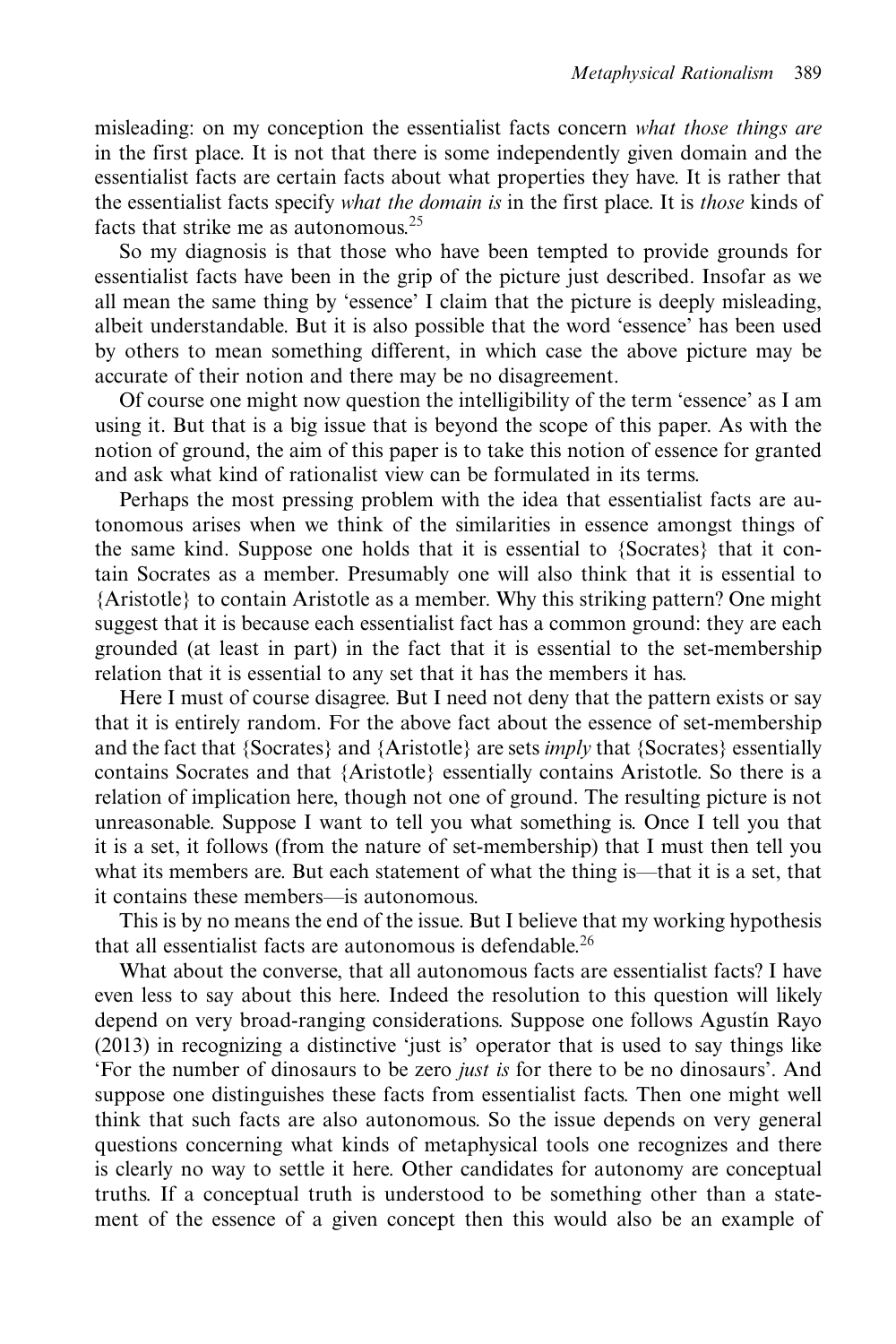non-essentialist, autonomous fact. But again, the issue here clearly depends on broad questions about the nature of conceptual truth. For the sake of concreteness I will largely assume in what follows that all autonomous facts are essentialist facts, but again this is a working hypothesis and not a considered view.

# **5 A Principle of Sufficient Reason**

We now have our raw materials in hand: the notion of ground and the notion of autonomy. So we can now discuss our version of the PSR, namely that every substantive fact has an autonomous ground. More precisely,

PSR: For every substantive fact Y there are some facts, the Xs, such that (i) the Xs ground Y and (ii) each one of the Xs is autonomous.

The principle is not just that all the remarkable facts about mountains and oceans that fascinate the child have a metaphysical explanation. It is rather that they have a metaphysical explanation of a very special kind, the kind that would answer the child's question of why they obtain.

We also have in hand our working hypothesis that all autonomous facts are essentialist facts. Along with this hypothesis, our PSR implies that every substantive fact has an explanation that bottoms out in facts about the essences of things.

Could such a principle be true? I will discuss this at length below. But regardless of whether *every* substantive fact has an autonomous ground, one might wonder whether *any* substantive fact has an autonomous ground. What would an explanation that bottoms out in essential truths look like?

Here are two possible examples. First, when my daughter was 3 she asked me why the DMV was closed on President's Day. One answer (which satisfied her—a high standard!) is that President's Day is a public holiday, that nonessential public services are closed on public holidays, and that the DMV is a nonessential public service. These truths are arguably essential to President's Day, public holidays, and the DMV respectively. (For example, if by 'President's Day' we mean not the calendar date but a day that plays a functional role—so that President's Day might move to another date—then it is plausible that part of that functional role is serving as a public holiday.) If so, we have an explanation that bottoms out in purely essentialist truths. To be clear, nothing hangs on whether this is the correct explanation or whether the explanans really are essentialist truths: the example just serves to illustrate what an explanation in terms of autonomous truths might look like.

A second example is perhaps more enlightening. Consider the fact that the speed of light (in a vacuum) is *c*. <sup>27</sup> What explains this? In a classical, pre-relativistic context, no particular (non-zero) speed is privileged and so it might appear to some extent arbitrary that light travels at this speed. It is certainly not obvious that this follows from essential truths. But here are three discoveries that would lead one to conclude that it its speed is explained by the essences of things after all. One first discovers that one lives in a Minkowski space-time structure. In this structure there is a privileged set of trajectories, those of space-time interval 0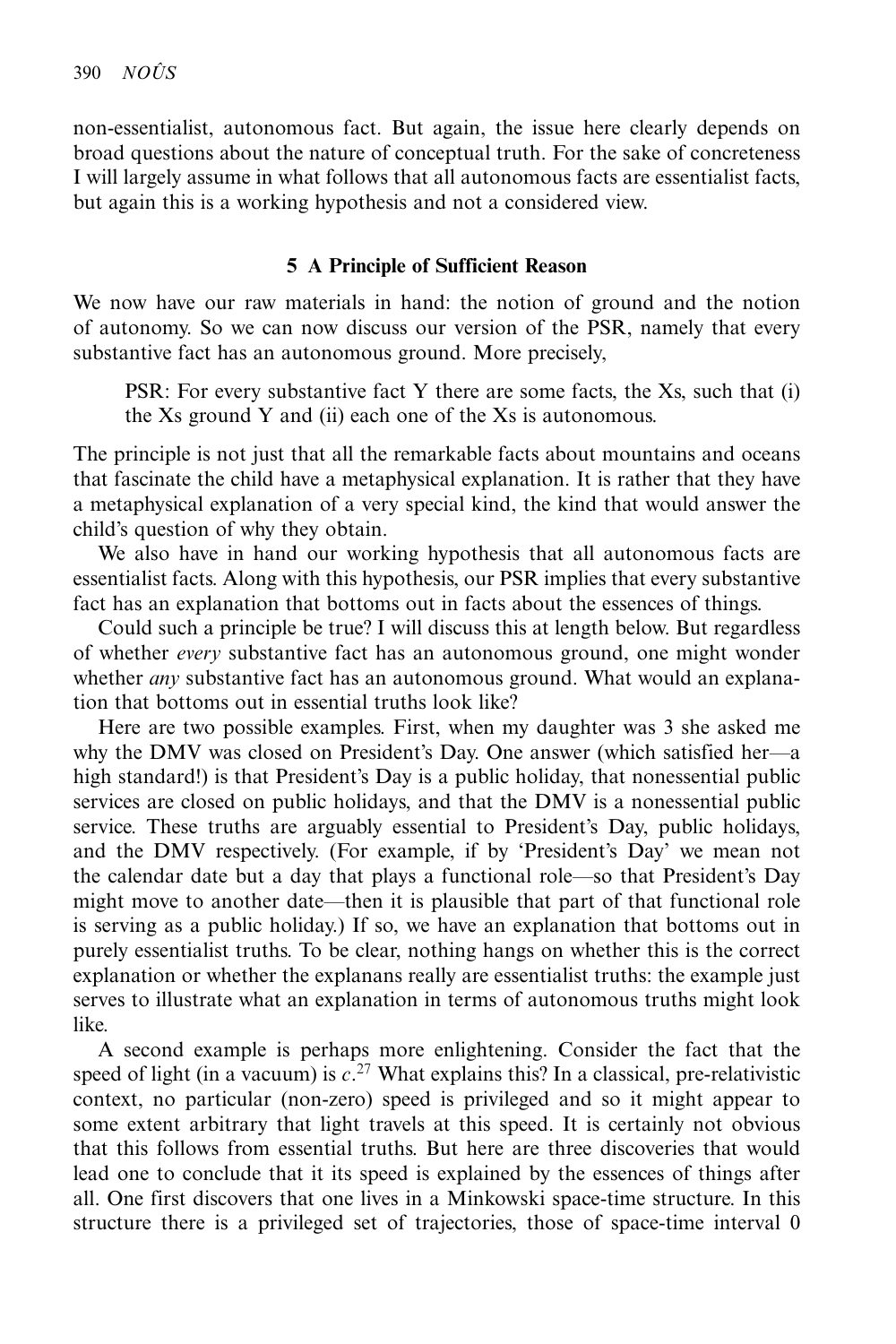(otherwise known as the light-cone structure). One then discovers that light (in a vacuum) travels along these privileged trajectories. This (uncontroversially) suffices to explain why light has the speed it does. And the third discovery is that the previous two discoveries were discoveries about essence: that it is essential to spacetime to have the Minkowski structure it has, and that it is essential to light that it travels along those special trajectories. It follows that the speed of light is grounded in the essences of light and of the underlying space-time structure.

Again, the point here is not that this view of light is true (though I believe it is plausible independent of any rationalist considerations). The point is that it is not outrageous: it is a view that we can reasonably debate and which we might even believe. So the example serves to illustrate what an explanation in terms of essential truths might look like. Note that in this case it is an explanation that is discovered partly on the basis of scientific investigation. The rationalist expects (insofar as we are truth-trackers) that this kind of discovery will become the norm and that in the limit we will discover that *everything*—even the existence of mountains and oceans—is like the speed of light, explicable in terms of essence.

The opposing view, fundamentalism, is that some substantive facts have no autonomous ground. This may be because a descending chain of grounds has no end. Or it may be because there is a domain of brute facts (i.e. substantive facts without grounds) that ground all else. Being substantive, these facts at the bottom are perfectly apt for being metaphysically explained; it is just that they have no explanation: things *just are* like that and that is all there is to say about the matter. The child's question of why the mountain exists therefore has (on this view) no satisfactory answer. This helps distinguish rationalism from this second kind of fundamentalism: both think that some groundless facts ground all else, but only the rationalist thinks that those groundless facts are of a kind that suffices to answer the child's questions. The two views are further distinguished with the concept of arbitrariness. Recall from section 3 that brute facts are in a sense arbitrary: there is no rhyme or reason as to why they obtain, they just do. And recall that an upshot of calling essentialist truths autonomous is that they are not arbitrary in that sense. Thus the rationalist thinks that there is nothing arbitrary about the world; whereas the fundamentalist who grounds everything in a domain of brute facts thinks that, ultimately, everything is entirely arbitrary.

So our PSR implies that there are no brute facts, but it also implies that there are no non-terminating descending chains. This might be puzzling. For I initially glossed rationalism as the view that everything has an explanation and this might be thought to imply that every descending chain of ground is non-terminating. So one might complain that someone endorsing our PSR does not deserve the title 'rationalist'.

This complaint is incorrect. For one thing, the PSR has a long history of being interpreted in such a way that it would not be satisfied merely by a non-terminating chain.<sup>28</sup> But more importantly, the only groundless facts according to my version of the PSR are autonomous facts. And they are not apt for being grounded in the first place, so it would be perverse to complain that their being ungrounded somehow violates the gloss that everything has an explanation. Compare: I said earlier that I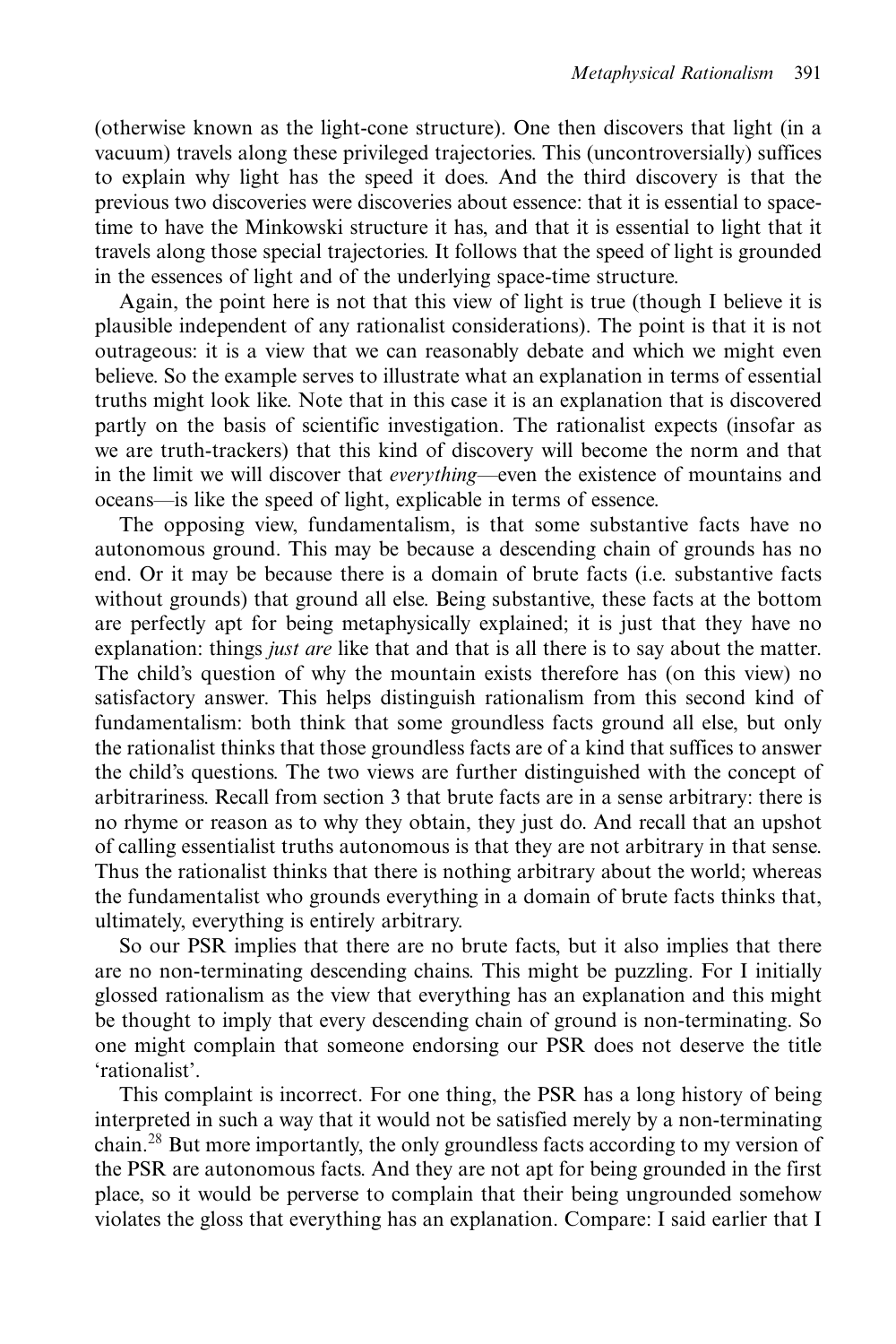talk of ground as a relation between *facts*. It follows that my laptop does not have a ground, simply because it is not a fact and so is not the kind of thing that is apt for being grounded. But it would obviously be absurd to infer from this that my laptop is therefore "brute" and the PSR is violated! When we glossed rationalism as the view that "everything" has an explanation we meant that everything *that is apt for being explained* (given the particular notion of explanation in play) has an explanation. For us—using (as we are) the notion of ground—this means that every *substantive fact* has an explanation. Which is precisely what my PSR implies.

#### **6 From Rationalism to Necessitarianism**

This then is the version of the PSR I want to discuss. Let us now explore its consequences (sections 6–11) before asking whether the contemporary bias against it is justified (sections 12–16). As I said at the outset the PSR has sometimes been thought to imply necessitarianism (the view that every truth is necessarily true), the existence of God, and indeed the existence of every conceivable being. I will argue that our version has the first consequence but not the latter two.

It should not be surprising that our version implies necessitarianism. For the motiving idea behind our PSR is that for any substantive fact there is a satisfactory answer to the child's question of why it obtains. And (as I said earlier) it is natural to think that to answer the child's question one must at a minimum say why it *must* obtain.

But is there a general argument that the PSR implies necessitarianism? Interestingly, one popular argument to this effect fails when applied to our version of the principle.<sup>29</sup> The argument is this. Suppose for *reductio* that the PSR is true and that there are contingent facts. Let C be the conjunction of all these contingent facts. The PSR is then said to imply that there are some facts, the Es, that explain C. Now either all the Es are necessary facts or not, but the argument is that each disjunct leads to absurdity. Suppose first that all the Es are necessary. Then since they explain C it follows that C is necessary. But C is not necessary since any conjunction with a contingent conjunct is contingent. Suppose now that not all the Es are necessary. Then one of the Es, call it *e*, is contingent. So *e* is a conjunct in C; and since the Es explain C it follows that the Es explain any conjunct in C; so the Es explain *e*; so *e* is part of an explanation of itself. But no contingent fact can be part of an explanation of itself. Q.E.D.

But the argument fails when applied to our PSR. One complaint is that, strictly speaking, our PSR by itself does not imply that C has an explanation: if C is autonomous then our PSR allows that C has no ground. But I do not wish to rest with this complaint. For I am assuming that autonomous facts are all essentialist facts, and C is not an essentialist fact: it is a conjunction, not a fact of the form 'it is essential to *x* that  $\phi$ '. So let us grant that there must be some Es that ground C. Instead, the more serious problem with the argument is the inference from the claim that the Es explain C to the claim that the Es explain any conjunct of C. This inference is not valid when it comes to ground. For one of the paradigm examples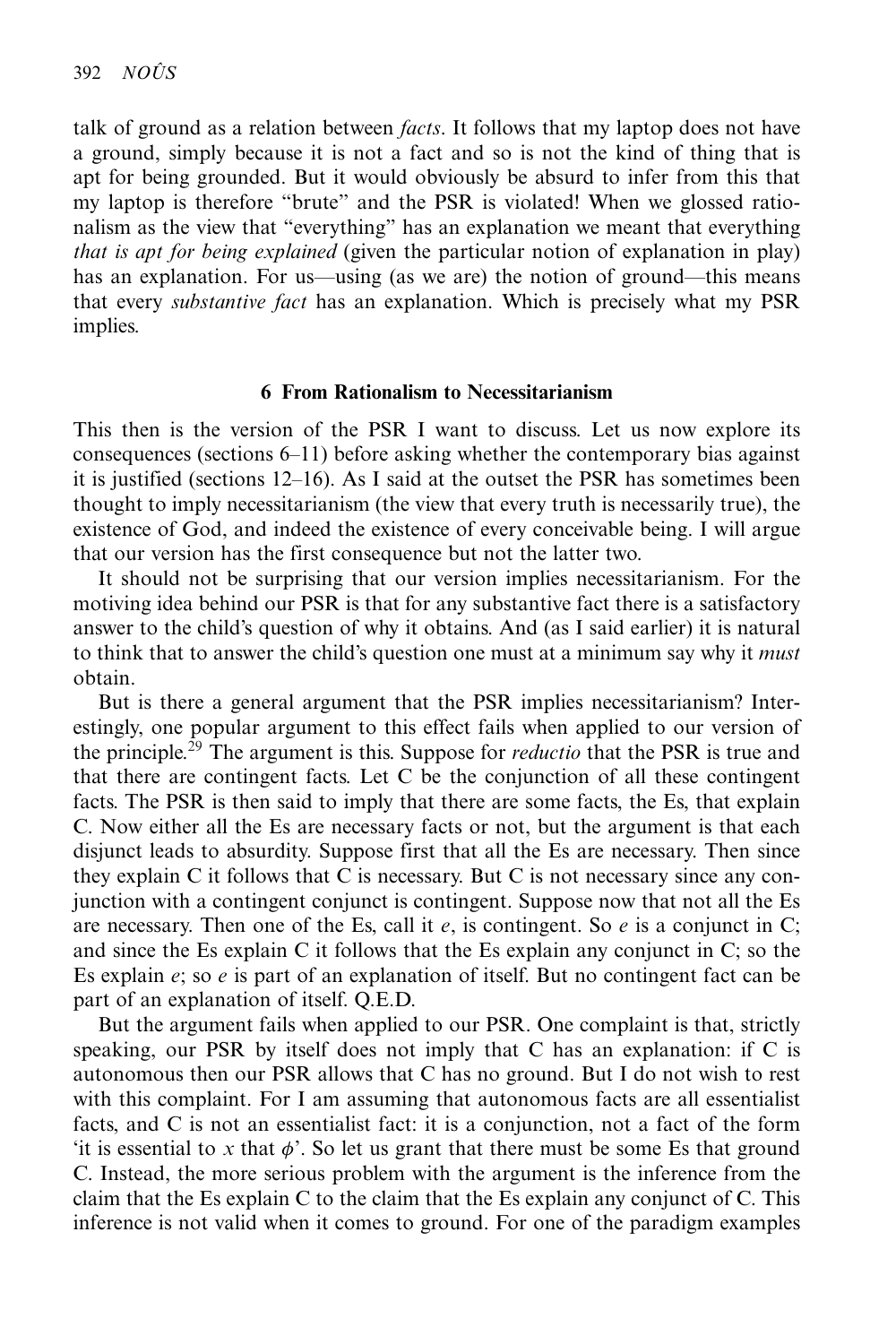of ground is the idea that conjunctions are grounded in their conjuncts: if A&B, then A and B together ground A&B. But clearly one may hold this plausible view without holding that A and B together ground A. One might (for example) hold that A and B are each groundless and yet also hold that they together ground A&B. So our rationalist may consistently hold that the Es ground C without thinking that the Es or indeed any subplurality of the Es ground any conjunct in  $C<sup>30</sup>$ 

This is not to deny that the argument may be valid when applied to other versions of the PSR. It may be true that if some Es *causally* explain why there was a hurricane and a snowstorm then those Es also causally explain why there was a hurricane (though I confess to being skeptical in this case too). But this is evidently not true of the notion of ground.

Still, there is another argument that purports to establish that the PSR implies necessitarianism. The argument is roughly Spinozistic in origin: its strategy is to first argue that the PSR implies that everything is explicable in terms of necessary facts and then argue that whatever is so explained must itself be necessary.<sup>31</sup> Applied to our PSR the Spinozistic argument proceeds as follows. The first premise is that all autonomous facts are necessary. And the second premise is that if the Xs ground Y then it is necessary that if the Xs obtain then Y obtains. From our PSR it then follows that all substantive facts are necessary. $32$ 

Both premises are plausible. The first is particularly plausible if considered in the contrapositive: if a fact is contingent—if it obtains but might not have—then surely the question of why it obtains can legitimately be raised. One might also argue for it on the basis of two sub-premises: that all autonomous facts are essentialist facts and that all essentialist facts are necessary. I will discuss this sub-argument further in due course.

The second premise is also plausible and is widely endorsed.<sup>33</sup> If the fact that a conference is occurring is grounded in how various people are acting (some are reading papers, others are asking questions, etc.), then those actions are what *makes it the case* that there is a conference. If it were possible for those people to act like that and yet for no conference to occur then presumably their acting like that was not the full story of what *makes* the event count as a conference after all. Admittedly, some deny this second premise.<sup>34</sup> But this is not the place to engage with their arguments in detail and I will assume this second premise in what follows.

There is more to say about this Spinozistic argument. But before we say it let us pause to consider what it does and does not purport to establish.

#### **7 Relative Possibility**

Let us first be clear on the kind of necessity at issue. Consider the argument's second premise. It is controversial whether grounds *logically* or *conceptually* necessitate what they ground. The premise is more plausible when understood as saying that grounds *metaphysically* necessitate what they ground, and this is how I understand the premise here. I will say more about what this notion of "metaphysical" necessity amounts to in the next section but for now let us take it as given. So understood, the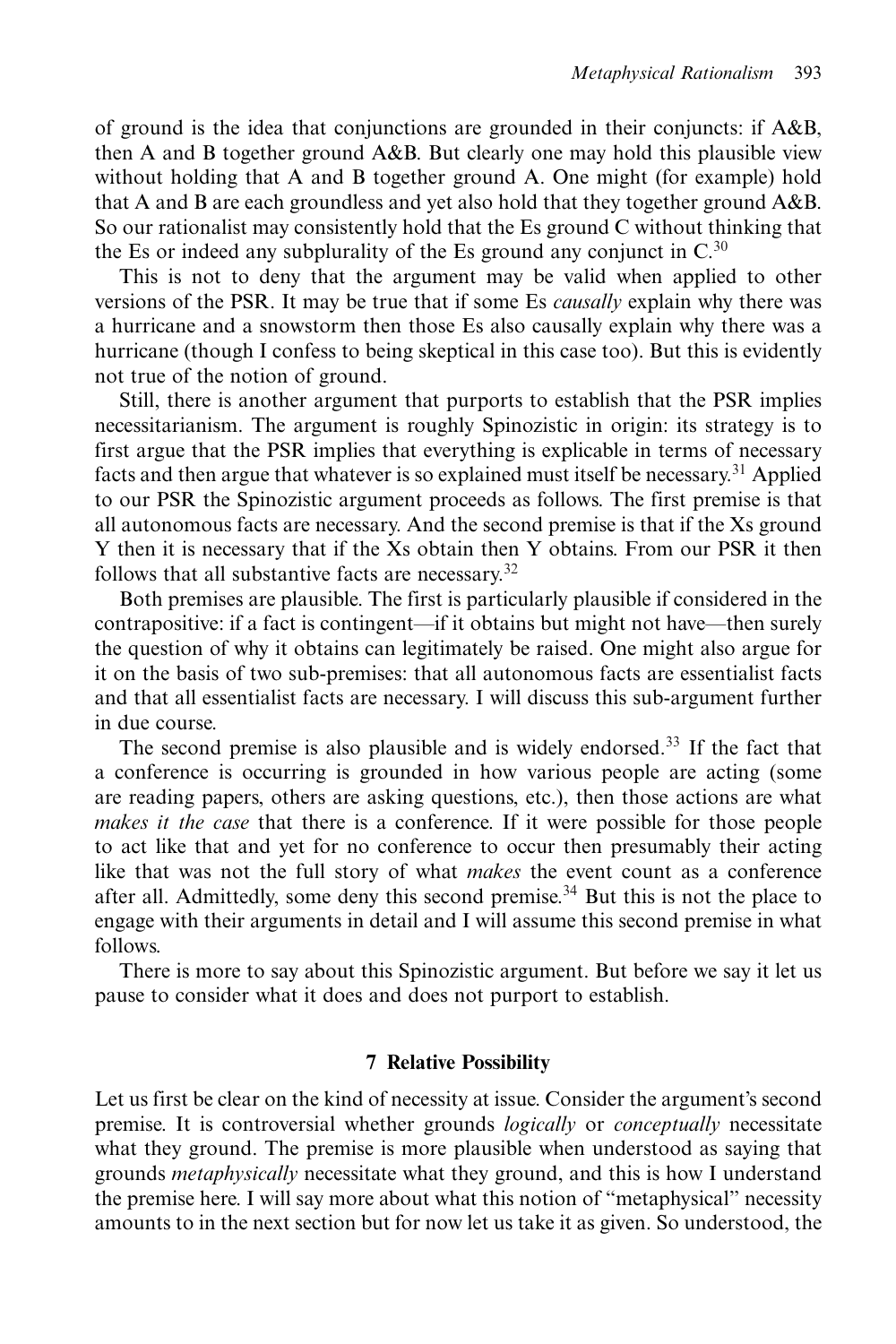Spinozistic argument does not establish that every truth is logically or conceptually necessary, just metaphysically necessary.

Here is one place, then, where my PSR is weaker than various others. On one reading, Della Rocca (2003b) takes a complete explanation of a given truth to be a demonstration that it is a conceptual truth (or follows from conceptual truths). So his version of the PSR implies that every truth is conceptually necessary. But my version works with a different notion of explanation and so (at least as far as the Spinozistic argument goes) it does not imply that strong a thesis.

Still, my PSR is strong enough! My armchair exists. According to the Spinozistic argument, my rationalist then says that it is metaphysically necessary that it exists, that it could not (in the metaphysical sense) have failed to exist. Nor could it have been (say) 3 inches over the left. It *had* to exist and be *exactly* where it actually is!35

But it does not follow that it *essentially* exists or is *essentially* where it is. This is just to point out the now-familiar distinction between essence and necessity. All that follows from the Spinozistic argument above is that its existence and location are necessitated by autonomous facts which are themselves necessary.

Now given our working hypothesis we can assume that these autonomous facts are essentialist facts. But they need not be essentialist facts *about the armchair itself*. That is one view, but a second view is that its existence is grounded in facts about the essences of the underlying matter making it up. This might be the result of two claims: the (perhaps plausible) claim that the armchair exists because various bits of physical material—particles, fields, whatever—are arranged in a certain way, and the (perhaps less plausible) claim that it is essential to that physical material to be arranged like that. But never mind the details: the idea on this second view is that insofar as the chair exists necessarily this is not thanks to the essence of the chair itself but rather thanks to the essences of the underlying physical material that grounds its existence. Indeed on this second view very little may be essential to the chair itself.

So this is *a* sense in which the chair's existence is contingent: whether it exists is left entirely open by its own essence. It is only from the essences of the underlying bits of physical material that its existence follows.

What we just did is introduce a kind of relative necessity: necessity due to the essences of a certain class of things. More precisely let us say that it is *necessary relative to some things, the Xs, that*  $\phi$  iff either (i) it is essential to one or more of the Xs that  $\phi$ , or (ii) the fact that  $\phi$  is grounded in facts about the essences of one or more of the Xs. The dual is a notion of relative possibility: it is *possible relative to the Xs* that  $\phi$  iff it is not necessary relative to the Xs that ∼ $\phi$ . That is, if the essences of the Xs do not include and do not ground the fact that  $\sim \phi$ .<sup>36</sup>

The result is this. If the argument in the last section is sound then the rationalist must say that my chair's existence is necessary. But finer-grained distinctions are possible. She can consistently say that it is necessary *relative to the underlying physical material* that my armchair exists and yet also that it is possible *relative to my armchair* that it does not exist. The rationalist can even say that it is possible *relative to everything we know of* that it does not exist—no wonder then that its existence strikes us as contingent!<sup>37</sup>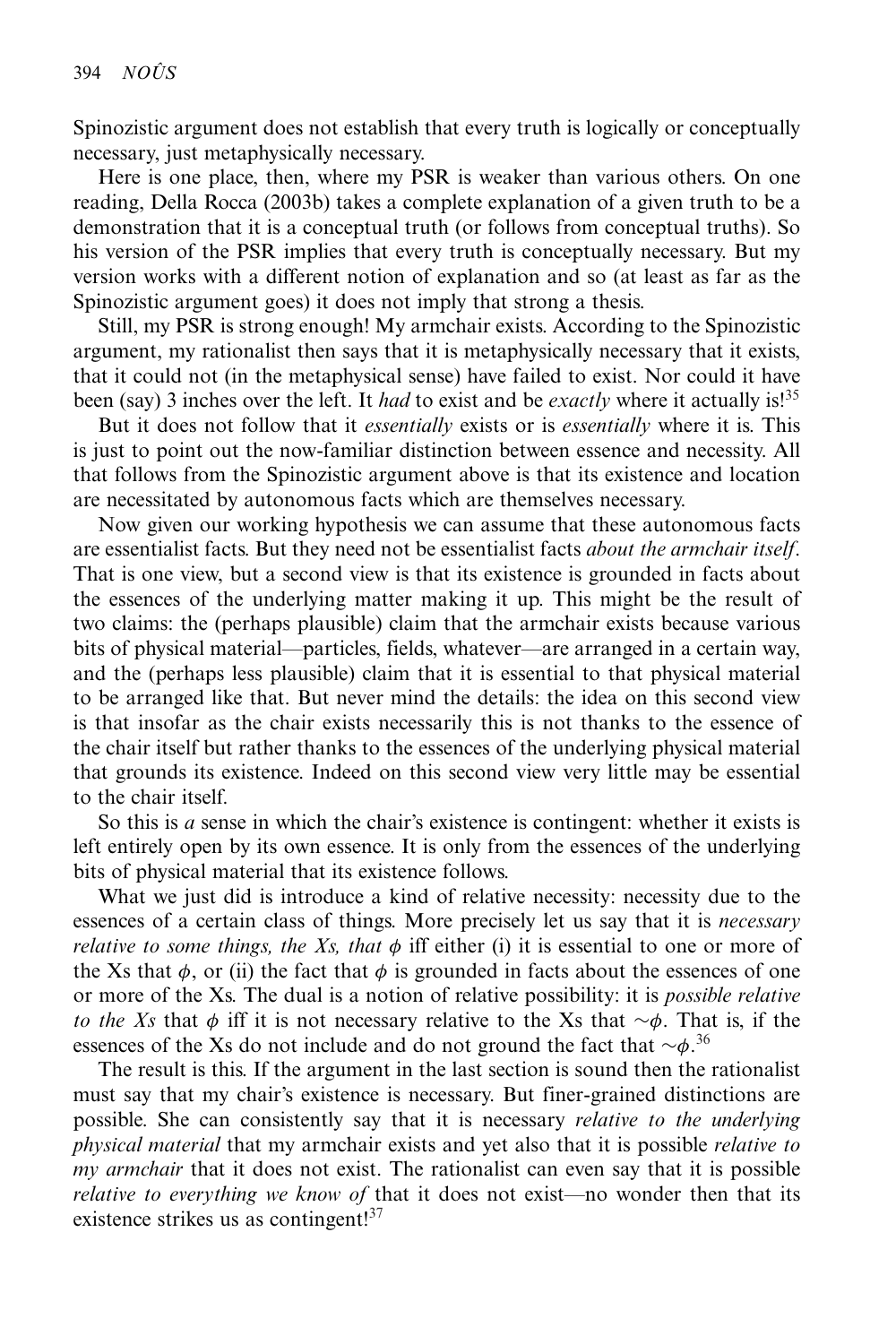# **8 Necessitarianism Revisited**

So our PSR is consistent with contingency in some senses of the term. It may be logically and conceptually possible that my chair does not exist. And it may be possible *relative to itself* that it not exist. Our PSR just implies (according to the Spinozistic argument) just that it is metaphysically necessary that it exists. But what is meant by 'metaphysically necessary'?

On one view metaphysical necessity can be defined in terms of relative necessity. For example one might say that to be metaphysically necessary is to be necessary *relative to the world*—that is, relative to all things taken together.<sup>38</sup> Necessitarianism then becomes the view that every fact is either an essentialist fact or else grounded in essentialist facts. But now recall our working assumption, that the autonomous facts are all and only the essentialist facts. Given this assumption, necessitarianism then amounts to the claim that every fact is either autonomous or grounded in autonomous facts...a restatement of our PSR. So on this view of metaphysical necessity (and our working assumption) our PSR implies necessitarianism only because they are one and the same claim! And (unsurprisingly) the first premise of our Spinozistic argument that our PSR implies necessitarianism—the premise that all autonomous facts are necessary—becomes a logical truth. For it becomes the claim that all essentialist facts are either essentialist facts or grounded in essentialist facts, a tautology of the form 'All Fs are Fs or Gs'.

But if one rejects the idea that *all* metaphysical necessity is necessity relative to the world, then the claim that our PSR implies necessitarianism becomes a non-logical truth in need of argument. In particular our first premise—that all autonomous facts are necessary—is on this notion of metaphysical necessity a non-logical truth. So is it true?

It is hard to say without more details about the modal notion under discussion. But some schematic defense can be given. For (as mentioned earlier) the premise follows from the two sub-premises that all autonomous facts are essentialist facts and that all essentialist facts are necessary. The first sub-premise is a working assumption, but what about the second? I believe that it is very plausible indeed given the notion of essence I am using here—at least it is hard to see how they could be contingent.

For a possibility is a way for things to be. But essentialist facts (as I understand them) detail what those things are in the first place. In this sense then the essentialist facts are *prior to the possibilities*: the essentialist facts about the things give us the raw materials, as it were, and only then do the possibilities detail different ways for that raw material to be. For example the essentialist facts about {Socrates} tell me what the thing is, that it is a singleton containing Socrates. Once this is specified we can specify various possibilities for this singleton, for example whether or not it exists along with {Aristotle}. But if essentialist facts are prior to possibilities then it is not the case that they obtain in some and not in others. So they are not contingent.

This idea that essentialist facts are prior to possibilities is encouraged by the analogy with stipulative definitions. For (at least on the pre-Quinean picture)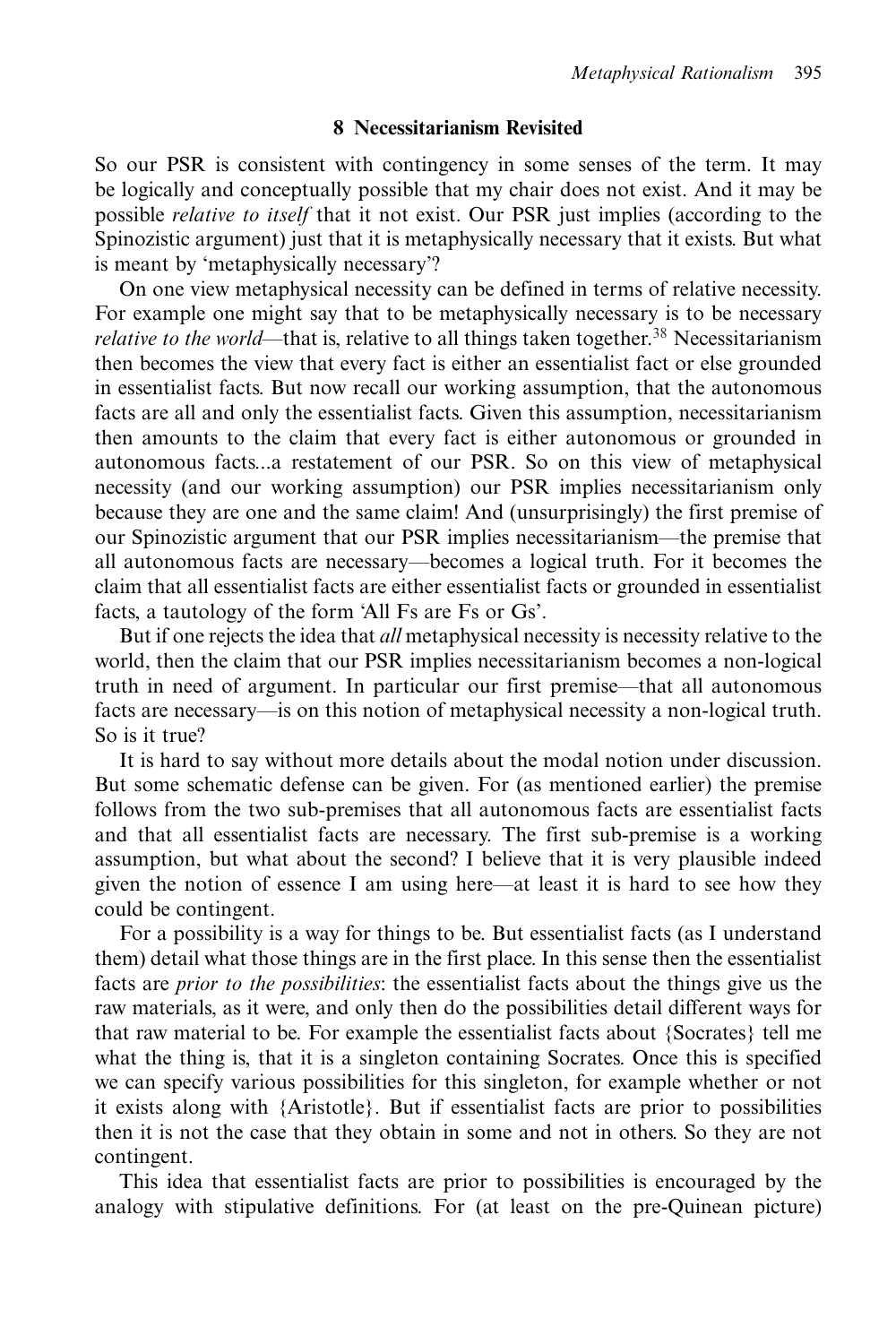definitions are prior to theories: one must first define one's terms, and only then can one use them to express a theory. As a result it is incoherent for one and the same definition to be true in one theory and false in another.<sup>39</sup> Of course things are different on the Quinean picture, on which words do not have meanings prior to being used in theories but instead acquire their "meanings" (insofar as that is the appropriate word) from their roles in the theory. The worldly analogue of this Quinean view is perhaps the idea that essences are contingent, that (for example) the essence of this armchair—what the armchair is—depends on what is actually true of it. There may be notions of essence that bear analogy with this Quinean picture, but I am (by stipulation) talking about the worldly analogue of pre-Quinean definitions and so it seems to follow that they are prior to possibilities.<sup>40</sup>

Does this mean that essentialist facts are necessary, obtaining in all possible worlds? Not quite. Insofar as essentialist facts are prior to possibilities there is a sense in which they do not obtain "at" possibilities in the first place. So we might distinguish between the necessary facts—i.e. those that obtain at all possibilities and the essentialist facts that are prior to those possibilities. These latter might be better labelled as 'amodal'. The fact that it is raining or it is not raining is (arguably) a fact of the first kind, a fact that obtains in all possibilities.<sup>41</sup> Of course we can then define a broader notion of necessity by disjoining these notions of necessity and amodality. If something is necessary in this broad sense then it does not vary from possibility to possibility (either because it obtains at all possibilities or because it is amodal, or some combination of the two). In this broader sense the essentialist facts are then necessary after all.

There is no need to decide which notion corresponds best to our intuitive notion of necessity—indeed there may be no determinate answer to that question. It suffices to distinguish the notions and the corresponding necessitarian theses. In terms of the broad notion, necessitarianism becomes the view that no fact is contingent in the sense of varying from possibility to possibility. This can be argued to follow from our PSR by the two-premise Spinozistic argument I have been discussing. One might suspect that our PSR also implies the stronger claim that all facts are amodal.<sup>42</sup> But I will not discuss this further here: the idea that no fact is contingent in the sense of varying from possibility to possibility is interesting enough to be getting on with, so that is how I will understand necessitarianism in what follows.

#### **9 Essential Existence**

So much for necessitarianism. The PSR has also (at times) been thought to imply the existence of God, or at any rate the existence of some *necessary* or *self-explanatory* being that might then be argued to have various divine or unnatural attributes. Does our PSR have these consequences? It depends on what is meant by 'necessary' and 'self-explanatory'. Our PSR does imply the existence of beings that satisfy these descriptions under some interpretations, and it is worth clarifying what these interpretations are. But none are theological or unnatural: I will argue that the atheist-cum-naturalist philosopher can find our PSR agreeable.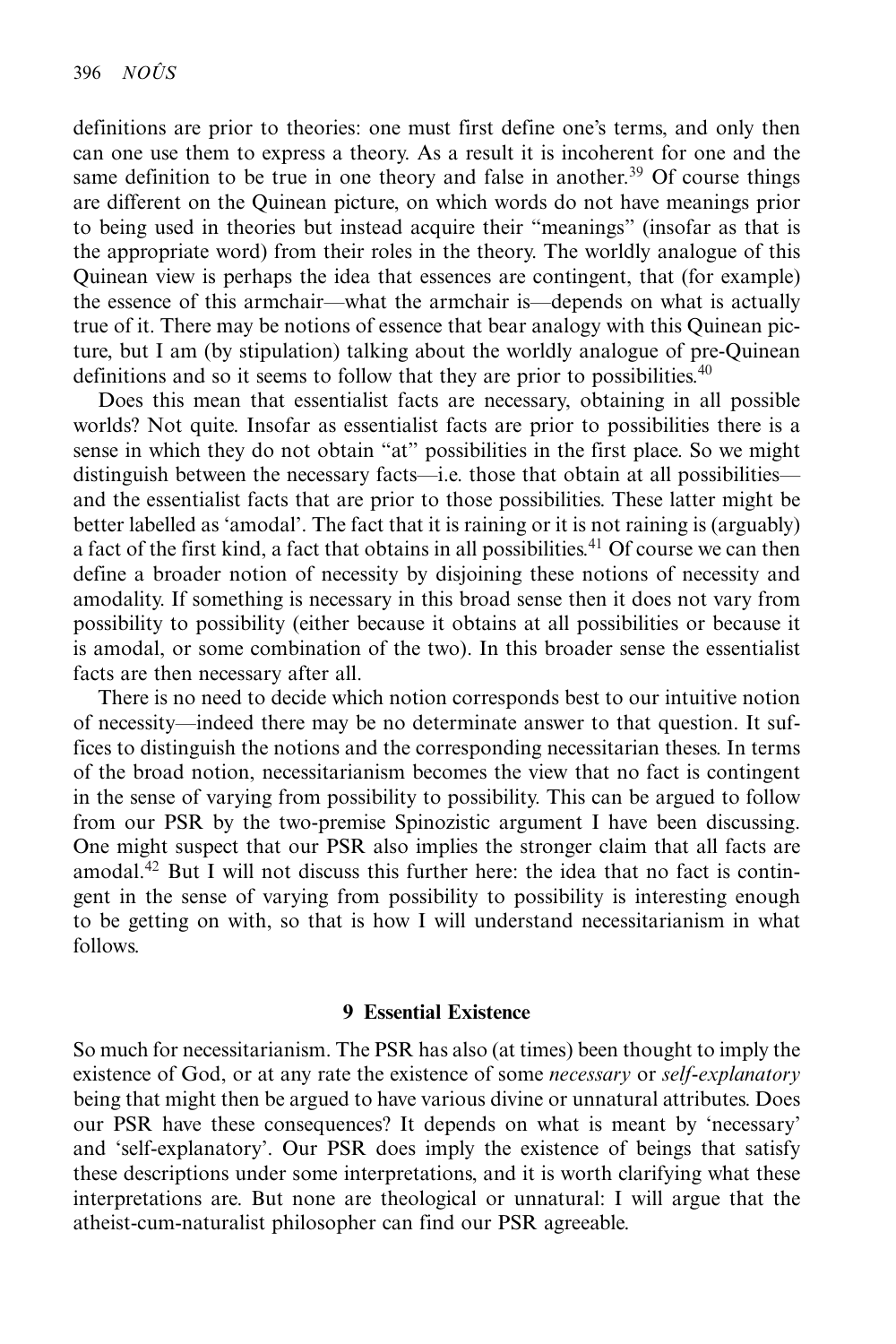Start with the question of self-explainers. Samuel Clarke's cosmological argument famously purports to show that the PSR implies that there is a self-explainer, and he goes on to argue that the self-explainer is divine (see (Clarke, 1998)). But whatever the merits of his argument, it is clear that our PSR does not imply that there are facts that explain themselves *in the very same sense* that (say) an arrangement of particles might explain the existence of a chair. It does of course imply that there are autonomous facts, and perhaps there is a loose and non-literal sense in which one might describe autonomous facts as self-explanatory. But my autonomous facts are not self-explanatory in any literal sense. Nor must they be unnatural or divine: they are just essentialist facts, facts that we express when stating what (for example) knowledge is.

What about necessary existence: does our PSR imply that there are *necessary* beings? And if so does it follow that these beings are somehow unnatural or divine? Well, our PSR certainly implies (as we saw) that even such mundane things as my armchair exist necessarily, if by 'necessarily' we mean 'necessarily *relative to the world*'. But this clearly does not imply that it is in any way unnatural or divine. A much stronger sense in which something  $x$  exists necessarily is to exist necessarily *relative to itself*—that is, for it to be essential to *x* that it exists, or for *x*'s existence to be grounded in its own essence. Does our PSR imply that there are such things?

One might suspect that it does. For suppose that my armchair is not such a thing. Since its existence is not autonomous (at least, not on our working hypothesis that autonomous facts are essentialist facts) our PSR implies that there are some facts, the Xs, that ground its existence. Now suppose (premise) that existence can be explained only in terms of existence. More fully, call a fact of the form '*x* exists' or of the form 'it is essential to *x* that *x* exists' an *existence fact*. Then our premise is that if some facts ground the fact that *y* exists then at least some of them are existence facts. This is not wholly implausible: if my chair's existence is grounded in (say) facts about the arrangement of particles then some of these latter facts presumably include that those particles exist. The fact that those particles exist may then be explained in terms of the existence of some more basic matter, perhaps some kind of field or what have you. But according to our PSR the chain of ground must terminate in some autonomous facts. And according to our premise these must include a fact to the effect that it is essential of some given thing that it exists. So if my chair exists then there is some *x* (who knows what) such that it is essential to *x* that *x* exists—that is, an *x* that exists necessarily relative to itself.<sup>43</sup>

In response one might object to the premise. $^{44}$  But I do not want to pursue that line here. So let me grant that the PSR implies that there are beings that exist necessarily relative to themselves. What follows? Does it imply that these beings are somehow unnatural or divine? I see no reason to think so. For something might be thought to exist necessarily in this strong sense but not thereby inherit these attributes.<sup>45</sup>

Natural numbers might be an example. For suppose that one believes that natural numbers exist and (moreover) exist necessarily. Necessarily, in what sense? Do they exist necessarily thanks to their own natures or thanks to the nature of something else? It is hard to see what the something else could be. So a potentially attractive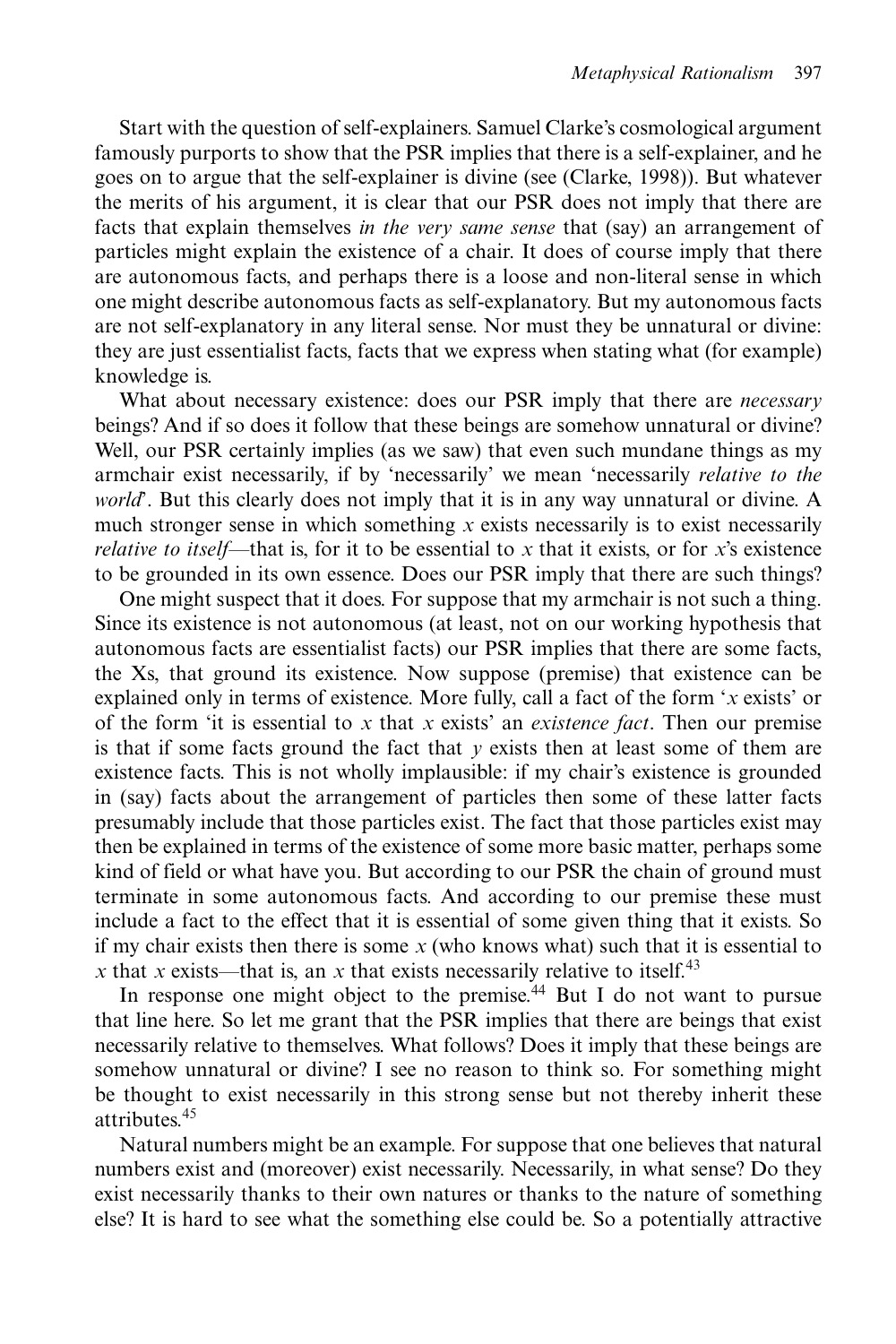view is that they exist necessarily in the strong sense, that it is in their own nature to exist and instantiate the structure they do. Never mind whether this is correct; the point is that no one would take this to imply that numbers are divine.

Space (or space-time) might be a better example. For suppose one endorses the substantival view that space-time exists independently of the material bodies and fields situated within it. On this view space-time is the "stage" on which the material history of the world unfolds. Now one idea traditionally associated with this view is that space-time is constant across possible worlds: there may be many ways for the material history of the world to unfold but it always unfolds on the same stage. On this view, then, space-time exists necessarily. But again, in what sense? Is the necessary existence of space-time due to the nature of space-time itself or to the nature of something else? Again, it is hard to see what the something else could be—certainly not matter, since the whole point of substantivalism is that space-time is *independent* of matter. So the substantivalist might naturally be led to the view that it is essential to space-time that it exist and instantiate the structure it does. Never mind (again) whether this view is correct; the point is that no one would take this to imply that space-time is somehow unnatural or divine.<sup>46</sup>

Indeed this last example indicates that our PSR is consistent with contemporary physicalism-cum-naturalism. The combined view would be that at rock bottom there is some kind of physical "space" (in the broad sense of the term) in whose nature it is to exist and instantiate some kind of structure the details of which will depend on the particular physical theory guiding the physicalist (if general relativity, it might be a four-dimensional topological manifold instantiating a certain geometric form; see footnote 46). The view will then be that all other (substantive) facts about my armchair, my mental states, my duties and obligations—are grounded in the existence and structure of that underlying physical space (which as we said is essential to it). The existence of my armchair and my mental states is then necessary not because of their own natures but because of the nature of the underlying physical material in which they are grounded.

To be clear, I am not asserting that it is essential to numbers or space-time that they exist and instantiate the structure they do. The point is just that these claims can be debated and yet not thought to entail the existence of anything unnatural or divine. Of course one might insist that *anything* in whose essence it is to exist deserves the title 'God'. But I do not want to fight over the word: the important point is just that the claim that it is essential to something (e.g. space-time) to exist does not conflict with the views of an atheist-cum-naturalist philosopher.

Once again, much hangs on the particular version of the PSR under discussion. For suppose one were considering a version of the PSR that implies that it is *analytically* or *conceptually* true, of some being *x*, that *x* exists.<sup>47</sup> Then one might object that analytic or conceptual truths are never existence-entailing, or else insist that a being that exists as a matter of analytic or conceptual truth must be divine indeed! But our version of the PSR does not imply this: it just implies that it is an *essential* truth about something that it exists, and not all essential truths are analytic (it might be essential to water to be composed of  $H_2O$ , but this is not analytic).<sup>48</sup>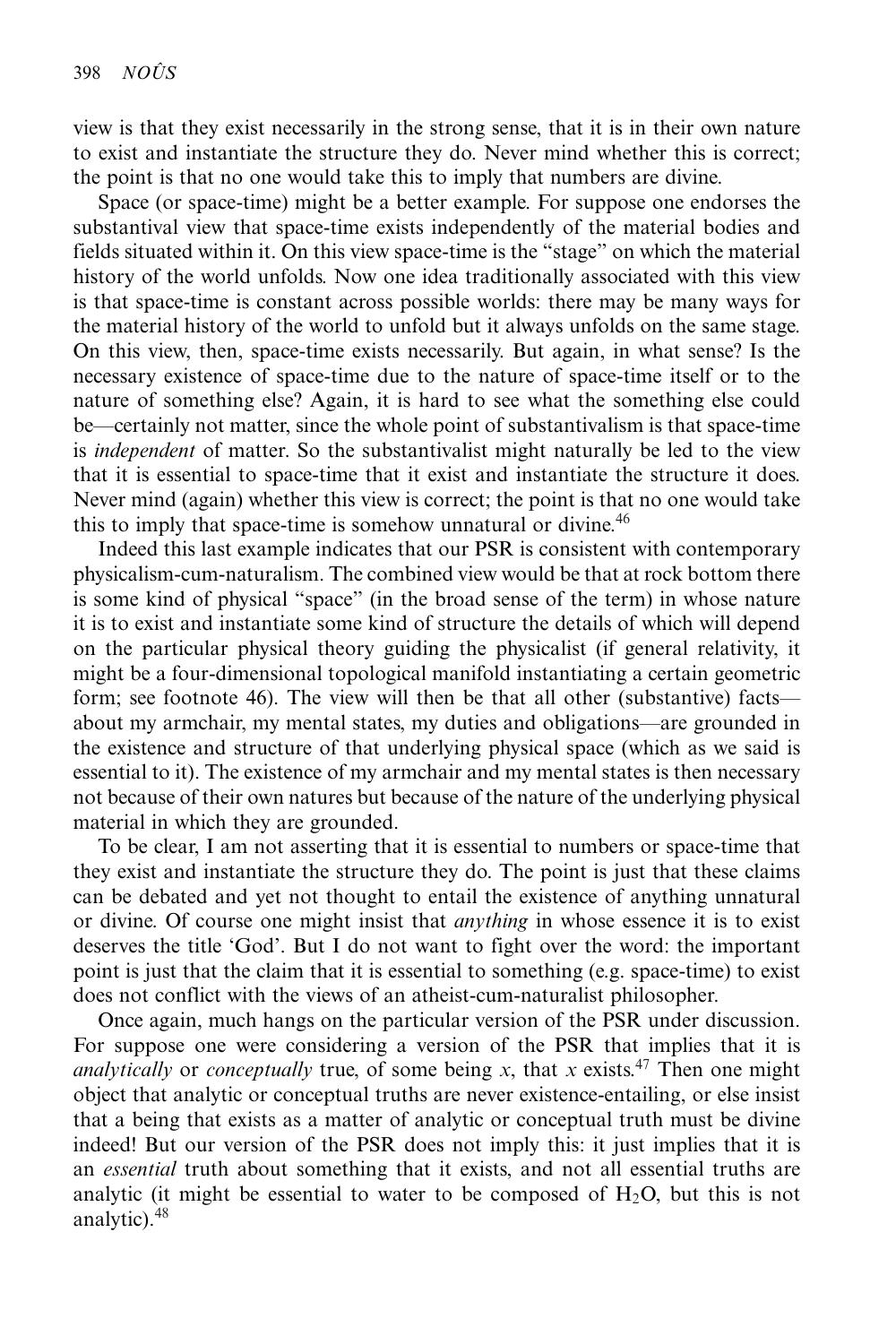Still, the fact that our PSR implies that there are beings that exist necessarily relative to themselves might be thought problematic enough regardless of whether they are unnatural or divine. So let us flag this consequence as one to be discussed when asking whether the contemporary anti-rationalist bias is justified.

#### **10 Nonexistence and Plentitude**

Spinoza (1994) offered a rather different argument from the PSR to the existence of God. He supposed for *reductio* that God does not exist. By the PSR, there must then be some explanation of this. He then argued that there could not be an explanation; hence God exists.

Spinoza's argument that there could be no explanation for the nonexistence of God involves some of the more idiosyncratic elements of his philosophy.<sup>49</sup> But regardless of those details it is clear that a rationalist atheist must either find some autonomous ground of God's nonexistence or else claim that her nonexistence is autonomous. The same goes for other nonexistents. There are no humans over 9 feet tall, but this is a substantive fact so (by our PSR) it must have an autonomous ground. And I have no identical twin, but again this is substantive and so (by our PSR) must have an autonomous ground. If there is no autonomous ground then our PSR implies that these things exist after all. So if no autonomous grounds are found our PSR might be thought to imply the "principle of plentitude", the principle that every conceivable being exists.<sup>50</sup>

So the challenge is to find autonomous grounds for substantive facts about nonexistence. One idea is to ground something's nonexistence in its own essence. But even if this is the right explanation in some cases (perhaps the nonexistence of a square circle) this is unlikely to generalize. In particular, it is unclear whether God has this kind of essence. So let us ask what other kinds of explanations of nonexistence might be available.

It helps to note that this question also arises for some fundamentalists. For regardless of the fundamentalism/rationalism issue, some have been attracted to the view that negative facts are grounded in positive facts, i.e. that what is *not* the case is grounded in what *is* the case. This is one interpretation of the slogan that "truth depends on being". More precisely, the thesis is that any fact of the form

It is not the case that  $\phi$ .

is grounded in facts that are not of that form. The negative fact that I am not a doctor will on this view be grounded in various positive facts about what I *am*, for example that I am a teacher, a father, ..., perhaps along with a "totality fact" that those are all the facts about what I am.<sup>51</sup> But facts about nonexistence are negative facts. So *anyone* who thinks that truth depends on being—rationalist or fundamentalist—thinks that facts about nonexistence are grounded in positive facts. One might say for example that there are no humans over 9 feet tall because *this* human is less than 9 feet and *that* human is less than 9 feet and...(and one might add the totality fact that these are all the humans). And so the atheist may then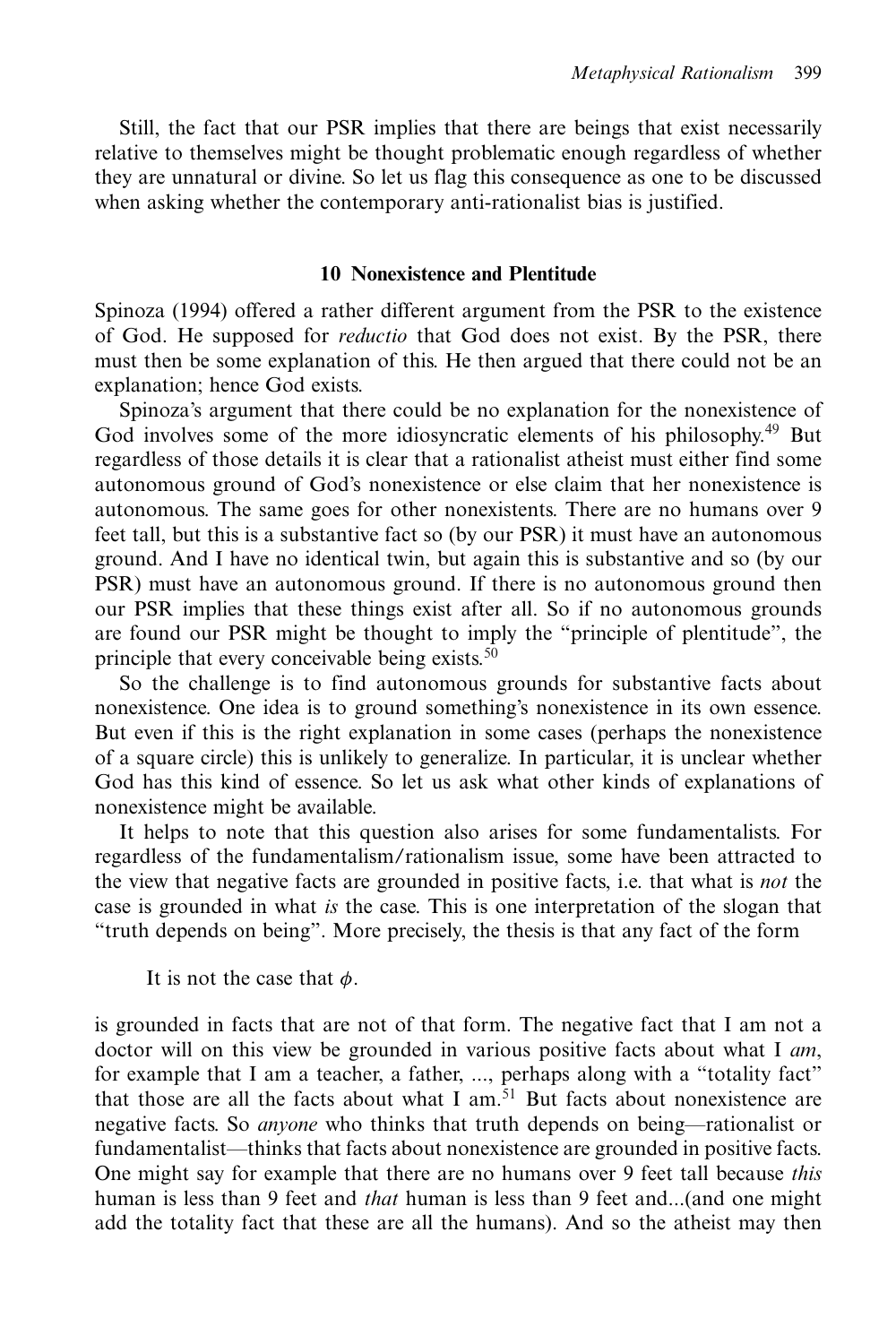ground the nonexistence of God similarly: God does not exist because *these* are all the existents and they have *these* (non-divine) attributes.

The point is that this explanation of nonexistence is just as available to the rationalist as it is to the fundamentalist.<sup>52</sup>

#### **11 The Appearance of Bruteness**

The following rationalist picture emerges. At rock bottom are facts about the essences of things. They may or may not include facts about the essences of nonexistents but let us suppose (to build a clear picture) that they do not. Other positive facts are then grounded in those essentialist facts. And negative facts—including those about nonexistence—are then grounded in those positive facts.

Since the atheist denies that God exists she will on this picture deny that there are positive facts about the essence of God. So when the theist says that it is essential of God that she is perfect the atheist will disagree. The atheist may think that there are *negative* facts about the essence of God, e.g. that it is *not* the case that it is essential of God that she is perfect. But these are (on this picture) grounded in the positive facts about the essences of things, none of which are about God.

Does this satisfy our PSR? One might worry that it does not. For consider all the essentialist claims that the theist makes about God: that it is essential to her that she is perfect, that she is omnipotent, and so on. They constitute (let us suppose) a logically consistent description, a description of some logically possible being. Indeed there are many logically consistent descriptions that might (for all we know) constitute something's essence: one for Obama, one for God, one for my (merely possible) identical twin, and so on. Why then did the first turn out to describe something real but not the latter two? On the current picture there seems to be no answer: it looks brute and inexplicable which of the many logically consistent descriptions that *might* constitute something's essence *are actually* true of something that exists, in violation of our PSR.

But there is a reply available. If the question is why essentialist facts about Obama—i.e. facts of the form 'It is essential to Obama that  $\phi$ '—obtain, the answer is that they are autonomous and so are not apt for being grounded in the first place. So there is no explanation of why they obtain but this does not violate our PSR. If instead the question is why essentialist claims about God do not obtain, then this is just a request for an explanation of a negative fact, e.g. that it is not the case that it is essential to God that she is perfect. On the current view these are grounded in positive facts which are in turn grounded in autonomous facts about the essences of the existents. Either way, there is no violation of our PSR.

The worry that there is something brute stems I think from the feeling that since the theist's statement of the essence of God is logically consistent it surely *could* be true and describes something that *could* exist. This feeling is correct but one must be careful to identify the sense of contingency in play. It is not that the statement could be true in the metaphysical sense of 'could'. It is rather that it could be true in a logical or epistemic sense. For all we know a priori, we might say, there are many ways the world could turn out, many essentialist statements that could obtain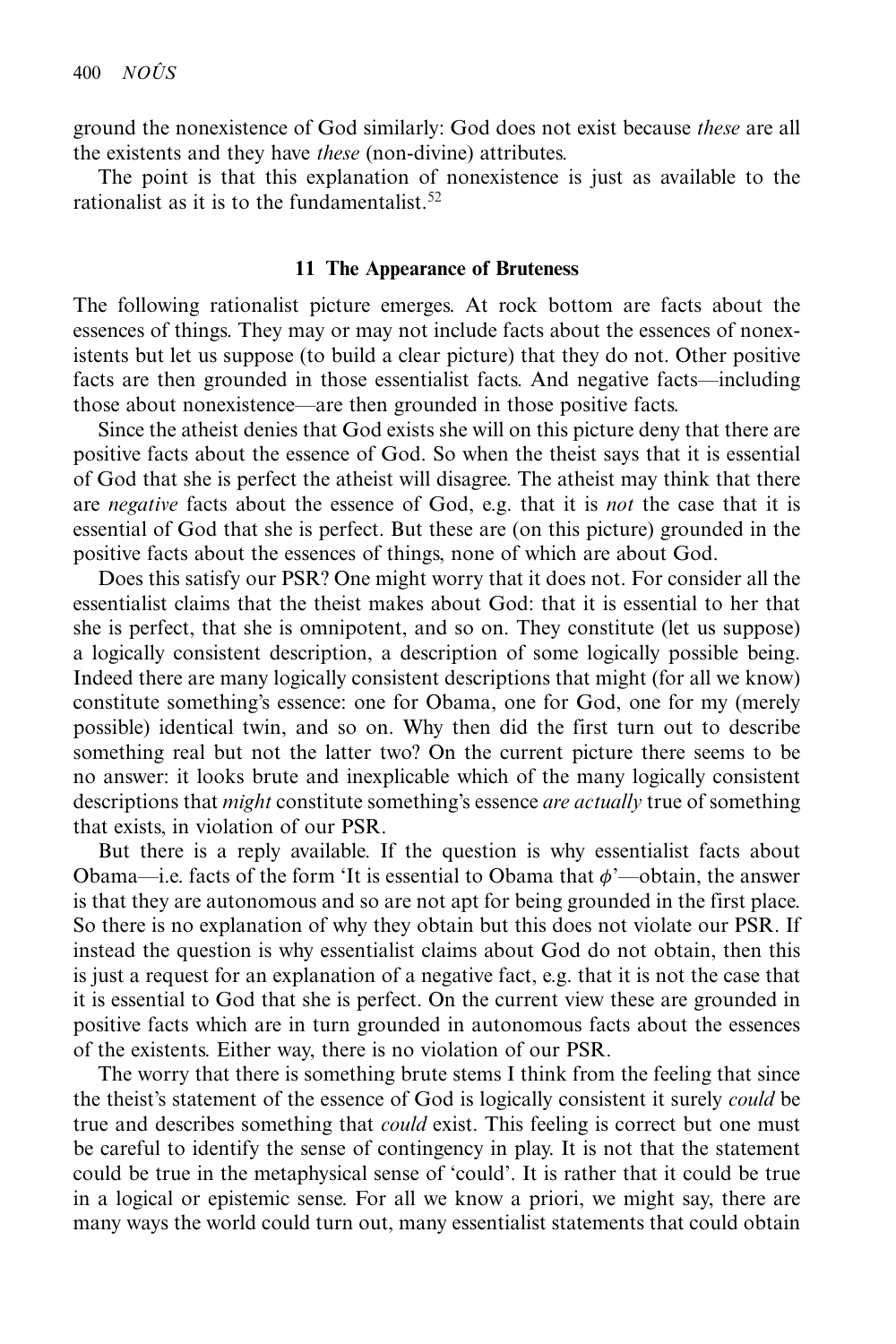and would then provide the ground for all else. Some of these epistemic or logical possibilities include facts about the essence of God. But once we discover that these possibilities do not obtain we see (as rationalists) that in the metaphysical sense they could not obtain.

To be sure, there may be some readings of 'explanation' on which this response is not available. To explain something on some readings of the term might require showing that it is (or follows from) an a priori or conceptual truth. As I said, Della Rocca (2003a) appears to work with a notion of 'explanation' rather like this. But (as we have seen) ground is not this kind of explanatory notion.

### **12 The Anti-Rationalist Bias**

So far I have stated a version of the PSR and explored its consequences. Let us now ask whether the contemporary bias against it is justified (it should be clear by now that there *is* a contemporary bias against it!). My aim is to argue that it is not.

What could justify this bias against rationalism? One objection to rationalism is that the notions in terms of which it is formulated (such as ground and autonomy) are unintelligible. But if they are unintelligible then fundamentalism (as I have defined it) is also unintelligible and the entire debate (if there is one to be had) needs to be formulated differently. So in order to have *this* debate let us take these notions for granted.

There are then (broadly speaking) two potential considerations against rationalism. First, one might have reason to think that rationalism is false. But second, even if one does not, one might think that rationalism is such a very strange view that fundamentalism is the default view, so that absent strong arguments either way we should be fundamentalists. Later, in section 16, I will argue that this second consideration is a mistake: neither view is default, each requires strong arguments to warrant our belief.

So let us start with the first consideration. What reasons are there to think that rationalism is false? Not counterexamples: I doubt that the contemporary fundamentalist rests her position on a particular substantive fact that she believes to be brute or grounded in an infinite descending chain. For I do not think we have firm beliefs as to what kinds of facts are brute. Fundamentalists may sometimes write as if (say) particle positions are brute but this is often a simplification used to sidestep difficult questions about the interpretation of quantum mechanics and other field theories. And in any case I doubt that a fundamentalist would wish to rest her position on this or that final theory of the world turning out correct.<sup>53</sup>

So if there are reasons to think that rationalism is false they must be very general considerations, considerations that consist in showing that various implications of the PSR are false prior to settling on a final theory of the world. Now our PSR (as we have seen) does not imply the existence of God or every conceivable being so one cannot object to our PSR on those grounds. But we have identified two potentially objectionable consequences: that there is something that exists necessarily relative to itself, and that everything is necessary. So I will try to show that these consequences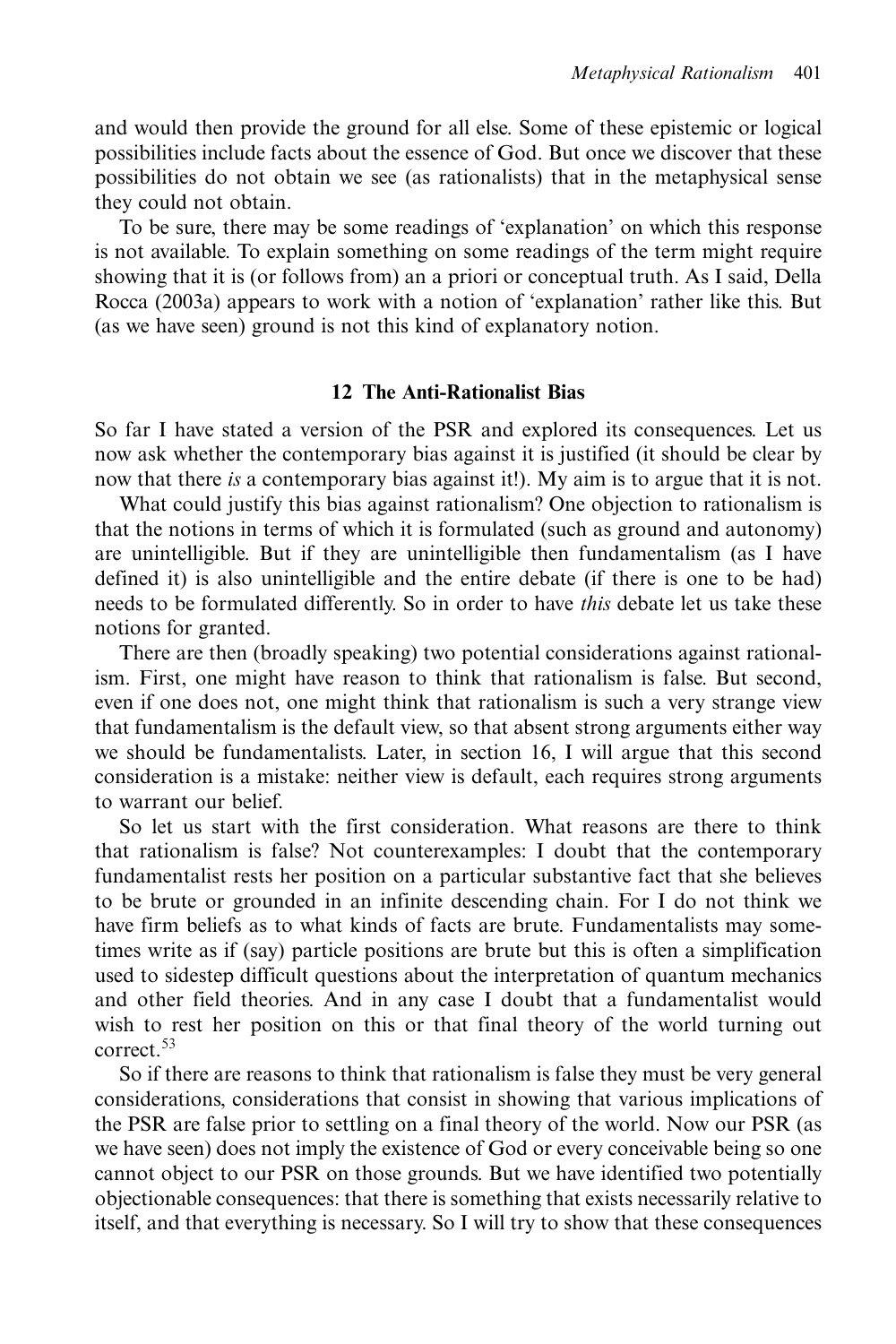are not problematic (sections 13–15). It goes without saying that I cannot settle the matter in the space available, but I will outline the beginnings of a defense.

# **13 Against Essential Existence?**

Start with the idea that there is something that exists necessarily relative to itself. Remember, for *x* to exist necessarily relative to itself is for it to be essential to *x* that *x* exists, or for *x*'s existence to be grounded in its own essence. Is the existence of this kind of thing problematic? Note that essentialist facts need not be analytic so it is not in order to complain that analytic truths are never existence-entailing. Still, it might be thought problematic for the following reason. Call an essentialist fact *Kantian* if it is of the form

It is essential to *a* that  $(\forall x)(x = a \_\phi(x))$ .

where the underscore may be filled by 'if', 'only if', or 'iff'; and *Anselmian* otherwise.<sup>54</sup> Then one might argue (i) that all essentialist facts are Kantian, and (ii) that if all essentialist facts are Kantian, then nothing exists necessarily relative to itself.

Rosen (2006) defends (i). Roughly speaking, his idea is that an essential truth about *a* specifies a condition on *what it is to be a*. The condition may be just necessary, e.g. that something *x* is Kripke only if *x* is human. Or it may be sufficient, e.g. that something *x* is the number 1 if *x* is the successor of 0. Or it may be necessary and sufficient, as the last example arguably is. But if Rosen is right that essential truths specify conditions on what it is to be something, then it seems reasonable to regiment those conditions in the above Kantian form.

What about premise (ii)? To avoid stacking the deck against it, let us work in a free logic in which  $\phi(a)$  does not imply that *a* exists. In this setting we can discuss essentialist truths about *a* without assuming that *a* exists. Then there is a reasonably strong case to be made in favor of (ii). For there are two ways for *a* to exist necessarily relative to itself. One way is for it to be essential to *a* that *a* exists. Note that if the essentialist operator 'it is essential to x that  $\phi$ ' is factive, this implies that *a* exists. But this essentialist fact about *a* is Anselmian, so if all essentialist facts are Kantian then *a* cannot exist relative to itself in this way.

The other way for *a* to exist necessarily relative to itself is for *a*'s existence to be grounded in essential truths about *a*. But it is hard to see how *a*'s existence could be grounded like this, if all essentialist facts are Kantian. The closest way of replicating the above Anselmian essence in a Kantian framework is to suppose that it is essential to *a* that  $(\forall x)(x = a)$  only if *x* exists). But now, in contrast with the above Anselmian essence, it does not follow that *a* exists. It might be part of what Pegasus is that something *x* is identical to Pegasus only if *x* exists, but it does not follow that Pegasus exists. So it is hard to see how a Kantian essence of this form could ground *a*'s existence. One might instead try supposing that it is essential to *a* that  $(\forall x)(x = a$  if *x* exists). But regardless of the strange conclusion that *a* is the only existent, it still does not follow that *a* exists, and so (again) it is hard to see how this could ground *a*'s existence.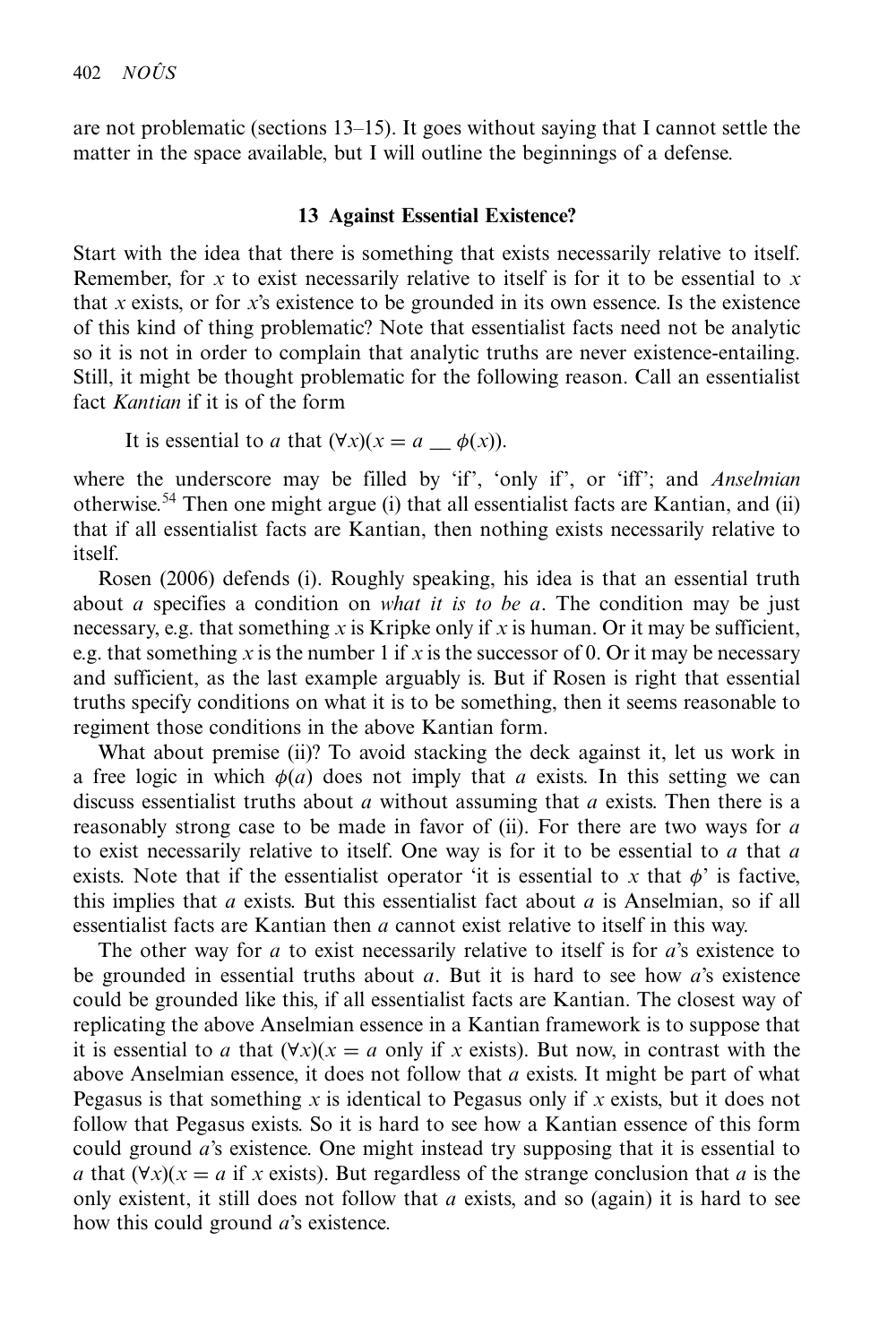In further defense of (ii), note how weak a Kantian essentialist truth is. Suppose that it is essential to my armchair that  $(\forall x)(x = \text{my} \text{ armchair if } x \text{ is composed})$ of these particles arranged in this way). This is a Kantian essence. It does not imply that my armchair exists (in a free logic). But even if those particles are so arranged it still does not follow (logically) that there is anything composed of them, so it *still* does not follow that my armchair exists. Contrast this with the following Anselmian essence: that it is essential to my armchair that it exists if these particles are arranged in this way. If those particles are indeed so arranged then it does follow that my armchair exists. So Anselmian essences have the capacity to imply the existence of things when Kantian essences cannot.

These reasons are not decisive, but I am inclined to accept premise (ii). Instead, I reject premise (i): I see no reason to think that all essences must be Kantian. The Anselmian statement of the essence of my chair just described may or may not be true, but is there something about the notion of essence that *requires* that it is false? I cannot see that there is. For a statement of *x*'s essence (as I use the term) is a statement of *what x is*. And the Anselmian statement above seems to me a perfectly legitimate statement of what my chair is (whether or not it is true): it is something that exists if these particles are arranged in a certain way.55

I said that Rosen defended (i), but in fact there may be no real disagreement. The key here is to distinguish between two statements. On the one hand is a statement of *what x is*, where *x* may be an item of any category (an object, a property, what have you). This is what I am calling an 'essentialist truth about *x*'. And on the other hand is a statement, for a given property, of what it is for an object to have that property. A Kantian statement is really a statement of this latter form, i.e. a statement of what it is for something to have *the property of being identical to x*. Now, one often sees the notion of essence introduced as follows: an essentialist truth about *x* is a statement of *the conditions under which something is x*. This amounts to a statement of the conditions under which something has the property of being identical to *x*, i.e. a Kantian statement. So, if one starts with that initial gloss on the notion of essence, I agree that all essentialist truths *in that sense* are Kantian. But my starting point was different: my initial gloss was that an essentialist truth about *x* is a statement of *what x is*. What we can now see is that these two glosses introduce distinct notions. Thus those tempted by (i) are, perhaps, using the term 'essence' to mean something different than I am.

## **14 Intuitions and Conceivings**

Let us turn then to the other controversial consequence of our PSR, necessitarianism. This is perhaps enough on its own to turn people against rationalism. But why think that necessitarianism is false? What exactly is wrong with the view that every truth is necessary?

It is surprisingly difficult to say. Perhaps the first thing that springs to mind is the "objection from obviousness". It just seems *obvious* that my chair could have been a little over to the left—if the rationalist denies this she denies what we surely know to be true!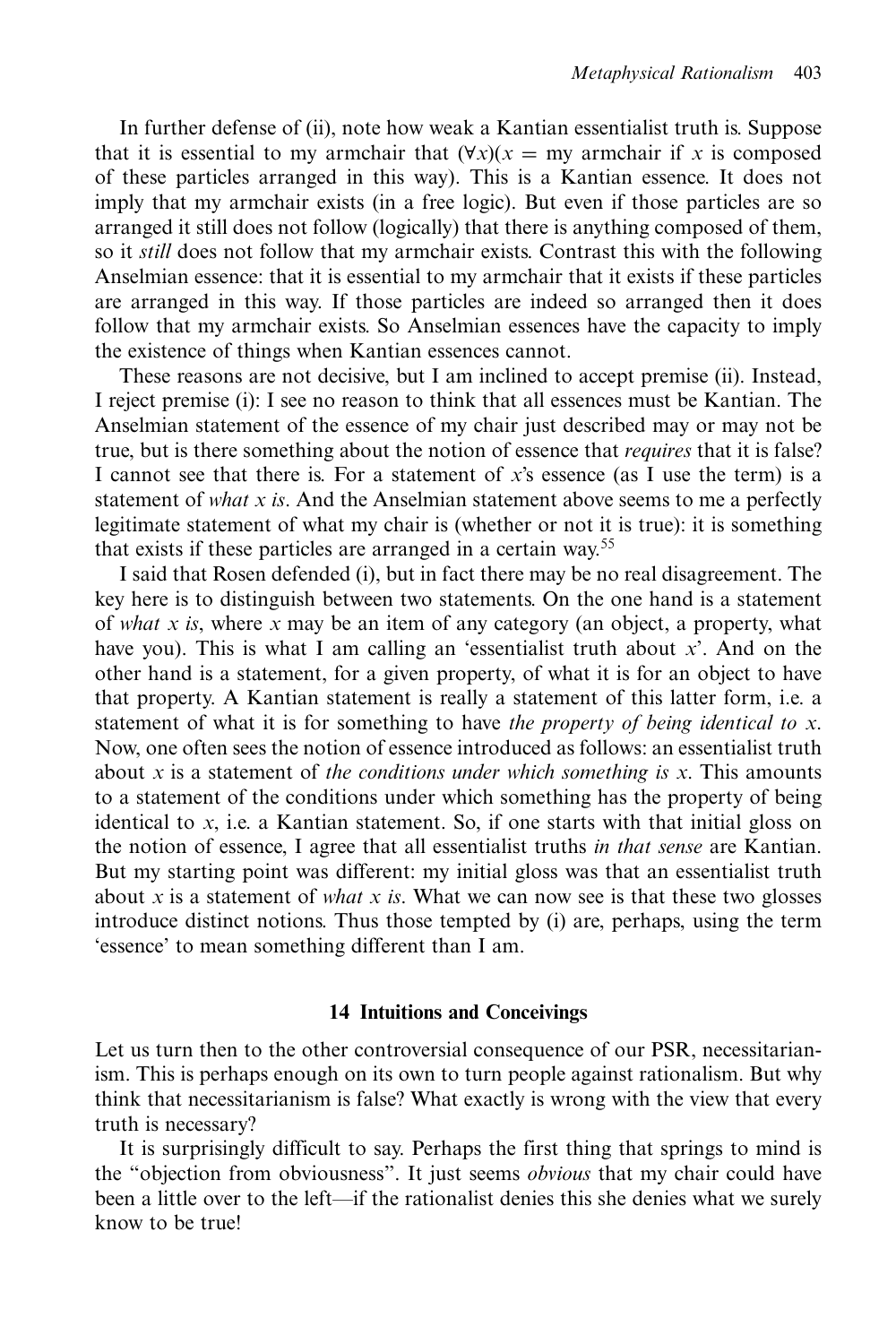But a number of responses are available. First, the rationalist might accuse the objection of using a modal "intuition" as evidence for modal truth and then point out problems with using intuitions as evidence. But I do not want to rest on this response. Insofar as the objection rests on "intuition" I am happy to think of an intuition as a commonsense belief in which one has enough confidence to use as a premise in an argument. We are all confident indeed that the chair could be a little over to the left!

A second response is to deny that our modal intuition (or belief) has the advertised content. For (as we saw in section 7) the rationalist can agree that it is possible *relative to the chair* that it be elsewhere, that the nature *of the chair* does not settle one way or the other where it is. Indeed she can agree that it is possible *relative to everything we know of* that it be elsewhere. So she might say that our modal intuition is just that it is possible in this relative sense for my chair to be elsewhere, in which case the intuition does not conflict with rationalism.

Relatedly, even if our intuition has the advertised content and does conflict with rationalism, the rationalist might explain why untutored intuition is in error by saying that it confuses a false proposition for a related true one. Specifically, it confuses the false proposition that my chair could have been elsewhere with the true proposition that it is possible *relative to the chair* that it be elsewhere. This is analogous to the standard Kripkean response to the intuition that water can exist without  $H_2O$ , on which untutored intuition confuses the false proposition that water can exist without  $H_2O$  with the true proposition that watery stuff can exist without  $H_2O$ .

There is much to be said in favor of these responses but again I do not want to rest on them. Instead I want to outline a more concessive response. Grant that there is no confusion over which modal proposition is intuited: we clearly intuit that my chair could (simpliciter) have been elsewhere. Grant that this modal intuition is evidence for modal truth, and that this modal truth conflicts with rationalism. Still, the rationalist can say that this modal evidence is *subordinate* to other evidence.

Let me explain what I mean by example. Consider the question of whether water is composed of  $H_2O$ . This is in large part an empirical question to be settled in the laboratory. Now, suppose that prior to chemical investigation our ancestors had the modal intuition (or belief) that water—*water*, not just watery stuff—could exist without  $H_2O$ . If they were correct it would follow that water is not composed of H2O. But what was the epistemic significance of this modal intuition? One view is that it was no evidence at all. But I am exploring a more concessive approach to modal intuition, so let us grant that it was at least *some* evidence that water is not composed of  $H_2O$ . Still, there is obviously a sense in which it does not "carry the day". What does this mean? Two things. First, that empirical evidence (from chemistry) *trumps* the modal intuition, in the sense that if empirical evidence conflicts with modal intuition then the empirical evidence defeats the intuition (not the other way round). And second, that only empirical evidence is sufficient to *settle the matter* of the composition of water. Here I do not mean that the empirical evidence is indefeasible: all evidence is defeasible. I mean that only the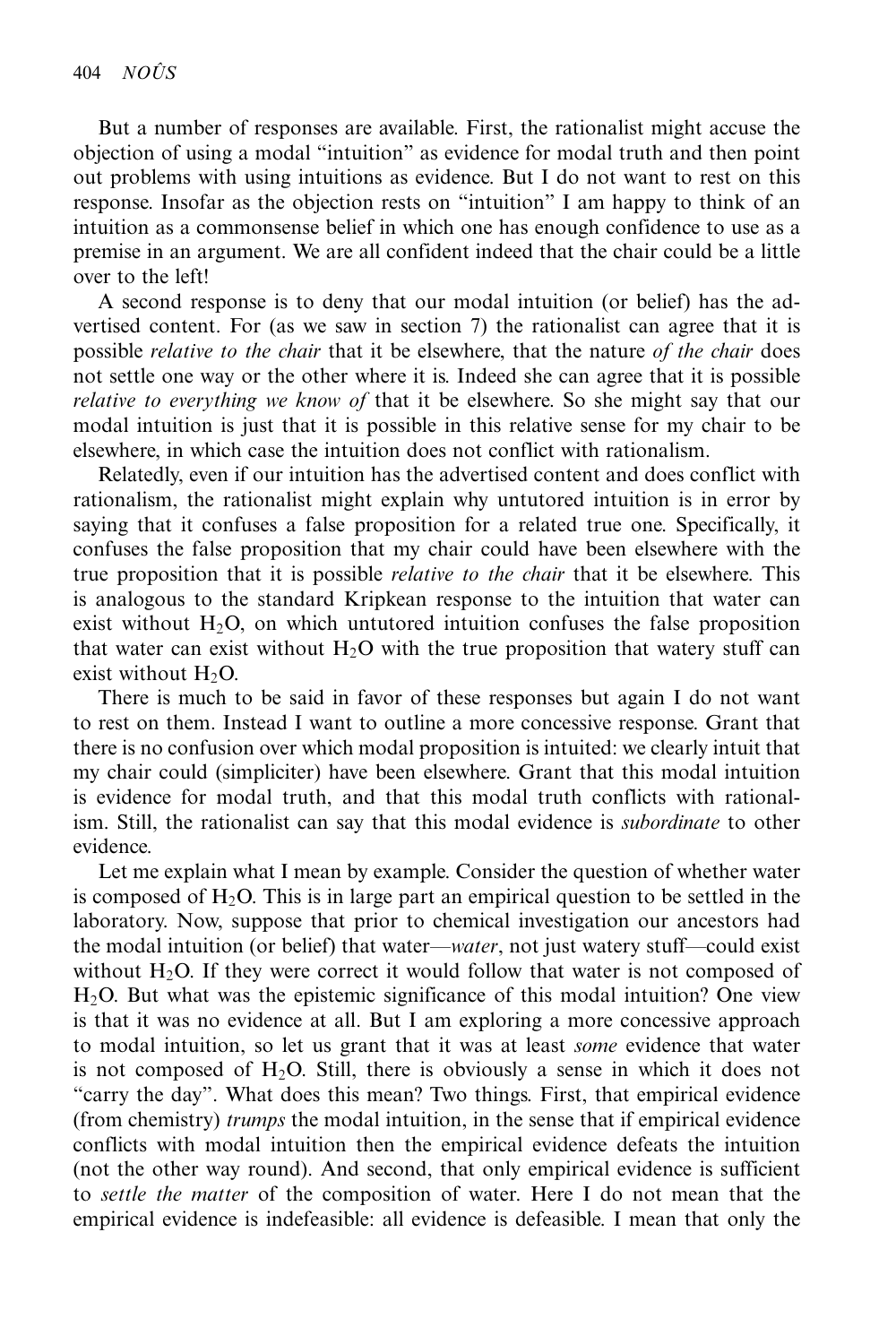empirical evidence is sufficient to render the question (of the composition of water) a closed research project not worthy of further serious investigation. No amount of modal intuition can settle the question in this sense, but empirical evidence can and has. When I say that evidence from modal intuition is *subordinate* to the empirical evidence, I mean that the latter trumps the former and that only the latter is sufficient to settle the matter.<sup>56</sup>

When it comes to the question of the composition of water, modal intuition is obviously subordinate to empirical evidence. Indeed this was obvious to our ancestors: even back then, before doing the science, it should have been considered bad intellectual practice to think that the question of the composition of water could be settled by modal intuition. Which is presumably why they bothered to do the science in the first place!

I claim that the same goes for questions about what grounds my chair's existence and location. These questions are in large part empirical, scientific questions. Settling them will involve settling empirical questions about the chair's ultimate physical composition and the structure of space-time. The rationalist thinks that the answers will turn out to consist in facts that we take to be essentialist facts; the fundamentalist disagrees. But it is a largely empirical question what the answer is.<sup>57</sup> Now admittedly the idea that they are essentialist facts goes against our modal intuitions, but what is the epistemic significance of this? Not much. It is no more epistemically significant (I claim) than our ancestor's intuition that water could exist without  $H_2O$ . Even if we grant that it counts as *some* evidence against rationalism, it is subordinate to empirical evidence.

Here it might help to recall the case of the speed of light discussed in section 5. Prior to relativity theory, our ancestors may well have had the intuition that its speed could have been different. But the empirical evidence arguably confirms a view on which its speed is grounded in various truths about the light-cone structure of space-time, truths that we take to be essential truths. On this view, the speed of light turns out to be necessary. If that is what the empirical evidence suggests, I claim that our ancestors' modal intuition to the contrary is subordinate to that evidence.

So our modal intuition does not settle the matter and it would be a mistake to consider the question of rationalism vs fundamentalism a closed question not worthy of further investigation on the basis of those modal intuitions. And yet contemporary metaphysicians regularly make this mistake when they assume fundamentalism without so much as a passing comment! *This* is what I mean when I say that the contemporary anti-rationalist bias is unjustified.

At the very least, anyone wishing to argue against rationalism by way of modal intuition must say why our modal intuition against rationalism is any more epistemically significant than (say) our ancestors' modal intuition about water or the speed of light.

The same goes for arguments from conceivability. For the fundamentalist might argue that it is possible for my chair to be elsewhere because one can *conceive* of it being elsewhere. Here the rationalist could in principle reply that conceivability is no guide to possibility. But the more concessive response is to grant that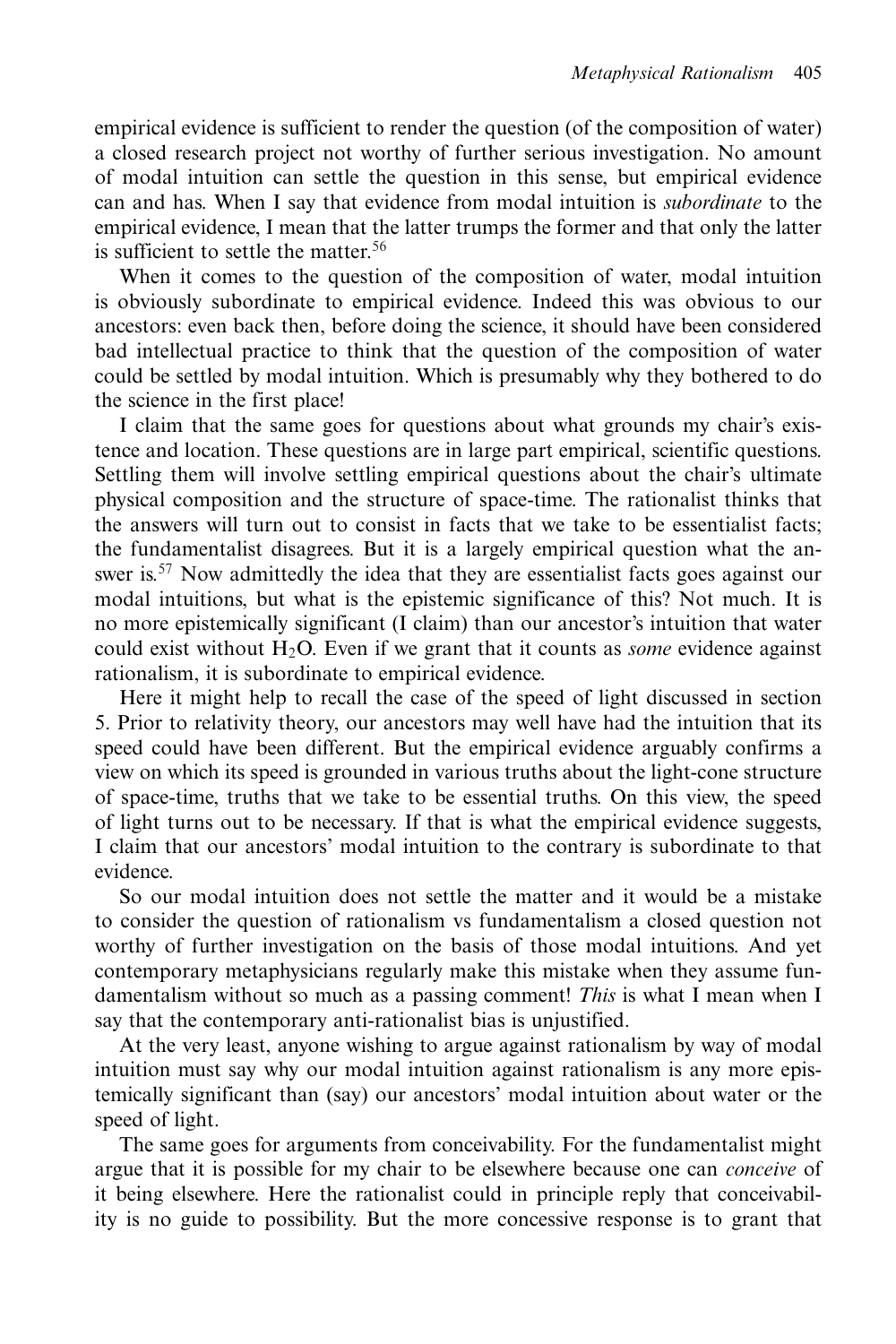conceivability is *some* evidence for possibility but insist that evidence from conceivability is subordinate to non-modal evidence in the above sense.

The virtue of these concessive responses is that one need not question the connection between possibility and conceivability, or between possibility and modal intuition. The exact nature of these connections is a matter of considerable controversy, but one might think them so central to the notion of possibility that one denies them only by changing the subject. The concessive response does not face this problem.<sup>58</sup>

This is not to say that intuitions or conceivings can never carry the day. Consider for example conceivability arguments against physicalism. Here one argues that one can conceive of physically duplicate situations that differ in various respects about consciousness, and on that basis one argues that the physical facts are not sufficient to explain consciousness. I believe that our conceptions *can* carry the day in this kind of case. Why the difference? Well, the question at issue here is whether various facts *would (if they obtained)* count as a sufficient explanation for another fact. These are largely a priori questions: we can work out, in advance of knowing what water is composed of, whether the hypothesis that it is composed of  $H_2O$  would explain its fluidity. The largely empirical question is which, out of all the possible facts that *would (if they obtained)* explain something, actually obtain. My claim is just that modal intuition and conceivability do not carry the day with regards to these latter questions.

So much for intuition and conceivability. One might instead argue for contingency from the Humean slogan that there are "no necessary connections between distinct existences". According to this slogan my existence, for example, should not necessitate the existence of the Eiffel Tower, *contra* necessitarianism. But on further examination it is not clear whether rationalism need be at odds with the slogan. For why should we think that there are no such necessary connections? One reason might be that they would be brute and unexplained. If so then the idea behind the slogan is that there are no brute necessities. But of course the rationalist agrees since she claims that there are no brute facts *tout court*! So at least on this interpretation of the slogan there is no conflict between it and the kind of necessitarianism that the rationalist endorses.

Perhaps a historically more accurate interpretation of the slogan has to do with conceivability: that we can always conceive of distinct things existing without each other. But then the argument collapses into the argument from conceivability discussed above.

#### **15 The Role of Contingency**

What other reasons are there to believe in contingency? One might worry that one cannot be a free or responsible agent if there is no contingency. This is a serious worry and I do not know how to answer it. But the worry applies just as much to the fundamentalist who believes that the laws are deterministic as it does to the rationalist. For the worry stems from the idea that we are not in control of what we do, regardless of whether this is because what we do is nomically necessitated by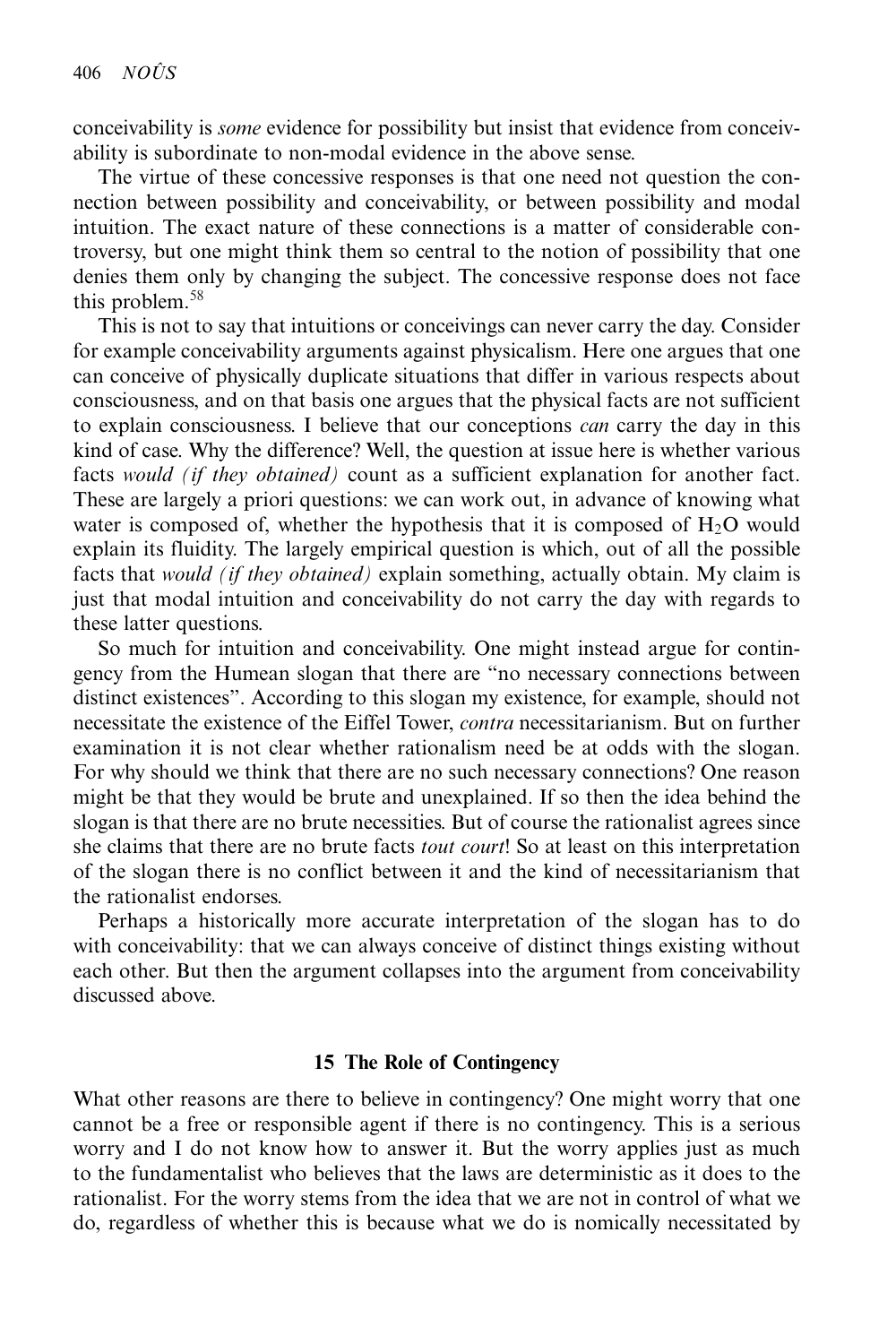the past or whether it is metaphysically necessitated *tout court*. And indeed many solutions to the problem that are available to the fundamentalist determinist are also available to the rationalist. For example, Frankfurt (1971) has argued that freedom and responsibility consist in various psychological mechanisms corresponding to motivation that can be present in a deterministic world. But the same mechanisms can be present in a necessitated world too so this solution to the problem is available to the rationalist.

A somewhat different way of arguing for contingency is to argue that it plays an indispensable role in various successful philosophical theories and that we should therefore believe in it for that reason.

This might appear to be a promising strategy, for recent philosophy is replete with modal analyses that require contingency for their success. Consider for example the project of modeling content with sets of possible worlds. Here I include the semantician who models the content of an utterance with a set of possible worlds, and the Bayesian epistemologist who models an agent's doxastic state with a credence function from sets of possible worlds to the real numbers. Both projects require that there be very many distinct possible worlds, enough to generate the many distinct sets of worlds that serve as the objects of credence or the contents of utterances. Since both projects require contingency one might infer from their theoretical success to the falsity of rationalism.

In response, I deny the assumption that these projects use the notion of *metaphysical* possibility. Or to be more accurate, I deny that *the best versions of* these projects use the notion of metaphysical possibility. Why? Precisely because of the potential conflict with rationalism under discussion! Consider for example Spinoza's derivation of necessitarianism from (something like) the idea that all truths flow from the essence of God, a necessary being. Regardless of whether you think Spinoza was right about this, the idea that he would thereby not be in a position to do semantics or formal epistemology strikes me as absurd. But that is what these projects imply if they use the notion of metaphysical possibility.

To put a different spin on the same point, if the semantician insists on using metaphysical possibility then the success of her theory of (say) definite descriptions would depend on the falsity of Spinoza's metaphysics. A complete defense of her theory of descriptions would then require a refutation of Spinoza's view. And this is absurd: surely the success of her theory of descriptions has *nothing whatsoever* to do with the truth or falsity of Spinoza's theological beliefs! Just imagine how absurd it would be to teach a class on the semantics of descriptions and hear a student object on the basis of Spinozistic metaphysics. The absurdity does not stem just from the fact that Spinoza's views are not widely held, for even someone who takes Spinoza's view seriously should balk at the student's objection. The absurdity stems instead from the fact that the question of the meaning of descriptions does not hang on issues about God's nature.

To be clear, the argument here is not that Spinozism is true, therefore possibleworlds semantics is wrong. The point is rather that this argument would be valid if the semantician used the the notion of metaphysical possibility; but the argument clearly is not valid—hence she should not use metaphysical possibility.<sup>59</sup> Of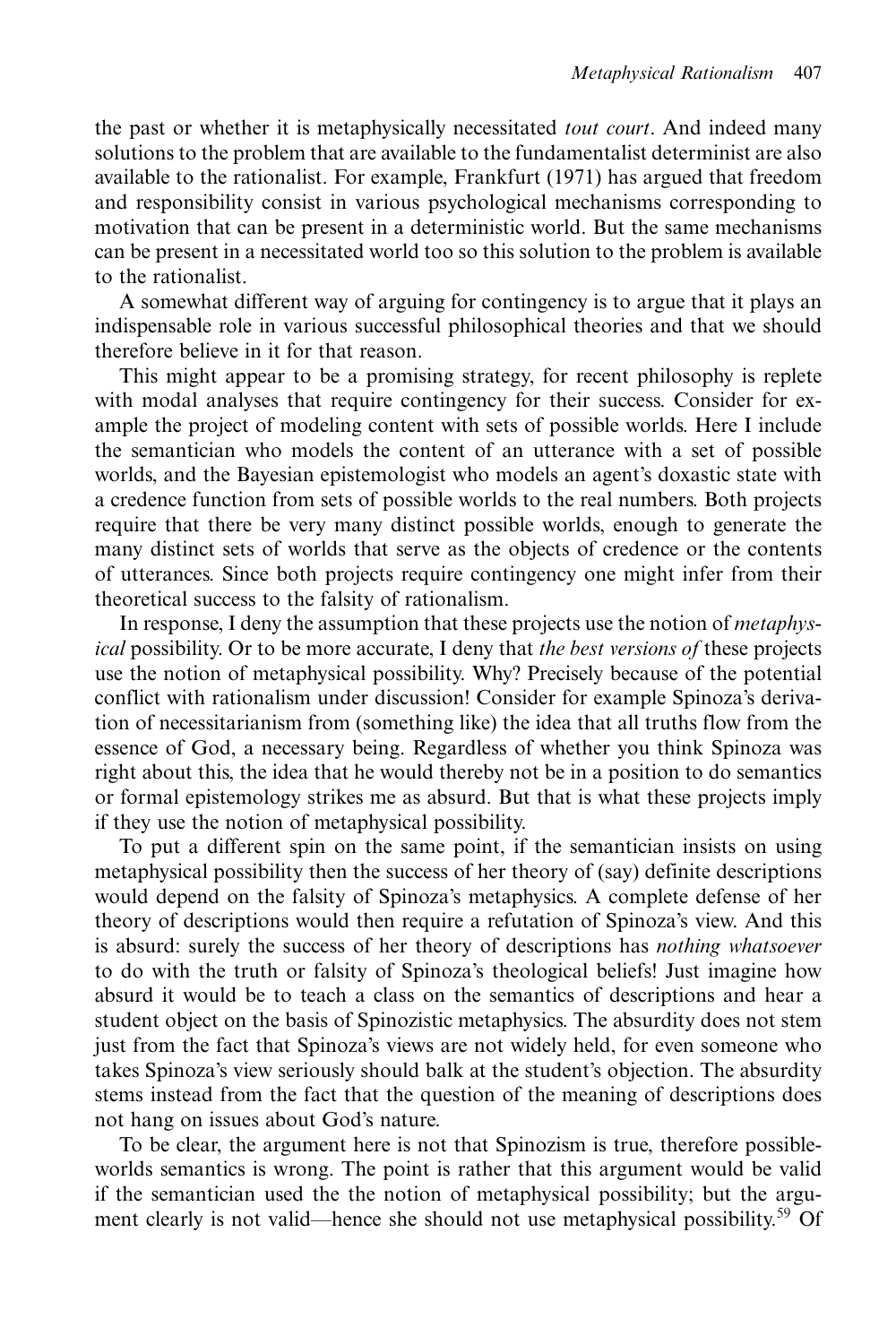course if she uses the notion of *logical* or *epistemic* or *conceptual* possibility then none of these problems arise since these notions are not hostage to metaphysical fortune.60 But then the assumption of *metaphysical* contingency is not playing an indispensable role in these theories and there is no conflict with rationalism after all.

A similar point applies to modal theories of other notions, where the success of the theory requires that there be many possibilities. Such theories include familiar modal analyses of notions like dispositions, laws, and intrinsicality. In each case we must apply the "Spinoza test": could someone who believes for metaphysical or theological reasons that everything is metaphysically necessary make (non-trivial) sense of the notion? If the answer is 'yes', then the analysis in terms of *metaphysical* possibility is inadequate for the above reason. And in the above cases the answer is arguably 'yes': for example, I see no reason why someone with Spinoza's metaphysical and theological views could not recognize a distinction between intrinsic and extrinsic properties. If this is right, there are then two options. First, one might give up the philosophical theory altogether, e.g. taking the notion of intrinsicality as primitive. Or second, one might accept the modal theory of (say) intrinsicality but clarify that the sense of 'possible' it uses is not *metaphysical* possibility. Someone taking this second line must then say what the relevant sense of 'possible' is: e.g. whether it is *epistemic* or *conceptual* or *logical* possibility, or perhaps the notion of *relative* possibility outlined in section 7, or perhaps another notion altogether.

I have argued that the notion of *metaphysical* possibility should not be used to analyze notions that pass the "Spinoza test", i.e. notions like content and intrinsicality. If that is right, then one cannot reasonably argue from the (supposed) success of some modal theory of these notions to the falsity of rationalism.

But perhaps other notions do not pass this test. For example, Lin (2012) argues that metaphysical possibility is constitutively tied to counterfactuals in roughly speaking the following sense: if it makes sense to reason about what would be the case if P, then P is metaphysically possible. His idea is that this is not just a piece of theory but a *platitude* used to fix the referent of 'metaphysical possibility'. Thus, for Lin, someone who believes for theological reasons that everything is metaphysically necessary cannot reason about what would be the case if P, for any non-actual P. If Lin is right, counterfactuals do not pass the Spinoza test.<sup>61</sup>

In cases like these, the dialectic is a little different. It would obviously be objectionable for the rationalist to bite the bullet and say that counterfactual reasoning makes no sense. So a natural move is to try using some other modal notion to make sense of counterfactual reasoning. For example, she might use the notion of relative possibility from section 7, and argue that if it makes sense to reason about what would be the case if P, then it is possible *relative to some x* that P. Since the rationalist can agree that many falsities are possible relative to some *x*, this would allow her to make sense of counterfactual reasoning after all. And indeed Lin argues that (something like) this move is available to the rationalist.<sup>62</sup> But of course if Lin is right that this connection to counterfactuals is constitutive of what metaphysical possibility is, then it follows that to be metaphysically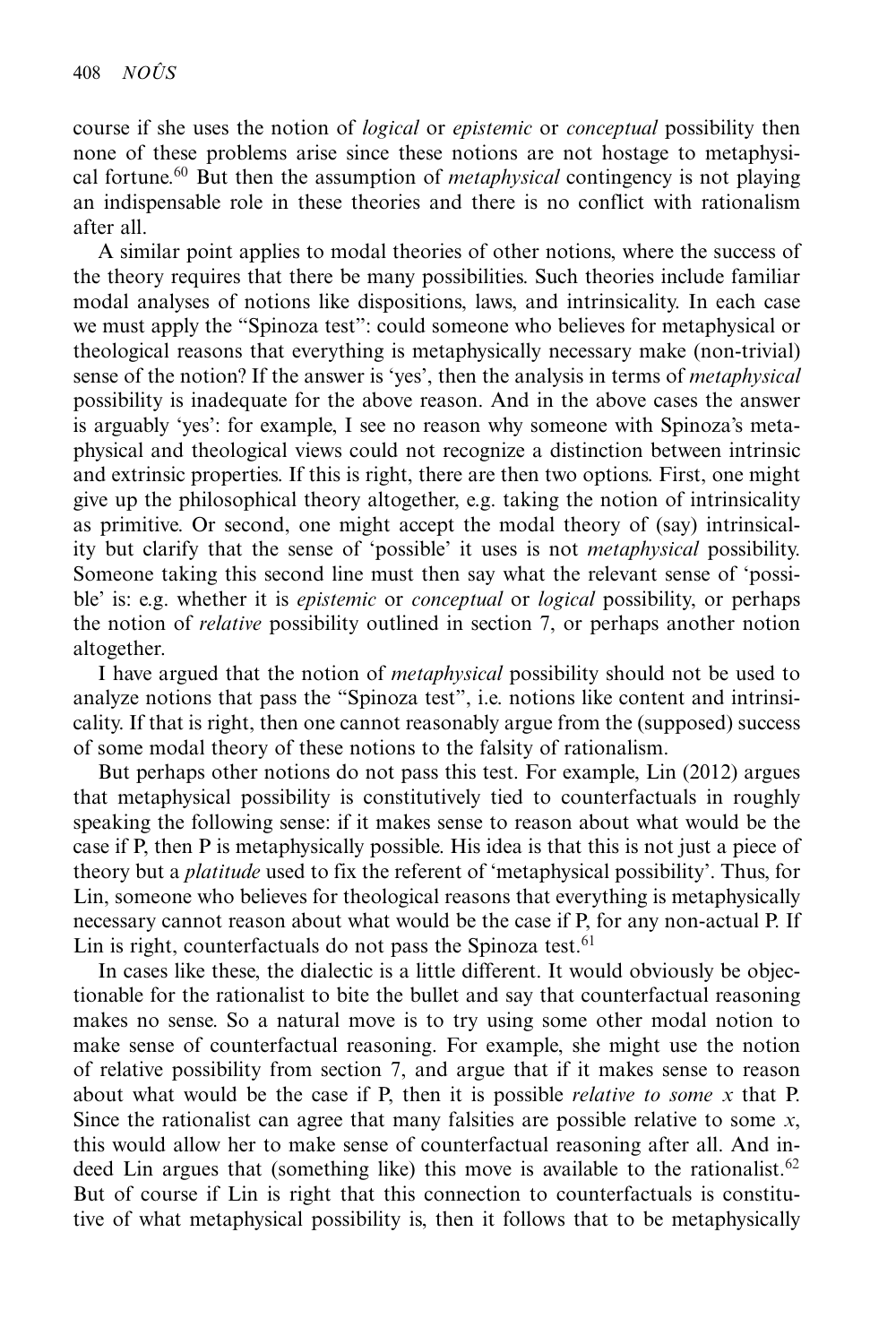possible *just is* to be possible relative to some *x*! The result is that rationalism does not imply necessitarianism after all. So perhaps we do not have an objection to rationalism, but we do have an objection to the claim that rationalism implies necessitarianism.

Now, I disagree that counterfactuals are constitutively tied to metaphysical possibility: I think that it can make sense to reason about counter-possible situations. (Perhaps you disagree. But if you were me, what would you say at this point?) But there is no need to settle the issue here, for I take it to be largely verbal. For both Lin and I recognize the notion of relative possibility, which (let us grant) plays a central role in counterfactual reasoning. And we can both also recognize another notion of possibility, one on which rationalism implies that everything is necessary. We understand this second notion well enough: it is the sense of 'necessary' in which essentialist truths are plausibly necessary, and the sense in which the grounds necessitate what they ground. And the thesis that everything is necessary in this sense is hardly devoid of interest! The only thing we then disagree on is which notion of necessity is *metaphysical necessity*. Lin claims that it is the one with the right link to counterfactual reasoning. I am inclined to disagree, but I am also inclined to think that the issue is not important and is largely verbal.

### **16 Burden of Proof**

No doubt there are other potential objections to rationalism. But there is no room to discuss them all. Suppose for the sake of argument that the rationalist can respond to them. What follows? Does it follow that the contemporary bias against rationalism is unjustified?

Perhaps not, for one might argue that the burden of proof is very much on the rationalist. The rough idea here is that it is the rationalist who makes the strong and controversial claim, not the fundamentalist. The rationalist (after all) thinks that *every* substantive fact has an autonomous ground, while the fundamentalist merely thinks that *there is* a substantive fact without one. Just think (then) about all the very many ways in which rationalism could fail: it could fail because *this* substantive fact has no autonomous ground or because *that* substantive fact has no autonomous ground or.... So the rationalist makes a "stronger" claim in the loose sense that a universal generalization over a large domain is stronger than its negation. And so one might think that fundamentalism is the default position: absent compelling reasons one way or the other we should put our faith in fundamentalism.

That at least is the rough worry. But it is difficult to make precise. For the obvious idea is to appeal to an indifference principle to the effect that all logically independent possibilities are equally likely, and then point out that there are many more logically possible ways for fundamentalism to be true than rationalism. And there are famous problems with indifference principles like these (especially when applied to infinite domains). So the rationalist might respond to the worry along these lines.

But I do not want to rest on that response, for it focuses on just one way of stating the worry. And (speaking personally) the worry remains even once problems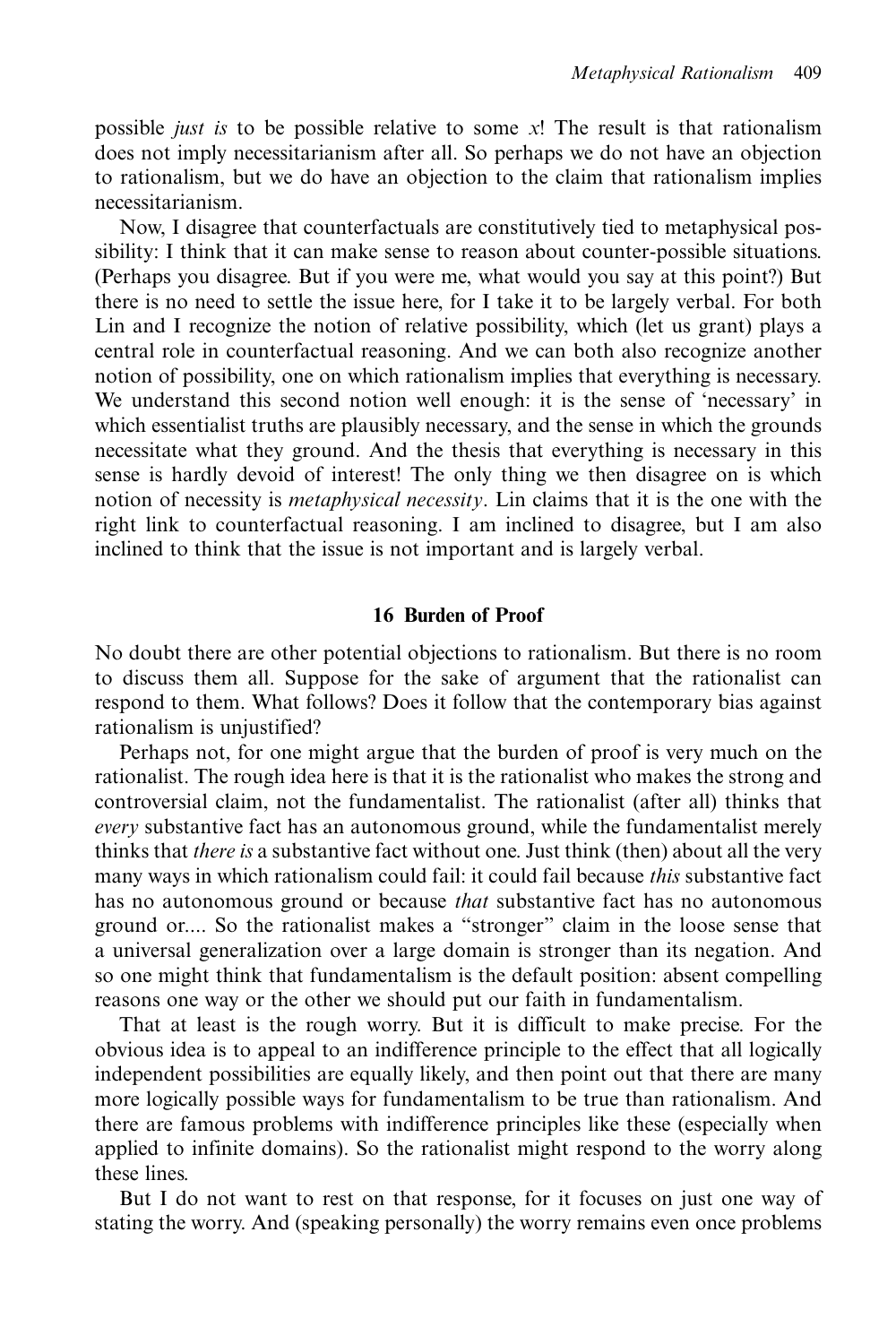with indifference principles are pointed out: there remains a sense that because the rationalist makes this universal claim about how *all* facts of a certain kind are grounded, there is a burden on her to provide serious evidence in favor of her view. So let me grant that this is the case.

Still, it follows that fundamentalism is the default view only if the fundamentalist does not *also* incur a burden to provide evidence in favor of *her* view. In stating the above worry we assumed that she does not, because we assumed that she does not make a universal claim about how *all* facts of a certain kind are grounded. But this, I think, was a mistake: I will argue that the fundamentalist will go on to make *other* universal claims about how all facts of a certain kind are grounded that the rationalist need not make. So *if* there is a burden on the rationalist to provide evidence for her view then there is (by parity of reasoning) also a burden on the fundamentalist to provide evidence for her view. The result is that neither view is the default view: absent evidence one way or the other, it would be a mistake to put one's faith in fundamentalism.

Why will the fundamentalist go on to make various universal claims about how all facts of a certain kind are grounded? The key lies in an important difference between metaphysical and causal explanation. Let me say what the difference is and why it is important.

Consider an arrangement of particles at a given time, perhaps the arrangement that currently constitutes my laptop. And let us suppose that the arrangement has a cause, in the sense that the physical state of the world at some prior time nomically determined that the particles would come to be arranged like this. Still, the arrangement did not *have* to be caused—at least, not if the physical laws take anything like the standard dynamical form. For such laws are consistent with *any* instantaneous arrangement of particles being the initial condition of a (possible) physical system; all they describe is how such a system would evolve over time. Moreover nothing about the nature of the particular particle arrangement rules out its being an initial condition of a physical system.

But ground is different in this respect. Suppose for example that there is a conference occurring, and suppose (as is plausible) that this is grounded in facts about how various people act (some wrote papers, others read them, all converged in a hotel to discuss, etc.). Then it is not that the occurrence of the conference just *happens* to be grounded; it is not that it could have been brute. Rather, if there is a conference occurring then this *has* to have a ground. Something about the nature of ground or the nature of conferences implies that it is impossible for there to be brute conferences. Other examples abound. Facts about football matches, the economy, and operatic performances (to take just a few cases that spring to mind) are not only grounded but *had* to be grounded: it is impossible for them to be brute, ungrounded facts about the world.

So the difference is this. In the case of ground we do not think that any old fact can be brute. Rather, we think that *all brute facts are of a certain type*. For now we can leave it open how this certain type is to be characterized, so long as it excludes facts like the occurrence of a conference. The important point is just that in the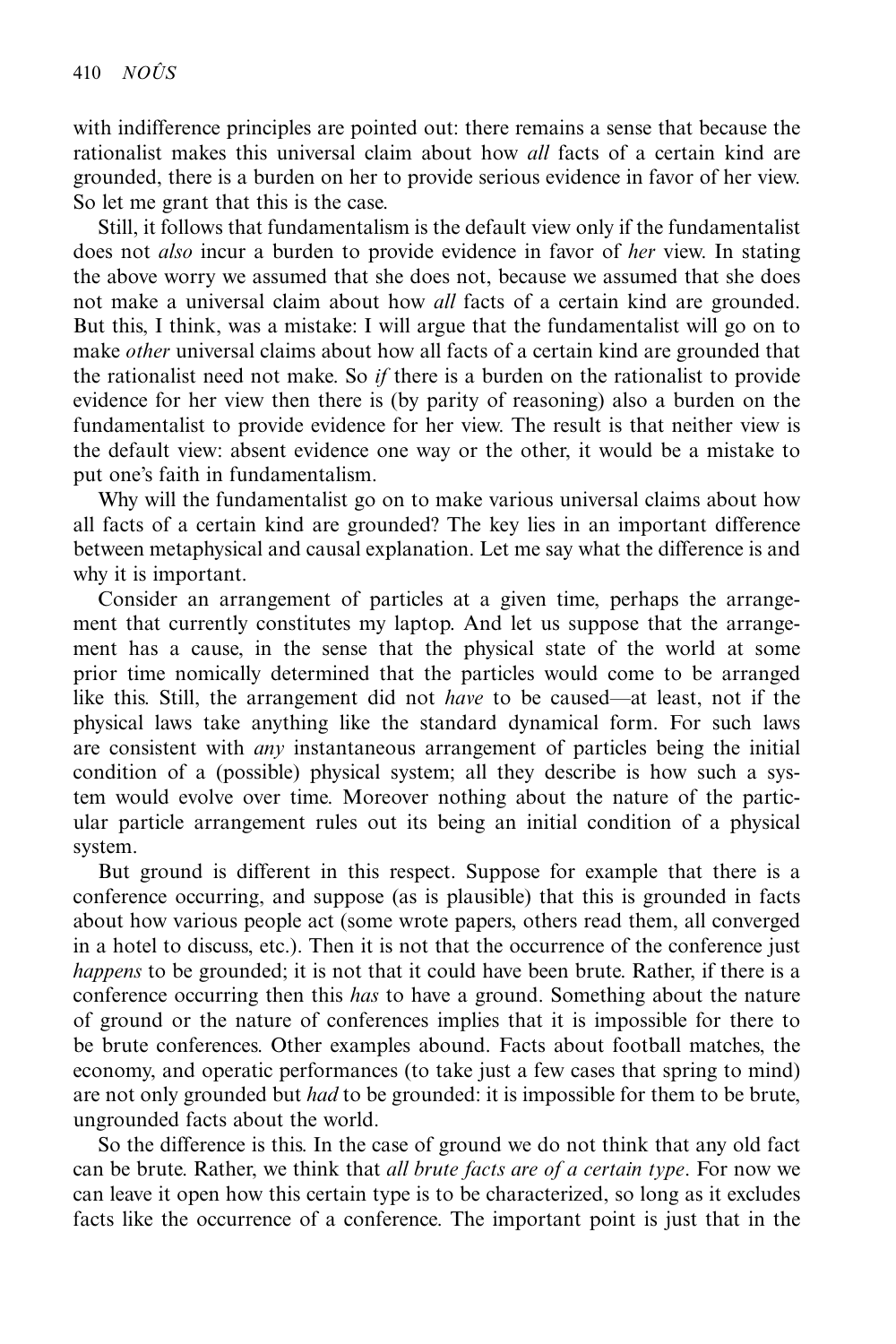case of causation there is no such restriction: any particle arrangement can be a causally brute initial condition.

To see why this matters, compare our version of the PSR with a causal version that states that every arrangement of particles has a causal explanation. Suppose that A asserts that this *causal* PSR is true. In asserting this she makes a universal claim about the causal status of all particle arrangements. If B then denies it and says that there are causally brute facts then there is no need for B to also say that those causally brute facts are all of some type. Indeed B may have no opinion about what those causally brute facts are like. So if we assume (as we are) that those making strong universal claims carry a burden of proof then it is just A and not B who carries that burden. So rejecting the causal PSR is indeed the default position.

But if A asserts that our *grounding* version of the PSR is true then the situation is different. For suppose B denies our PSR and says that there are metaphysically brute facts, i.e. substantive facts without grounds. Then (as we just saw) B will go on to say something about what those brute facts are like, i.e. that they are *all* of a certain type. For B, this is a strong universal claim about a non-empty class. So both A and B assert a strong universal claim about some non-empty class. So *if* A incurs a burden of proof because she asserts a strong universal claim about a non-empty class, then (by parity of reasoning) so does B. So neither view is the default position; both views require evidence to warrant our belief. In this way the difference between metaphysical and causal explanation leads to this dialectical difference between the two versions of the PSR.

I said that B (who rejects the PSR and believes that there are brute facts) will say that every brute fact is of a certain type. To get a feel for how strong this claim is, consider some ways in which this type might be characterized. One idea is to follow Sider (2011) and introduce the primitive notion of something's being *natural*. <sup>63</sup> Perhaps the natural things include electrons and the property of being negatively charged, while the unnatural things include football matches and the property of being a stable economy. Then B's universal generalization might be construed as the claim *that every brute fact contains only natural constituents*. 64 This is a very strong claim: it rules out all (logically possible) chains of ground that bottom out in things that are not perfectly natural like football matches and operas and conferences and the like. That this is a strong claim can be missed if by 'natural' you read 'constituent of an ungrounded fact', in which case it is a logical truth. But on Sider's approach 'natural' is a primitive notion not defined in terms of ground. So the italics express the strong claim that any brute fact is constituted just of entities of a certain (independently specified) kind.

Alternatively, one might try to characterize B's claim in terms of the notion of essence. When we noted that facts about conferences are necessarily grounded it may be have been tempting to think that this is due to the nature of conferences, i.e. that it is essential to conferences that facts concerning them are grounded. Conversely then one might think that the same goes for brute facts. Suppose that the fact about the charge of a given electron is brute. Then one might say that it is essential to being an electron and being negatively charged that if x is an electron that is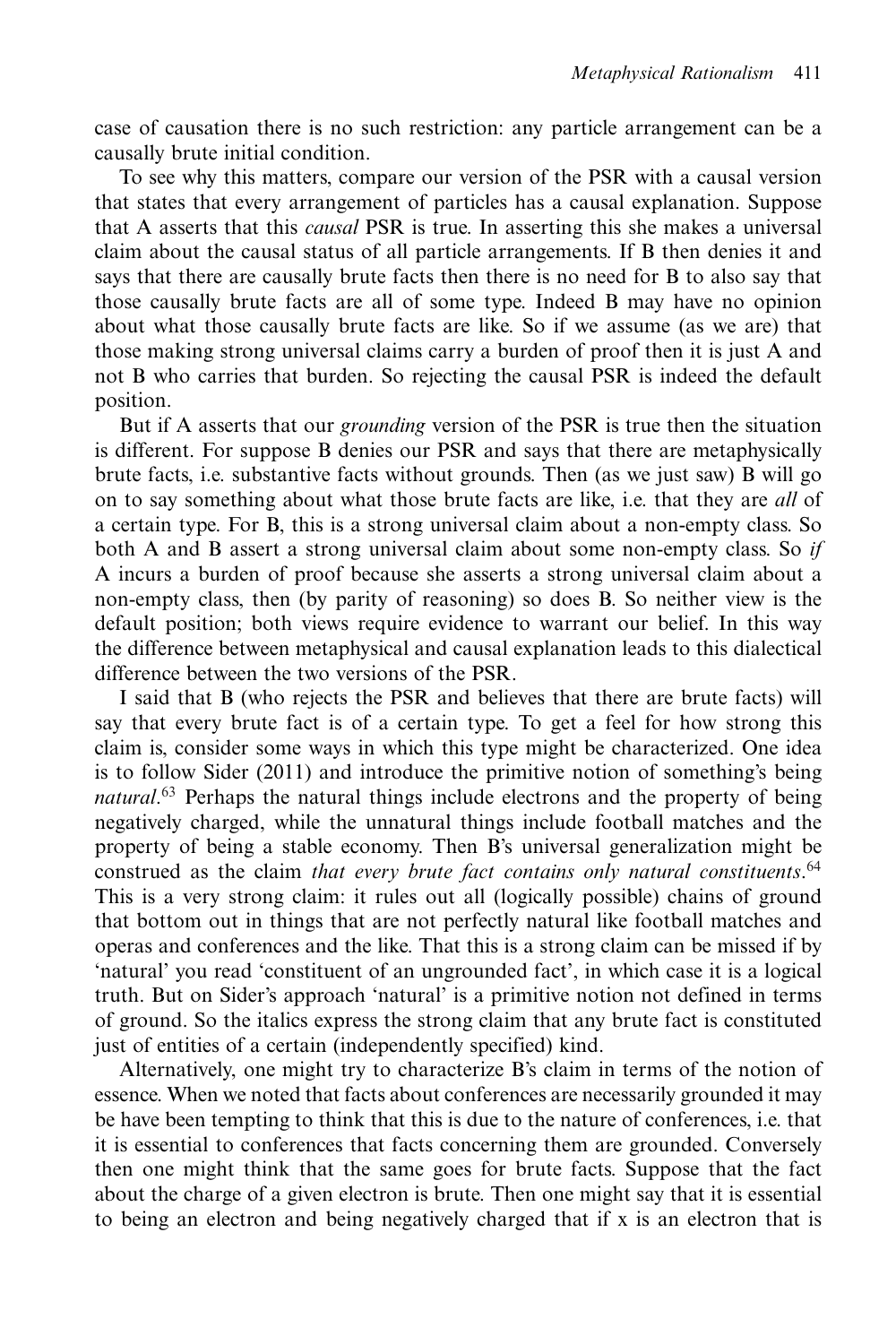negatively charged then this is a brute fact. So B's universal generalization might be (roughly) construed as the claim *that every brute fact is essentially brute* in this sense. Once again this is a very strong claim: it rules out all grounding explanations that bottom out in facts that are not essentially brute (like the occurrence of a conference).

In any case there is no need to decide between these two ways of fleshing out B's claim. The point is just that she will—on pain of admitting the possibility of brute conferences!—make some strong claim of this kind. So *if* we grant that those making strong universal claims carry a burden of proof then it follows that both the rationalist and her opponent B carry this burden and that neither holds the default view.

Now even if B carries a burden of proof it does not *quite* follow that the *fundamentalist* carries a burden of proof, for the fundamentalist (i.e. someone who rejects our PSR) is not forced to agree with B that there are brute facts. She might instead think that there is a non-terminating descending chain of grounds for *every* substantive fact. But this is (of course) another strong universal generalization! So the way to put the point is this. There are two ways in which our PSR could fail: either *every* substantive fact is grounded in a non-terminating descending chain, or there are brute facts and *all* of them are of a certain type. Each way consists in a strong universal generalization over a non-empty class.<sup>65</sup>

The upshot is this. With the *causal* version of the PSR, it is perhaps correct to say that rejecting it is the default position. But even if so, the difference between causal and metaphysical explanation means that when it comes to our *grounding* version of the PSR the dialectic is different. It would be a mistake to think that either the rationalist or the fundamentalist position is default, so the burden is on the proponent of each view to provide evidence in its favor.

# **17 Conclusion**

Our choice then is between two strong views, rationalism and fundamentalism. How are we to decide between them? We could of course wait until we settle on our best final explanatory theory of the world and see which one it implies. But can we do better? Can we argue in advance, prior to settling on such a theory, that one of these views *must* be correct?

It is easy to be pessimistic. For each view is a strong and universal claim about grounding explanations. And I take it that neither is an analytic or conceptual truth.66 So one might wonder what reason we could have, in advance, to expect to find either pattern in nature. What could such a reason be founded in? The deliverances of some miraculous faculty of insight by which we peer into the explanatory structure of the world?

Any argument for rationalism or fundamentalism will have to confront these difficult questions in epistemology. For this reason I have left arguments one way or another for another time.67 Still, what I *have* tried to argue is that the antirationalist bias prevalent in contemporary metaphysics is unwarranted, an article of faith rather than reason.68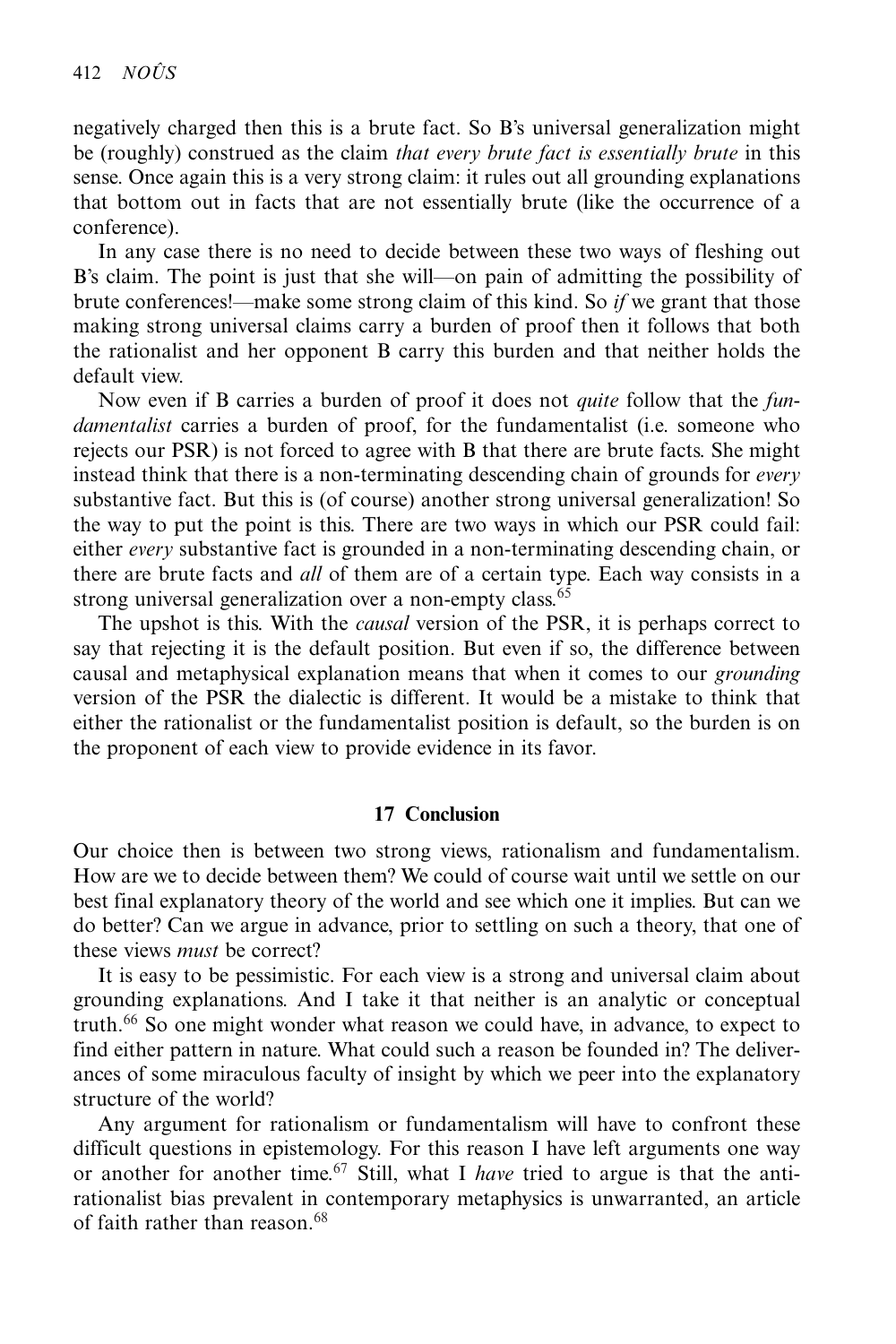#### **Notes**

<sup>1</sup> Two notable exceptions include Della Rocca (2003a) and (2003b), and Pruss (2006), who have each argued for rationalism recently. Lin (2012) and (forthcoming) discusses rationalism in some detail and defends it from an important objection, though I do not know whether he ultimately endorses the view.<br><sup>2</sup> To be clear, it is (as we will see) somewhat controversial whether the principle does indeed have

these consequences. For example, Lin (forthcoming) raises difficulties with the claim that they follow from Spinoza's understanding of the principle. Still, they are all consequences that have (at one time or another) been associated with the PSR.

<sup>3</sup> Pruss (2006, chapter 13), and Weaver (2012) and (2013), have recently argued for a principle roughly along these lines, namely that all contingent events have causes.

<sup>4</sup> These versions each focus on just one kind of explanation, but others may be more general. For example, one of the principles that Rowe (1975) finds in Clarke (1998) is disjunctive, and states (in effect) that the existence of every being is explicable *either* by the causal effect of another being *or* "by its own nature". And one might consider the more general principle that everything has an explanation of some kind or other. My sense is that Pruss (2006) is interested in a principle along these lines, though as I said in footnote 3 he has also argued for more specific principles.

 $<sup>5</sup>$ This is just a toy example. No doubt the full explanation of why a conference is occurring will be</sup> rather more complex.

<sup>6</sup> See (Fine, 2001, 2012), (Rosen, 2010), and (Schaffer, 2009).

<sup>7</sup> See (Hofweber, 2009) for skeptical arguments against the notion of ground. See (Raven, 2012) for a defense of the notion.

<sup>8</sup> This is how Fine characterizes the logical form in his (2001) and (2012). One reason why  $\Gamma$  is a list, not a conjunction, is to make room for the plausible view that a conjunction is grounded in its conjuncts but not grounded in itself.

<sup>9</sup> This is how Rosen (2010) characterizes the logical form. Strictly speaking, one might want to allow that ground is non-distributively plural, in the sense that sometimes a collection of facts *are* together grounded even though none has a ground on its own (see Dasgupta (2014)). But I will ignore this complication here.

 $10$  Schaffer (2012) and Tahko (2013) argue against transitivity. Litland (2013) offers a response to Schaffer's arguments.

 $11$  It is particularly easy to appreciate the childlike mode of questioning in the case of the logical connectives. Even if the conjunctive fact A&B is grounded in its conjuncts, A and B, this does not answer the child's question of why the world turned out to be such that A&B obtains. The child's question is why, out of all the ways the would could have turned out, did it turn out to be like *this*, i.e. a world that gives rise to A&B. Similar remarks apply to disjunctions, existential quantifications, and so on.

 $12$  Bliss (2013, section 4) makes a related point.

<sup>13</sup> See (Jenkins, 2011) for a discussion of this issue.

 $14$  This is why the modal description of the child's question was merely figurative.

<sup>15</sup> Of course in another axiomatic system the word 'subset' might be defined differently, in which case the material equivalence '*x* is a subset of *y* iff any member of *x* is a member of *y*' might have a (non-trivial) proof from *those* other axioms and definitions. Moreover one might construct a "logic of definition", i.e. a logic of the ≡*df* operator, and one might conceivably then show that the definition in the text is provable from the axioms governing  $\equiv_{df}$ . But the point is just that when doing standard axiomatic set-theory, the question of whether the definition in the text can be proved is a bad question.

<sup>16</sup> This is how Fine (1995) regiments talk of essence.

<sup>17</sup> See (Ney and Albert, 2013) for essays that discuss this view.

<sup>18</sup> We can now see that the analogy with causation is (like any analogy) not perfect. I said that arithmetical facts are not apt for causal explanation, but they also (arguably) do not causally explain anything. In contrast, even if essentialist facts are autonomous they certainly ground other facts: a conjunction of two essentialist facts will (like any conjunction) be grounded in its conjuncts. Still, the point of the analogy is to bring out the similarity between arithmetic facts and essentialist facts vis-à-vis the question of *what explains them*, regardless of what (if anything) they explain.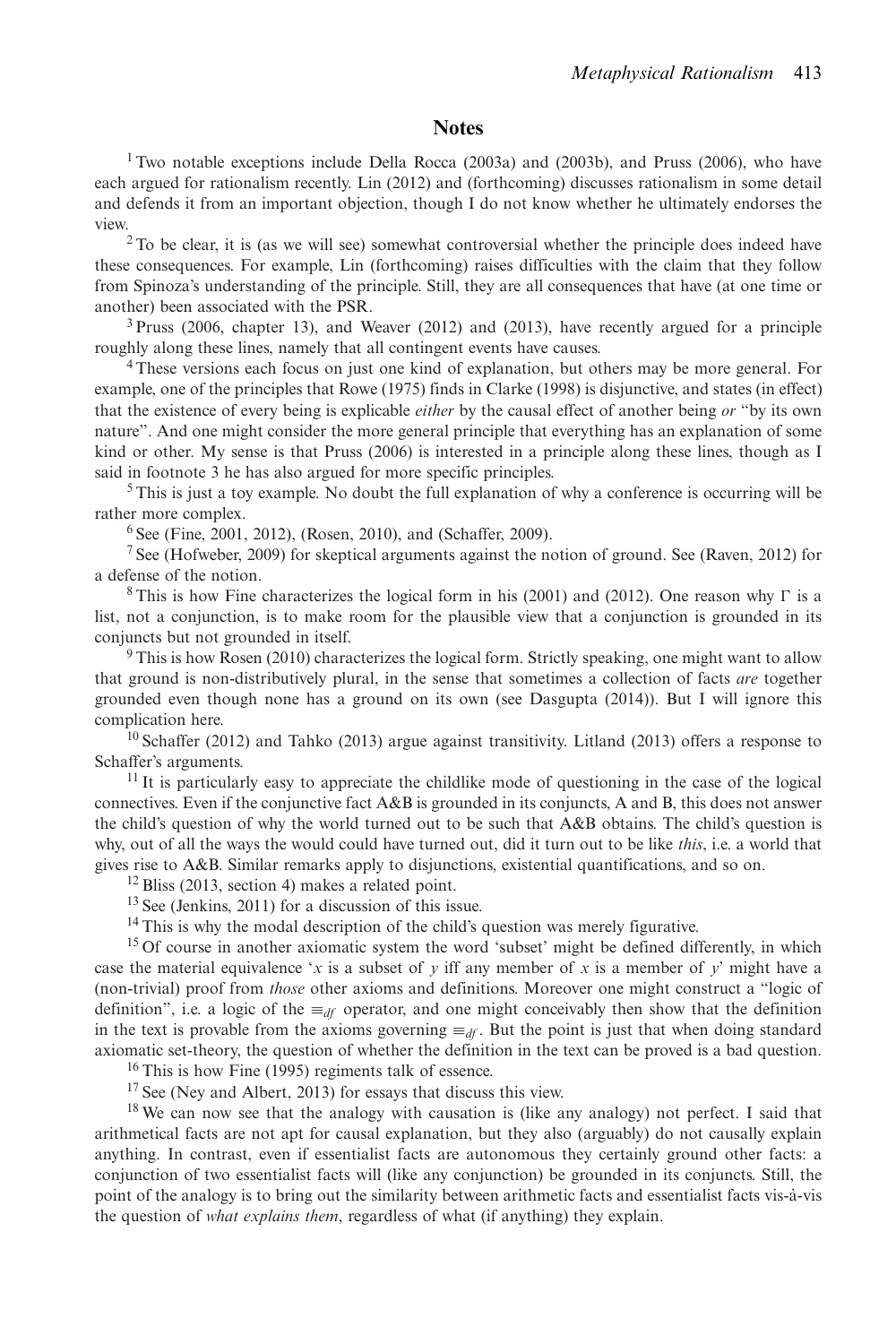<sup>19</sup> There may of course be a *causal* explanation of why the particles are where they are; here my point is that with regards to *grounding* explanations there is no rhyme or reason why they are where they are.

 $20$  One might propose a link between autonomy and some epistemic notion, for example that a fact is autonomous iff it is a priori or conceptual, but even if true this would be a strong thesis in need of motivation. On one reading, Della Rocca (2003b) defends something like the view that a fact is autonomous iff it is conceptual. I am inclined to think that the case of water discussed above is a counterexample to this thesis but I will not discuss this further here.

 $21$  The theoretic utility I have in mind is (in rough outline) this. One of the central theoretical roles for the notion of ground is to make sense of -isms like naturalism, phenomenalism, physicalism, and so on. The rough idea is to understand (say) physicalism as the view that all facts are grounded in purely physical facts. But there is a problem with this rough idea that the notion of autonomy can be used to solve. The problem arises when we ask what grounds those facts that detail how various (say) mental facts are grounded in physical facts. According to physicalism as understood above, they must also have a purely physical ground, but it turns out (and this is part of the long story) that they do not. The solution is to see that our intuitive understanding of physicalism is a restricted claim: that all facts *of a restricted kind* are grounded in purely physical facts, where the grounding facts themselves are not of this restricted kind. Of course the challenge is then to say what the restriction is and why it is not *ad hoc*. I believe that we can meet the challenge by using the notion of autonomy. If this is right then the notion of autonomy plays a central role in making intelligible some of the central questions of philosophy. I argue for this in (Dasgupta, forthcoming).

 $^{22}$  I discuss some other objections in (Dasgupta, forthcoming).

 $^{23}$  Fine (1995) discusses the notion of mediated essence further. Koslicki (2012) also distinguishes a number of other notions of essence. It is a good question whether one of these notions can be taken to ground the others, but I cannot discuss this here.

<sup>24</sup> Thanks to Tobias Wilsch for pressing this objection on me.

<sup>25</sup> Of course given my notion of an essentialist fact one may define the notion of having a property essentially: *x* essentially has the property of being  $F \equiv df$  it is part of what *x* is that *x* is F. In this way we can make perfectly good sense of the idea that there are two ways to have a property and that the essentialist truths are those regarding which properties things have in the essential way. But we are misled if we forget that the primary notion here is that of a specification of what something is. This is why I call the above picture misleading and not false.

<sup>26</sup> I give this claim further defense in (Dasgupta, forthcoming).

<sup>27</sup> Where c = 299,792,458 meters per second.<br><sup>28</sup> Just think of Clarke's (1998) cosmological argument in which he insists (on the basis of some version of the PSR) that a non-terminating chain of dependence must itself have some external cause. It is debatable what version of the PSR he used but he clearly did not consider it satisfied merely by a non-terminating chain.

 $29$  The argument is due to Bennett (1984) and van Inwagen (2002). My presentation here is based on Della Rocca's presentation in his (2003a). van Inwagen's argument differs a little from Della Rocca's presentation but the moral of what I say here applies to van Inwagen's original presentation.

<sup>30</sup> In conversation van Inwagen suggested to me that the argument goes through if we accept the general principle that if the Es explain C and C necessitates C\* then the Es explain C\*. For since C necessitates each of its conjunctions it follows that the Es explain each conjunct. But if 'explains' means grounds we should reject this principle for independent reasons. For the arrangement of particles in front of me might ground there being a mountain here, and there being a mountain here necessitates that  $2+2=4$ , but the arrangement of particles in front of me does not (I claim) ground the fact that  $2+2=4$ .

<sup>31</sup> I take it that this is (in roughest outline) Spinoza's idea in the *Ethics*, 1p29: 'In nature there is nothing contingent, but all things, from the necessity of the divine nature, have been determined to exist and act in a certain way.' At any rate, this is how Lin (2012) interprets this passage.

 $32$  Strictly speaking we also need the assumption that if it is necessary that if the Xs obtain then Y obtains, then if the Xs are necessary then Y is necessary too. But (ignoring complications regarding plurals) this is just the distributive axiom K, which is a logical truth in all serious logics of necessity.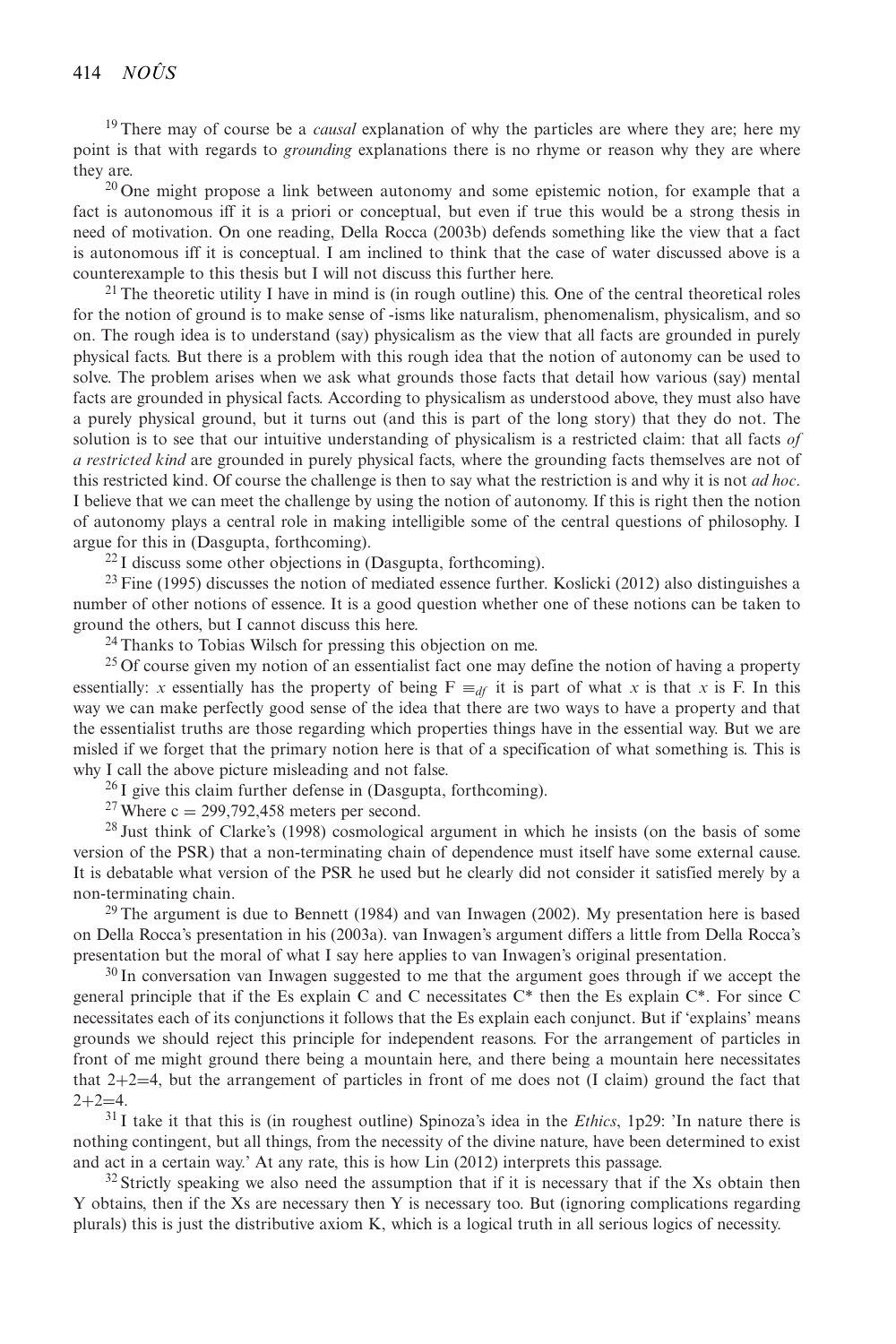<sup>33</sup> Fine (2012) and Rosen (2010) explicitly endorse it. Trogdon (2013) provides an extended argument in its favor.

<sup>34</sup> See for example (Leuenberger, 2013) and (Schaffer, 2010).

<sup>35</sup> In the metaphysical sense of 'had', of course; I will often drop this qualification now for ease of

prose.<br><sup>36</sup> This is related to Fine's notion of relative possibility in his (1994). However, his notion of necessity relative to the Xs did not include clause (ii).

<sup>37</sup> This notion of relative possibility resembles the notion of *per se* possibility that Adams (1994) and Lin (2012) both attribute to Leibniz (at least during some points of his career). On this view, 'a substance is necessarily  $F$  just in case it is essentially  $F$ . A substance is possibly  $F$  just in case it is not essentially not-*F*' (Lin (2012), p. 427). This allows Leibniz to say that it is possible in this *per se* sense that I do not exist, even though in another sense (the "*per accidens*" sense) I *had* to exist by virtue of the fact that God had to choose our world (it being the best of all possible worlds). But there are differences. First, the notion of relative possibility is more general: with *per se* possibility we get only what is possible for  $x$  relative to  $x$ , but with relative possibility we can relativize what is possible for  $x$ to any arbitrary collection of entities. And second, even when we relativize what is possible for *x* to *x*, relative possibility is stronger than *per se* possibility. For (loosely speaking) for it to be *per se* possible that *x* is F, being F just has to be consistent with the essence of *x*; while to be possible relative to *x* that *x* is F, being F has to be consistent with the essence of *x and all that that essence grounds*. Still, I take it that the two notions of *per se* and relative possibility are very much in the same ballpark. Newlands (2010) argues that a similar notion can also be found in Spinoza.

<sup>38</sup> This is (I take it) more or less Kit Fine's idea that metaphysical necessity flows from the natures of things; see his (1994).

 $39$  There are delicacies here regarding the individuation of terms. For it is of course possible that one and the same syntactic string receive two different definitions—this is just a case of ambiguity. What is incoherent on this pre-Quinean picture is the idea that a definition of a *word* (understood as a semantically individuated entity) could be true in one theory and false in another.

 $40$  At this point one might again wonder whether the particular notion of essence I have in mind corresponds to anything real. But as I said in section 4 this is not a topic I can settle here. The dialectic in this paper is to take the notion as given and see what kind of rationalist view can be formulated in its terms.

<sup>41</sup> This notion of amodality bears comparison with the notion of an "unworldly" fact that Fine discusses in his (2005). See also Hudson (1997) for a related idea.

<sup>42</sup> For what the PSR implies (given our working assumption that autonomous facts are essentialist facts) is that all facts are grounded in an amodal base. So suppose that if the Xs ground Y and if the Xs are amodal, then Y is amodal too. Then the stronger necessitarian thesis follows.

<sup>43</sup> This bears some resemblance to Aquinas' cosmological argument in its insistence that a descending chain of explanations must terminate.

<sup>44</sup> One objection would be to propose that facts about the existence of particulars are grounded in facts expressed by a kind of predicate-functor language (see O'Leary-Hawthorne and Cortens (1995) and Dasgupta (2009) for developments of this idea). Indeed we might think that these predicate-functor facts are essentialist facts if we relax our logical form of claims about essence to include claims of the form

It is essential to being F that  $\phi$ .

where  $\phi$  need not concern the existence of anything. On this view we can satisfy the PSR without accepting that there is something whose existence is part of or grounded in its own essence.

<sup>45</sup> This point is not new and dates back at least to Kant.

<sup>46</sup> This view is perhaps easiest to motivate in the context of physical theories in which space-time has a fixed metric structure. But even in theories in which the metric is dynamic the view is not unimaginable. Indeed, Maudlin (1988) proposed, when discussing General Relativity, that space-time points bear their metric relations essentially. This not quite the view under discussion, but it is related.

 $47$  The version that Della Rocca (2003b) discusses may well be of this type.

<sup>48</sup> Adams (1983) makes a similar point when discussing necessary existence, though for a somewhat different purpose.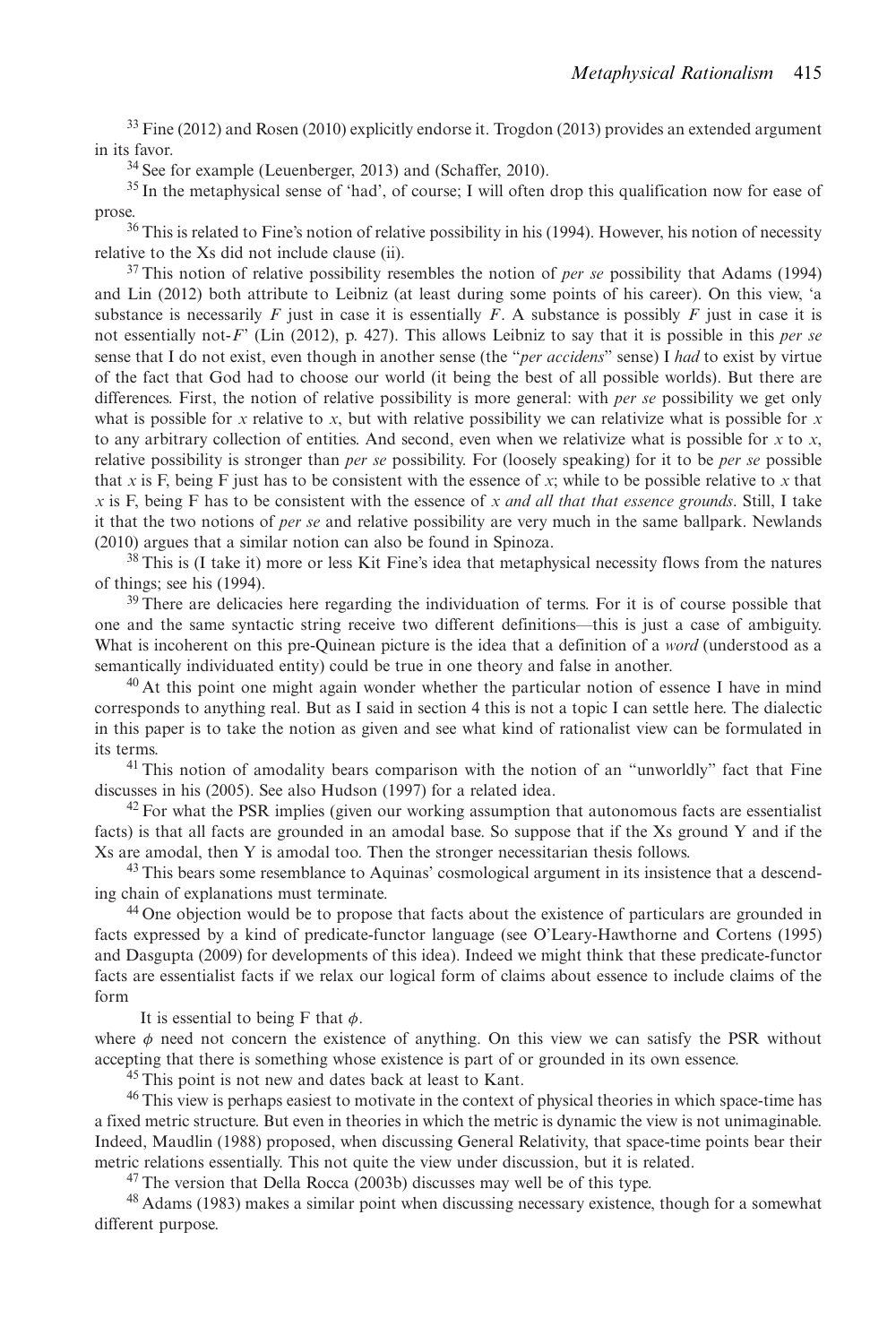<sup>49</sup> His idea was that the explanation would be either "internal" or "external". The latter would appeal to a substance distinct from God, but this is ruled out by Spinoza's view that distinct substances cannot affect each other. An internal explanation would explain God's nonexistence by citing some contradiction in God's nature, much as we might explain the nonexistence of a square circle by citing a contradiction in the nature of that shape. But Spinoza claims that God is not self-contradictory so there cannot be an internal explanation of Her nonexistence either. Something like this argument can be found in the various proofs of proposition 11 in part 1 of the *Ethics*. But I am no scholar so I may well be ignoring many subtleties in Spinoza's view. Lin (forthcoming) and Della Rocca (forthcoming) discuss Spinoza's views on this matter in more detail.

<sup>50</sup> For more on the relation between the PSR and the principle of plentitude in Spinoza, see (Lin, forthcoming).

<sup>51</sup> On one view the totality fact is part of what grounds the negative fact. On another view it is not part of the the ground but is a necessary condition for the other positive facts to count as a ground for the negative fact. I will not try to decide between these views.

<sup>52</sup> This is to give an "external" explanation of God's nonexistence, to use Spinoza's expression (see footnote 49). Spinoza may have used a notion of explanation on which he is correct to say that there can be no external explanations. But for us, using the notion of ground, such explanations would appear to be commonplace—at least, they are on the view that truth depends on being.

<sup>53</sup> Note in this regard that genuinely chancy events (particle decays or wavefunction collapses, on some views) would not be counterexamples to our PSR. At best they are counterexamples to *causal* versions of the PSR, but it is consistent with the existence of genuinely chancy events that they have an autonomous ground.

<sup>54</sup> This terminology was introduced by Rosen (2006). See (Kment, 2014, chapter 6) for further discussion of the distinction.

<sup>55</sup> Of course my example of the Anselmian essence of my chair falls short of the kind of Anselmian essence that the rationalist might require, i.e. an essence of *x* that would ground *x*'s existence. The point here is just that the current argument against such essences, which appeals to (i), is not convincing.

<sup>56</sup> I am slurring over a subtlety regarding the nature of evidence. Suppose one's evidence is what one knows. And suppose one takes the initial evidence to be the modal proposition that water could exist without  $H_2O$ . Then the correct way to put the point is that when one learns (on the basis of the empirical evidence) that water is  $H_2O$ , one in part learns that the modal proposition was not evidence after all. If (on the other hand) one takes the initial evidence to be that the proposition that *it is intuitive that* water could exist without  $H_2O$ , then this might be true and known and therefore count as evidence even if water is H<sub>2</sub>O. But these details do not matter for our purposes here.  $57$  To be clear, the claim is not that the question of rationalism vs fundamentalism is purely empirical.

The claim is that it is largely empirical what facts ground the chair's existence and location; the question of whether those facts are essentialist facts or not may then involve a complex mix of empirical and a priori factors.

<sup>58</sup> For more on the exact nature of the connection between conceivability and possibility, see essays in Gendler and Hawthorne (2002). I should say that my concessive strategy here is neutral on the degree to which modal intuition is evidence for these empirical propositions. One view is that it is *some* evidence but not much, e.g. it justifies slight changes in credence but not much. But the concessive response can even grant that it is strong evidence in the sense that it justifies large changes in credence. On this view our ancestors may have been justified (on the basis of modal intuition) in having a very high credence that water is not  $H_2O$ . The point then is that having high confidence does not entail considering the matter settled (in the sense discussed in the text). There is no need here to decide between these two versions of the concessive strategy.

<sup>59</sup> The point here is therefore different from the familiar point that possible-worlds analyses of content struggle with (say) mathematics. For the argument there is that mathematics is necessary, therefore possible-worlds semantics is wrong in the case of mathematical belief. I am not making that kind of argument. Moreover in the case of mathematics the possible-worlds theorist can always try to avoid the conflict by modifying the theory to account for these "outlier" cases or restrict the scope of her theory to contingent propositions. But obviously neither of these responses is available if one is faced with someone who thinks that *everything* is necessary!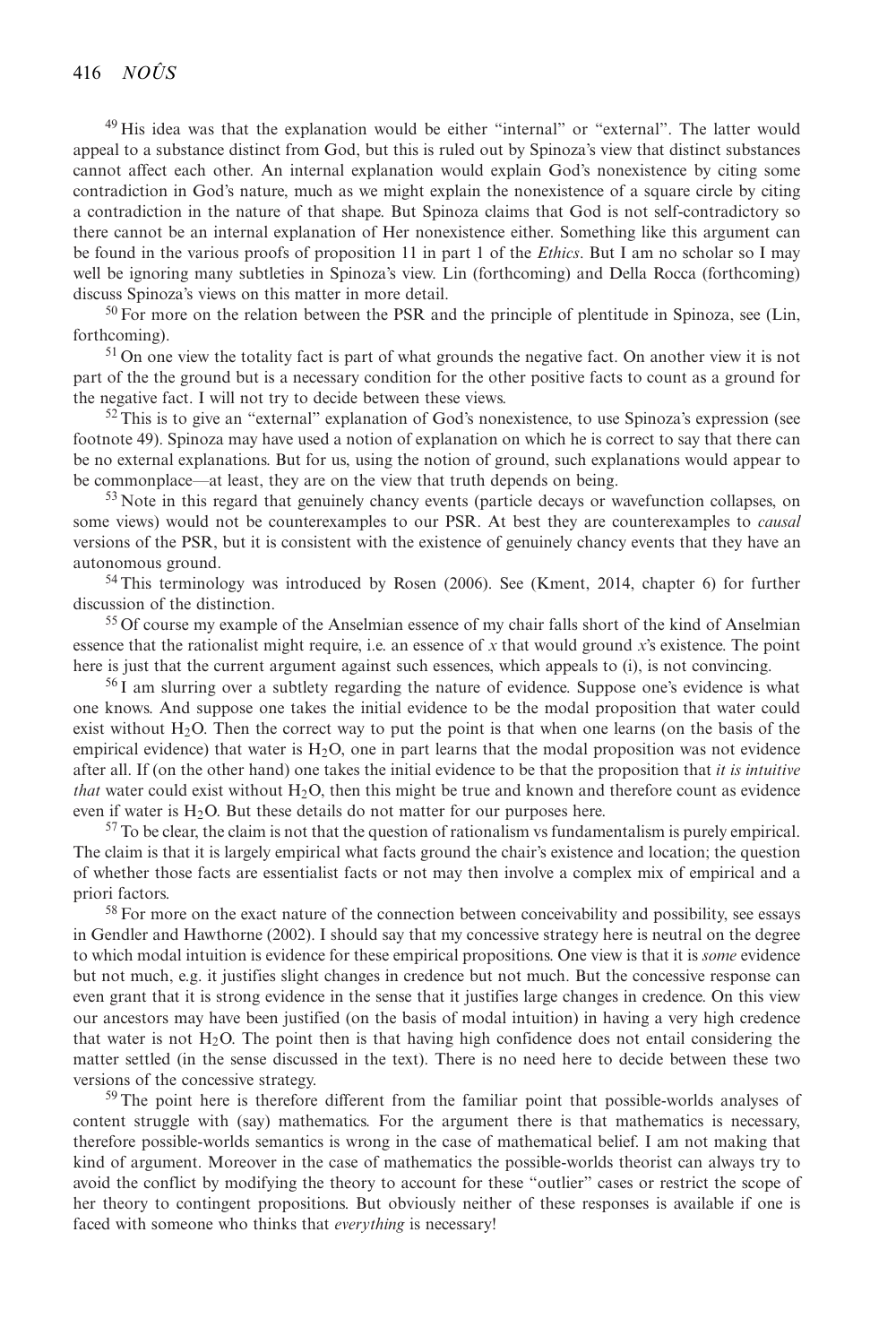$60$  For example, Chalmers (2011) develops a version of Bayesianism that uses a notion of epistemic possibility.

<sup>61</sup> Lin also argues that the notions of freedom and law do not pass this test, but I will focus on counterfactuals here.

<sup>62</sup> His discussion concerns Leibniz's notion of *per se* possiblity rather than my notion of relative possibility, but the notions are similar enough that the difference does not matter here. See footnote 37 for more on *per se* possibility.

 $63$  Sider uses the term 'fundamental' but that term is already in use here so is likely to be misleading. Sider's notion is (as he emphasizes) a generalization of Lewis' notion of naturalness so my switch in terminology is not entirely out of place.

<sup>64</sup> This is very close to Sider's principle of purity.

<sup>65</sup> Of course the fundamentalist might just make the disjunctive claim that our PSR fails in one of these two ways, and this disjunction is (in the logical sense) weaker than either disjunct. But still, it is hard to see why this would absolve her of the burden of showing that the disjunction is correct.

<sup>66</sup> Here Della Rocca (2003b) would disagree and would urge that the PSR is itself a conceptual truth. But this disagreement stems from him using a different notion of 'explanation' than I am.

 $67$  For some arguments for rationalism, see Della Rocca (2003a) and Pruss (2006). I am not wholly moved by those arguments but this is not the place to say why.

<sup>68</sup> Versions of this paper were presented at the Carolina Metaphysics Workshop (June 2012), at colloquia in the philosophy departments at Rochester University and MIT (both in November 2012), at the Princeton first-year seminar in November 2012, and at a conference on explanation in metaphysics in Neuchâtel, Switzerland, in June 2013. Many thanks to all involved for those helpful discussions, especially to Dan Korman and Nat Tabris for their detailed comments on the paper at two of those events. Thanks also to Elizabeth Barnes, Ricki Bliss, Darren Bradley, Jonathan Cottrell, Sinan Dogramaci, Michael Della Rocca, John Morrison, Jonathan Schaffer, Ted Sider, James Stazicker, and Michael Strevens for their extremely valuable comments on previous drafts of this paper.

#### **References**

Adams, Robert (1983). "Divine Necessity." *Journal of Philosophy* 80(11): 741–752.

———, (1994). *Leibniz: Determinist, Theist, Idealist*. Oxford, UK: Oxford University Press.

Bennett, Jonathan (1984). *A Study of Spinoza's Ethics*. Indianapolis: Hackett.

Bliss, Ricki (2013). "Viciousness and the Structure of Reality." *Philosophical Studies* 166(2): 399–418.

Chalmers, David (2011). "Frege's Puzzle and the Objects of Credence." *Mind* 120: 587–635.

- Clarke, Samuel (1998). *A Demonstration of the Being and Attributes of God*, *and Other Writings.* E. Vailati (ed). Cambridge: Cambridge University Press.
- Dasgupta, Shamik (2009). "Individuals: An Essay in Revisionary Metaphysics." *Philosophical Studies* 145(1): 35–67.
	- ——— (2014). "On the Plurality of Grounds." *Philosophers' Imprint* 14(14): 1–28.

——— (forthcoming). "The Possibility of Physicalism." *The Journal of Philosophy*.

Della Rocca, Michael (2002). "Spinoza's Substance Monism." In O. Koistinen and J. Biro (eds.), *Spinoza: Metaphysical Themes*. Oxford, UK: Oxford University Press.

- ——— (2003a). "PSR." *Philosophers' Imprint* 31(1): 75–93.
- ——— (2003b). "A Rationalist Manifesto: Spinoza and the Principle of Sufficient Reason." *Philosophical Topics* 31(1): 75–93.

Fine, Kit (1994). "Essence and Modality." *Philosophical Perspectives* 8: 1–16.

——— (1995). "Ontological Dependence." *Proceedings of the Aristotelian Society* 95: 269–290.

——— (2001). "The Question of Realism." *Philosophers' Imprint* 1: 1–30.

- ——— (2005). "Necessity and Non-Existence." In *Modality and Tense: Philosophical Papers*, 321–354. Oxford, UK: Oxford University Press.
- ——— (2012). "Guide to Ground." In F. Correia and B. Schnieder (eds.), *Metaphysical Grounding: Understanding the Structure of Reality*. Cambridge, UK: Cambridge University Press.
- Frankfurt, Harry (1971). "Freedom of the Will and the Concept of a Person." *The Journal of Philosophy* 68(1): 5–20.